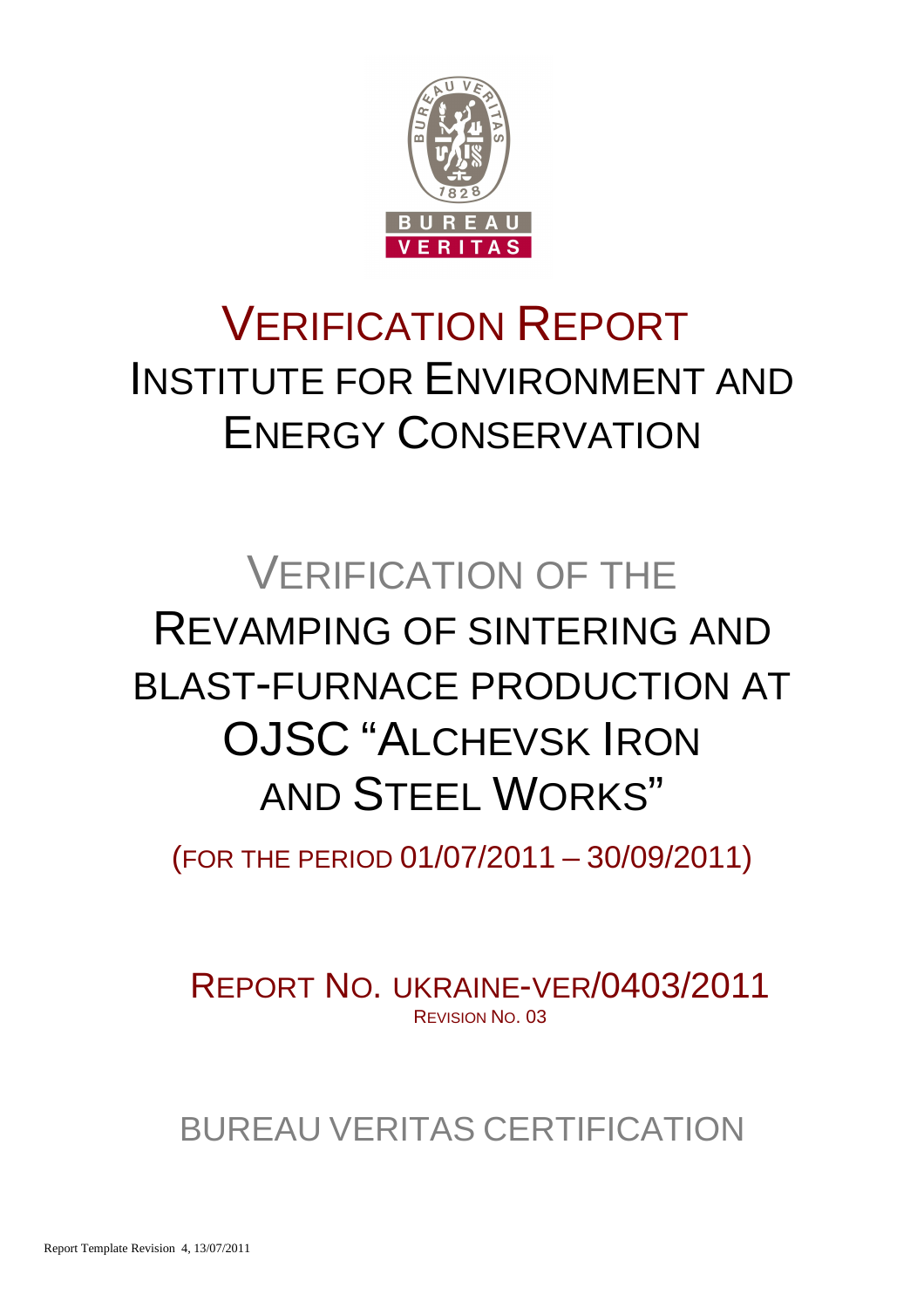

#### VERIFICATION REPORT

| Date of first issue:<br>20/01/2011<br>Client:                                                                                                                                                                                                                                                                                                                                                                                                                                                                                                                                                                                                                                                                                                                                                                     |                                            |                        | Organizational unit:<br>Client ref.: |                                           | <b>Bureau Veritas Certification Holding</b> |                                                                                                                                                                                                                                                                                                                                                                                                                                                                                                                                                                                                                                                                             |
|-------------------------------------------------------------------------------------------------------------------------------------------------------------------------------------------------------------------------------------------------------------------------------------------------------------------------------------------------------------------------------------------------------------------------------------------------------------------------------------------------------------------------------------------------------------------------------------------------------------------------------------------------------------------------------------------------------------------------------------------------------------------------------------------------------------------|--------------------------------------------|------------------------|--------------------------------------|-------------------------------------------|---------------------------------------------|-----------------------------------------------------------------------------------------------------------------------------------------------------------------------------------------------------------------------------------------------------------------------------------------------------------------------------------------------------------------------------------------------------------------------------------------------------------------------------------------------------------------------------------------------------------------------------------------------------------------------------------------------------------------------------|
| Institute for Environment and Energy<br>Conservation                                                                                                                                                                                                                                                                                                                                                                                                                                                                                                                                                                                                                                                                                                                                                              |                                            |                        | Vasyl Vovchak                        |                                           |                                             |                                                                                                                                                                                                                                                                                                                                                                                                                                                                                                                                                                                                                                                                             |
| Summary:                                                                                                                                                                                                                                                                                                                                                                                                                                                                                                                                                                                                                                                                                                                                                                                                          |                                            |                        |                                      |                                           |                                             |                                                                                                                                                                                                                                                                                                                                                                                                                                                                                                                                                                                                                                                                             |
| Bureau Veritas Certification has made the fourth periodic verification of the "Revamping of sintering and blast-<br>furnace production at OJSC "Alchevsk Iron and Steel Works", UA1000262, project of Institute for Environment<br>and Energy Conservation located in Alchevsk, Lugansk oblast, Ukraine, and applying JI specific approach, on<br>the basis of UNFCCC criteria for the JI, as well as criteria given to provide for consistent project operations,<br>monitoring and reporting. UNFCCC criteria refer to Article 6 of the Kyoto Protocol, the JI rules and modalities<br>and the subsequent decisions by the JI Supervisory Committee, as well as the host country criteria.                                                                                                                      |                                            |                        |                                      |                                           |                                             |                                                                                                                                                                                                                                                                                                                                                                                                                                                                                                                                                                                                                                                                             |
| procedures.                                                                                                                                                                                                                                                                                                                                                                                                                                                                                                                                                                                                                                                                                                                                                                                                       |                                            |                        |                                      |                                           |                                             | The verification scope is defined as a periodic independent review and ex post determination by the<br>Accredited Entity of the monitored reductions in GHG emissions during defined verification period, and<br>consisted of the following three phases: i) desk review of the monitoring report against project design and the<br>baseline and monitoring plan; ii) follow-up interviews with project stakeholders; iii) resolution of outstanding<br>issues and the issuance of the final verification report and opinion. The overall verification, from Contract<br>Review to Verification Report & Opinion, was conducted using Bureau Veritas Certification internal |
| Actions Requests (CL, CAR and FAR), presented in Appendix A.                                                                                                                                                                                                                                                                                                                                                                                                                                                                                                                                                                                                                                                                                                                                                      |                                            |                        |                                      |                                           |                                             | The first output of the verification process is a list of Clarification, Corrective Actions Requests, Forward                                                                                                                                                                                                                                                                                                                                                                                                                                                                                                                                                               |
| In summary, Bureau Veritas Certification confirms that the project is implemented as described in approved<br>project design documents. Installed equipment being essential for generating emission reduction runs reliably<br>and is calibrated appropriately. The monitoring system is in place and the project is generating GHG emission<br>reductions. The GHG emission reduction is calculated accurately and without material errors, omissions, or<br>misstatements, and the ERUs issued totalize 556 836 tonnes of CO <sub>2</sub> equivalent for the monitoring period<br>(01/07/2011 - 30/09/2011).<br>Our opinion relates to the project's GHG emissions and resulting GHG emission reductions reported and<br>related to the approved project baseline and monitoring, and its associated documents. |                                            |                        |                                      |                                           |                                             |                                                                                                                                                                                                                                                                                                                                                                                                                                                                                                                                                                                                                                                                             |
| Report No.:                                                                                                                                                                                                                                                                                                                                                                                                                                                                                                                                                                                                                                                                                                                                                                                                       |                                            | Subject Group:         |                                      |                                           |                                             |                                                                                                                                                                                                                                                                                                                                                                                                                                                                                                                                                                                                                                                                             |
| UKRAINE-ver/0403/2011                                                                                                                                                                                                                                                                                                                                                                                                                                                                                                                                                                                                                                                                                                                                                                                             | JI                                         |                        |                                      |                                           |                                             |                                                                                                                                                                                                                                                                                                                                                                                                                                                                                                                                                                                                                                                                             |
| Project title:                                                                                                                                                                                                                                                                                                                                                                                                                                                                                                                                                                                                                                                                                                                                                                                                    |                                            |                        |                                      |                                           |                                             |                                                                                                                                                                                                                                                                                                                                                                                                                                                                                                                                                                                                                                                                             |
| "Revamping<br>production at OJSC "Alchevsk Iron and Steel<br>Works"                                                                                                                                                                                                                                                                                                                                                                                                                                                                                                                                                                                                                                                                                                                                               | of sintering<br>and                        |                        | blast-furnace                        |                                           |                                             |                                                                                                                                                                                                                                                                                                                                                                                                                                                                                                                                                                                                                                                                             |
| Work carried out by:                                                                                                                                                                                                                                                                                                                                                                                                                                                                                                                                                                                                                                                                                                                                                                                              |                                            |                        |                                      | ⊃                                         |                                             |                                                                                                                                                                                                                                                                                                                                                                                                                                                                                                                                                                                                                                                                             |
| Oleg Skoblyk - Team Leader, Lead Verifier<br>Vera Skitina - Team member, Lead Verifier<br>Iuliia Pylnova - Team member, Verifier<br>Olena Manziuk - Team member, Verifier                                                                                                                                                                                                                                                                                                                                                                                                                                                                                                                                                                                                                                         |                                            |                        |                                      |                                           |                                             |                                                                                                                                                                                                                                                                                                                                                                                                                                                                                                                                                                                                                                                                             |
| Work reviewed by:                                                                                                                                                                                                                                                                                                                                                                                                                                                                                                                                                                                                                                                                                                                                                                                                 |                                            |                        |                                      |                                           |                                             |                                                                                                                                                                                                                                                                                                                                                                                                                                                                                                                                                                                                                                                                             |
| Ivan Sokolov - Internal Technical Reviewer<br>Igor Alekseenko - Technical specialist<br>Work approved by:                                                                                                                                                                                                                                                                                                                                                                                                                                                                                                                                                                                                                                                                                                         |                                            |                        | $\boxtimes$                          | Client or responsible organizational unit | No distribution without permission from the |                                                                                                                                                                                                                                                                                                                                                                                                                                                                                                                                                                                                                                                                             |
|                                                                                                                                                                                                                                                                                                                                                                                                                                                                                                                                                                                                                                                                                                                                                                                                                   | Flavio Gomes - Operational Manager<br>ri D |                        |                                      |                                           | Limited distribution                        |                                                                                                                                                                                                                                                                                                                                                                                                                                                                                                                                                                                                                                                                             |
| Date of this revision:<br>09/02/2012                                                                                                                                                                                                                                                                                                                                                                                                                                                                                                                                                                                                                                                                                                                                                                              | Rev. No.:<br>03                            | Number of pages:<br>47 |                                      |                                           | Unrestricted distribution                   |                                                                                                                                                                                                                                                                                                                                                                                                                                                                                                                                                                                                                                                                             |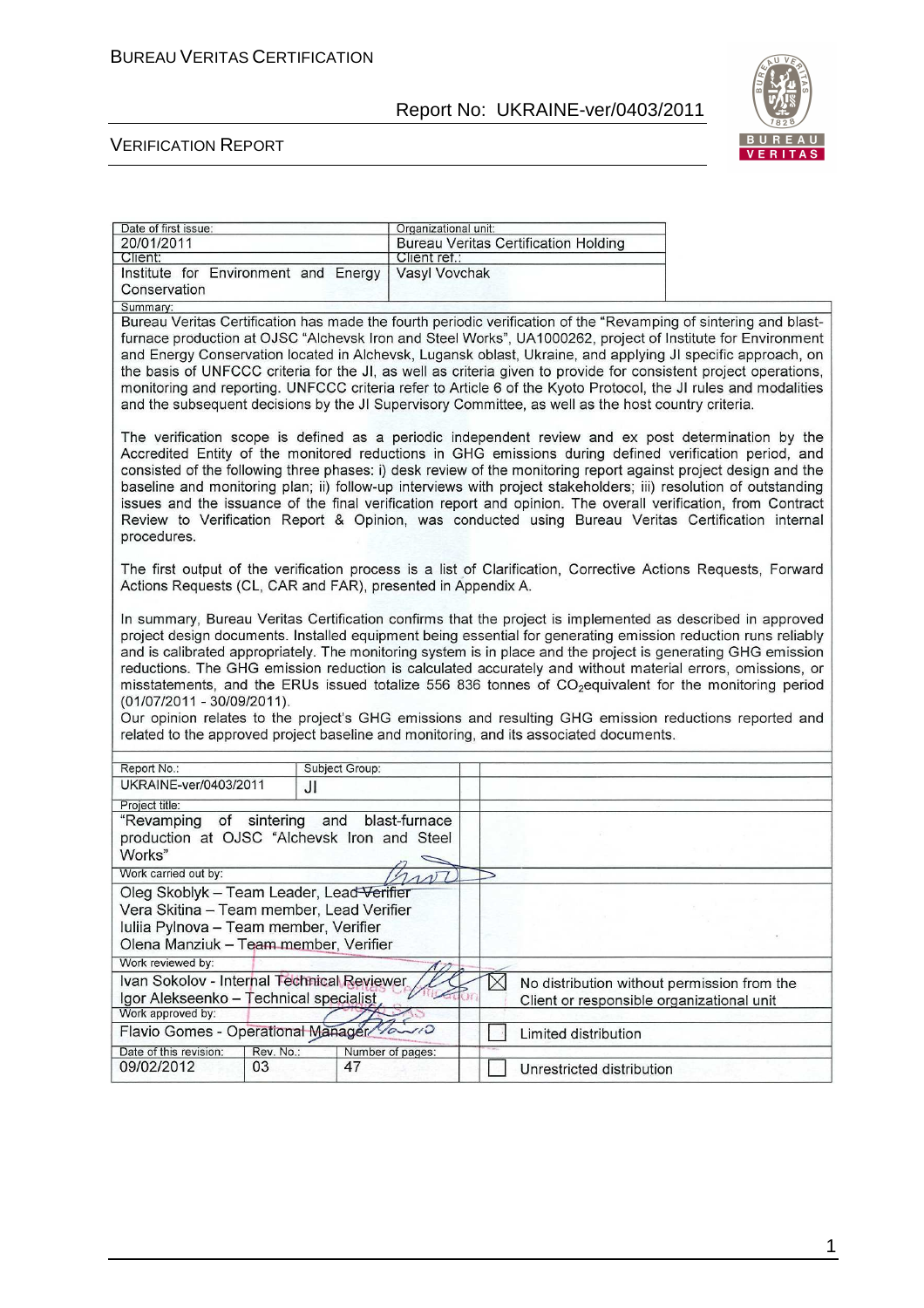

VERIFICATION REPORT

#### **Abbreviations**

- BFG Blast Furnace Gas
- CAR Corrective Action Request
- CDM Clean Development Mechanism
- CHP Combined Heat and Power
- CL Clarification Request
- CO<sub>2</sub> Carbon Dioxide
- COG Coke Oven Gas
- AISW PJSC "Alchevsk Iron and Steel Works"
- DFP Designated Focal Point
- DVM Determination and Verification Manual
- EIA Environmental Impact Assessment
- ERU Emission Reduction Unit
- GHG Green House Gas(es)
- GWP Global Warming Potential
- I Interview
- IPCC Intergovernmental Panel on Climate Change
- JI Joint Implementation
- JISC Joint Implementation Supervisory Committee
- MP Monitoring Plan
- MoV Means of Verification
- NGO Non Government Organization
- PDD Project Design Document
- UNFCCC United Nations Framework Convention for Climate Change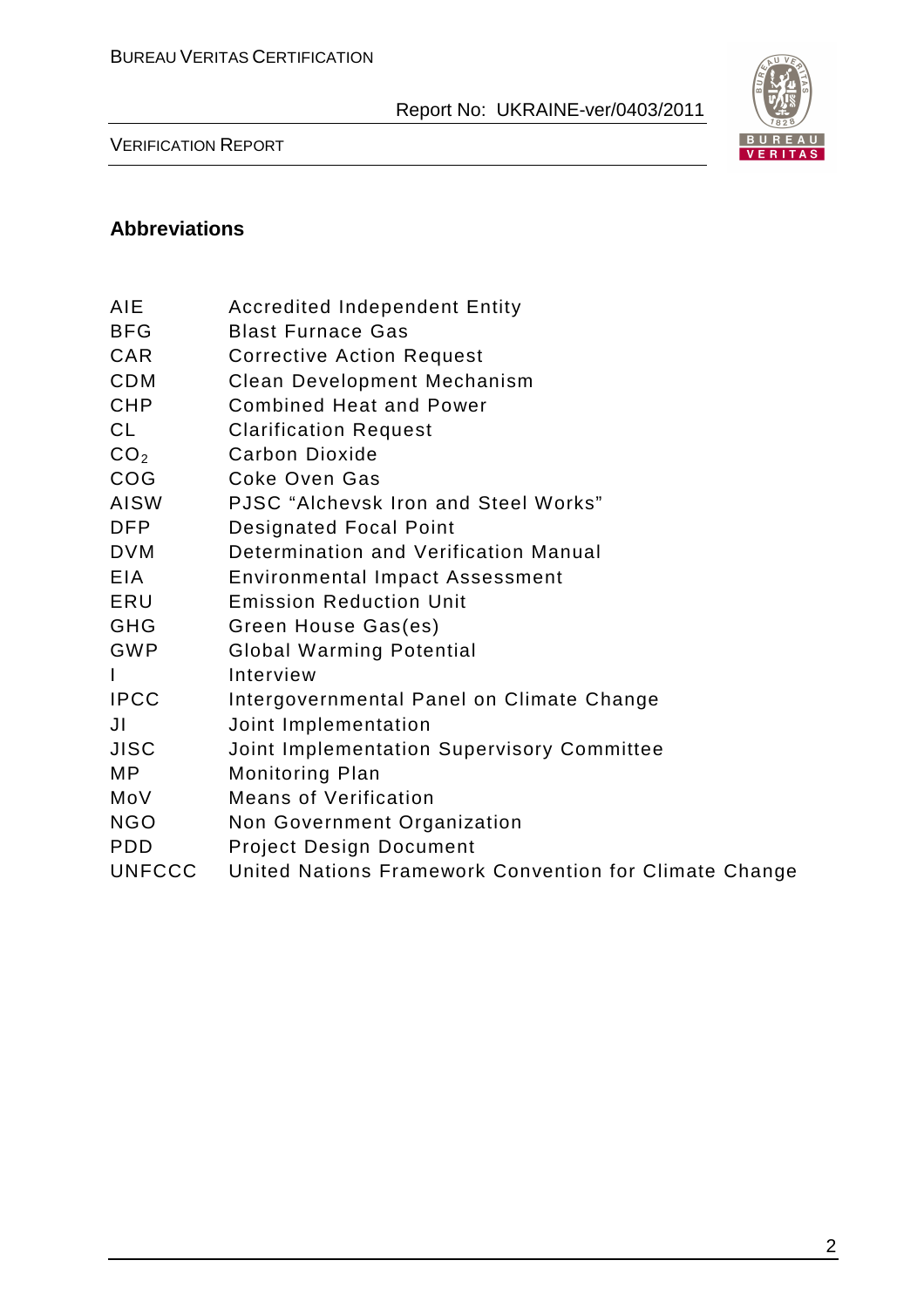

VERIFICATION REPORT

# **Table of Contents Page 2018**

| $\mathbf{1}$<br>1.1 | Objective                                                                     | $\overline{4}$ |
|---------------------|-------------------------------------------------------------------------------|----------------|
| 1.2                 | Scope                                                                         | $\overline{4}$ |
| 1.3                 | <b>Verification Team</b>                                                      | 4              |
| $\overline{2}$      |                                                                               | .5             |
| 2.1                 | <b>Review of Documents</b>                                                    | 5              |
| 2.2                 | Follow-up Interviews                                                          | 5              |
| 2.3                 | Resolution of Clarification, Corrective and Forward Action<br>Requests        | 6              |
| 3                   |                                                                               |                |
| 3.1                 | Remaining issues and FARs from previous verifications                         | $\overline{7}$ |
| 3.2                 | Project approval by Parties involved (90-91)                                  | $\overline{7}$ |
| 3.3                 | Project implementation (92-93)                                                | 8              |
| 3.4                 | Compliance of the monitoring plan with the monitoring<br>methodology (94-98)  | 9              |
| 3.5                 | Revision of monitoring plan (99-100) (Not applicable)                         | 11             |
| 3.6                 | Data management (101)                                                         | 11             |
| 3.7                 | Verification regarding programmes of activities (102-110)<br>(Not applicable) | 13             |
| 4                   |                                                                               |                |
| 5                   |                                                                               |                |
|                     |                                                                               |                |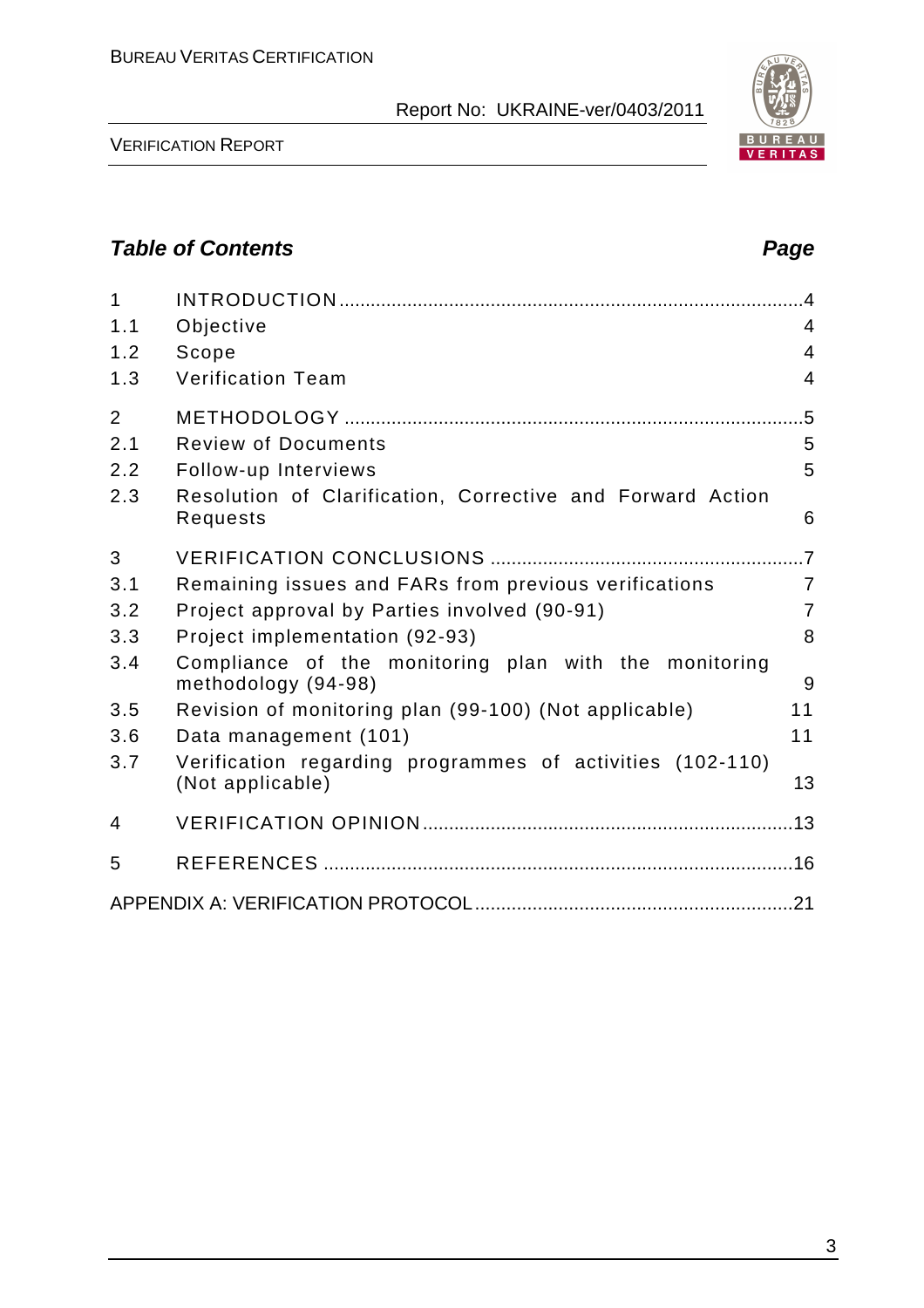

VERIFICATION REPORT

# **1 INTRODUCTION**

Institute for Environment and Energy Conservation has commissioned Bureau Veritas Certification to verify the emissions reductions of its JI project "Revamping of sintering and blast-furnace production at OJSC "Alchevsk Iron and Steel Works" (hereafter called "the project") at Alchevsk, Lugansk oblast, Ukraine.

This report summarizes the findings of the verification of the project, performed on the basis of UNFCCC criteria, as well as criteria given to provide for consistent project operations, monitoring and reporting.

#### **1.1 Objective**

Verification is the periodic independent review and ex post determination by the Accredited Independent Entity of the monitored reductions in GHG emissions during defined verification period.

The objective of verification can be divided in Initial Verification and Periodic Verification.

UNFCCC criteria refer to Article 6 of the Kyoto Protocol, the JI rules and modalities and the subsequent decisions by the JI Supervisory Committee, as well as the host country criteria.

#### **1.2 Scope**

Verification scope is defined as an independent and objective review of the project design document, the project's baseline study, monitoring plan and monitoring report, and other relevant documents. The information in these documents is reviewed against Kyoto Protocol requirements, UNFCCC rules and associated interpretations.

The verification is not meant to provide any consulting towards the Client. However, stated requests for clarifications, corrective and/or forward actions may provide input for improvement of the project monitoring towards reductions in the GHG emissions.

# **1.3 Verification Team**

The verification team consists of the following personnel:

Oleg Skoblyk

Bureau Veritas Certification Team Leader, Climate Change Lead Verifier

Vera Skitina

Bureau Veritas Certification Team Member, Climate Change Lead Verifier Iuliia Pylnova

Bureau Veritas Certification Team Member, Climate Change Verifier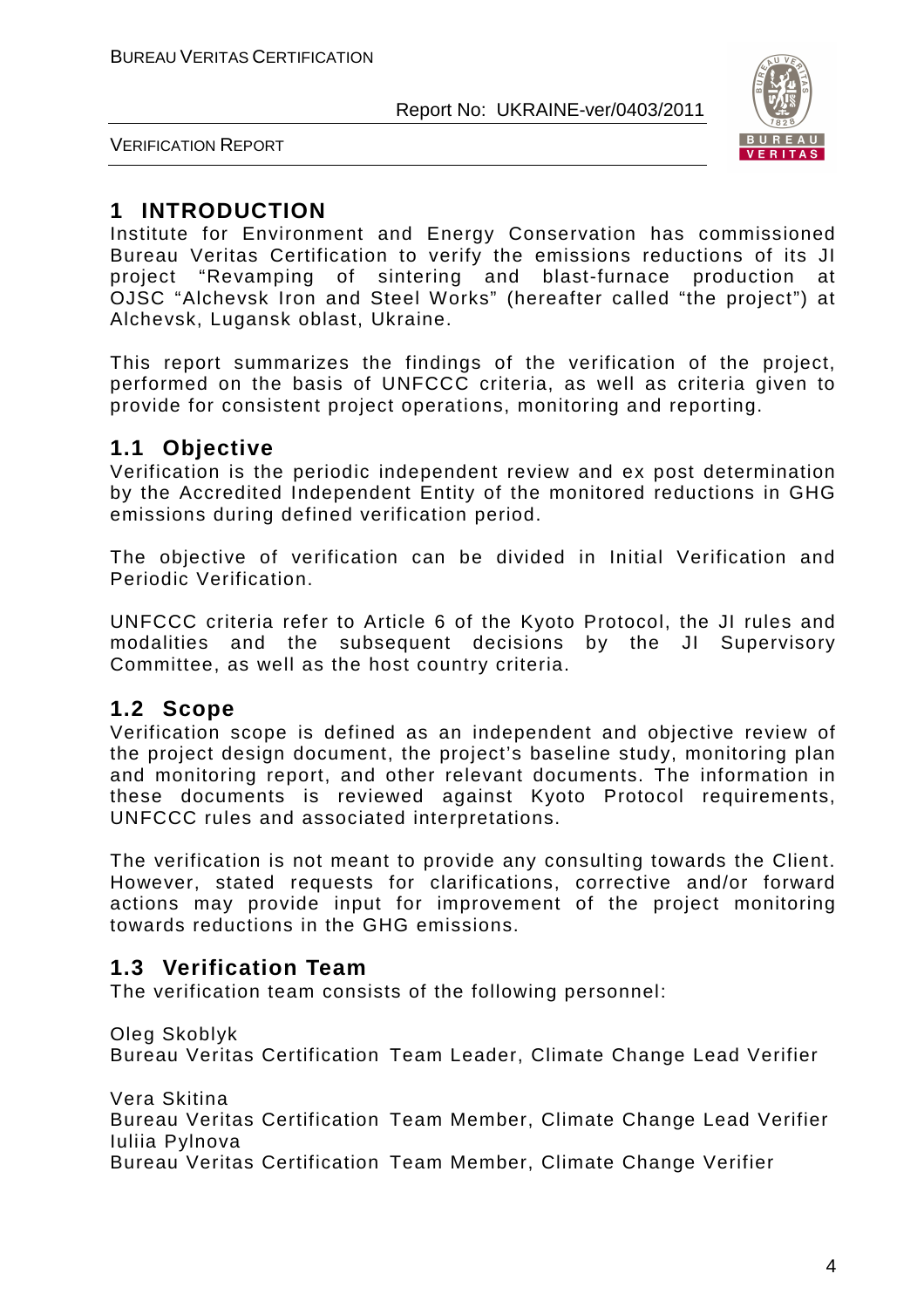

VERIFICATION REPORT

Olena Manziuk Bureau Veritas Certification Team Member, Climate Change Verifier

This verification report was reviewed by:

Ivan Sokolov Bureau Veritas Certification, Internal Technical Reviewer

Igor Alekseenko

Bureau Veritas Certification, Technical specialist

# **2 METHODOLOGY**

The overall verification, from Contract Review to Verification Report & Opinion, was conducted using Bureau Veritas Certification internal procedures.

In order to ensure transparency, a verification protocol was customized for the project, according to the version 01 of the Joint Implementation Determination and Verification Manual, issued by the Joint Implementation Supervisory Committee at its 19 meeting on 04/12/2009. The protocol shows, in a transparent manner, criteria (requirements), means of verification and the results from verifying the identified criteria. The verification protocol serves the following purposes:

- It organizes, details and clarifies the requirements a JI project is expected to meet;
- It ensures a transparent verification process where the verifier will document how a particular requirement has been verified and the result of the verification.

The completed verification protocol is enclosed in Appendix A to this report.

#### **2.1 Review of Documents**

The Monitoring Report (MR) submitted by Institute for Environment and Energy Conservation and additional background documents related to the project design and baseline, i.e. country Law, Project Design Document (PDD), Guidance on criteria for baseline setting and monitoring, Host party criteria, Kyoto Protocol, Clarifications on Verification Requirements to be Checked by an Accredited Independent Entity were reviewed.

The verification findings presented in this report relate to the Monitoring Report versions 1, 2, 3 and project as described in the determined PDD.

#### **2.2 Follow-up Interviews**

On 21/12/2011 Bureau Veritas Certification performed on-site interviews with project stakeholders to confirm selected information and to resolve issues identified in the document review. Representatives of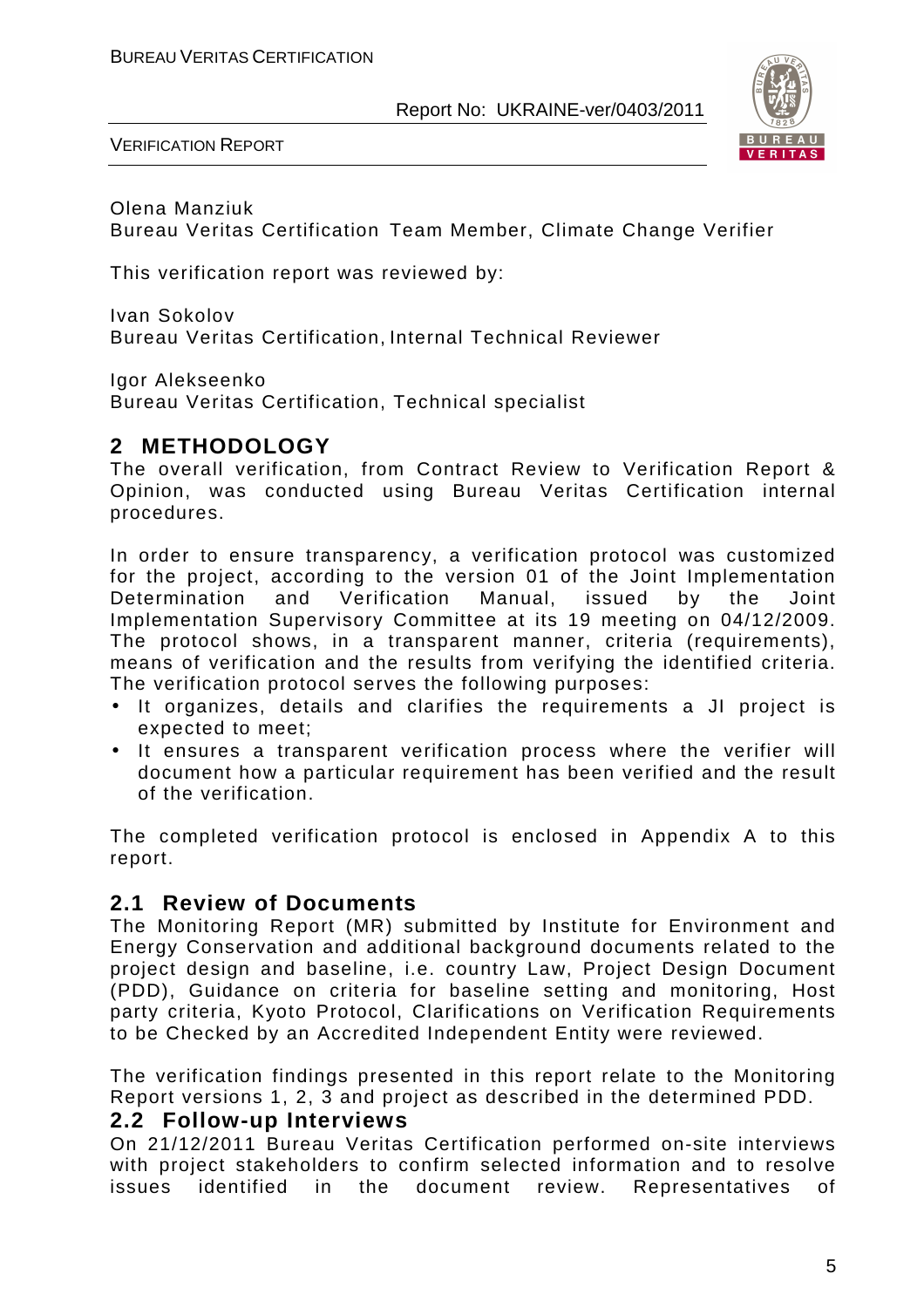

VERIFICATION REPORT

PJSC "Alchevsk Iron and Steel Works" (according to the documentation checked, 16.05.2011 PJSC "Alchevsk Iron and Steel Works" was established by changing the name of juridical person OJSC "Alchevsk Iron and Steel Works" to PJSC "Alchevsk Iron and Steel Works") and Institute for Environment and Energy Conservation were interviewed (see References). The main topics of the interviews are summarized in Table 1.

| <b>Interviewed</b><br>organization |             | <b>Interview topics</b>                                          |
|------------------------------------|-------------|------------------------------------------------------------------|
| PJSC "Alchevsk                     |             | Organizational structure                                         |
| Iron and Steel                     |             | Responsibilities and authorities                                 |
| Works"                             |             | Roles and responsibilities for data collection and<br>processing |
|                                    |             | Installation of equipment                                        |
|                                    |             | Data logging, archiving and reporting                            |
|                                    |             | Metering equipment control                                       |
|                                    |             | Metering record keeping system, database                         |
|                                    |             | IT management                                                    |
|                                    |             | Training of personnel                                            |
|                                    |             | Quality management procedures and technology                     |
|                                    |             | Internal audits and check-ups                                    |
| Institute                          | for $\vert$ | Baseline methodology                                             |
| Environment and                    |             | Monitoring plan                                                  |
| Energy<br>Conservation             |             | Monitoring report                                                |

#### **2.3 Resolution of Clarification, Corrective and Forward Action Requests**

The objective of this phase of the verification is to raise the requests for corrective actions and clarification and any other outstanding issues that needed to be clarified for Bureau Veritas Certification positive conclusion on the GHG emission reduction calculation.

If the Verification Team, in assessing the monitoring report and supporting documents, identifies issues that need to be corrected, clarified or improved with regard to the monitoring requirements, it should raise these issues and inform the project participants of these issues in the form of:

(a) Corrective action request (CAR), requesting the project participants to correct a mistake that is not in accordance with the monitoring plan;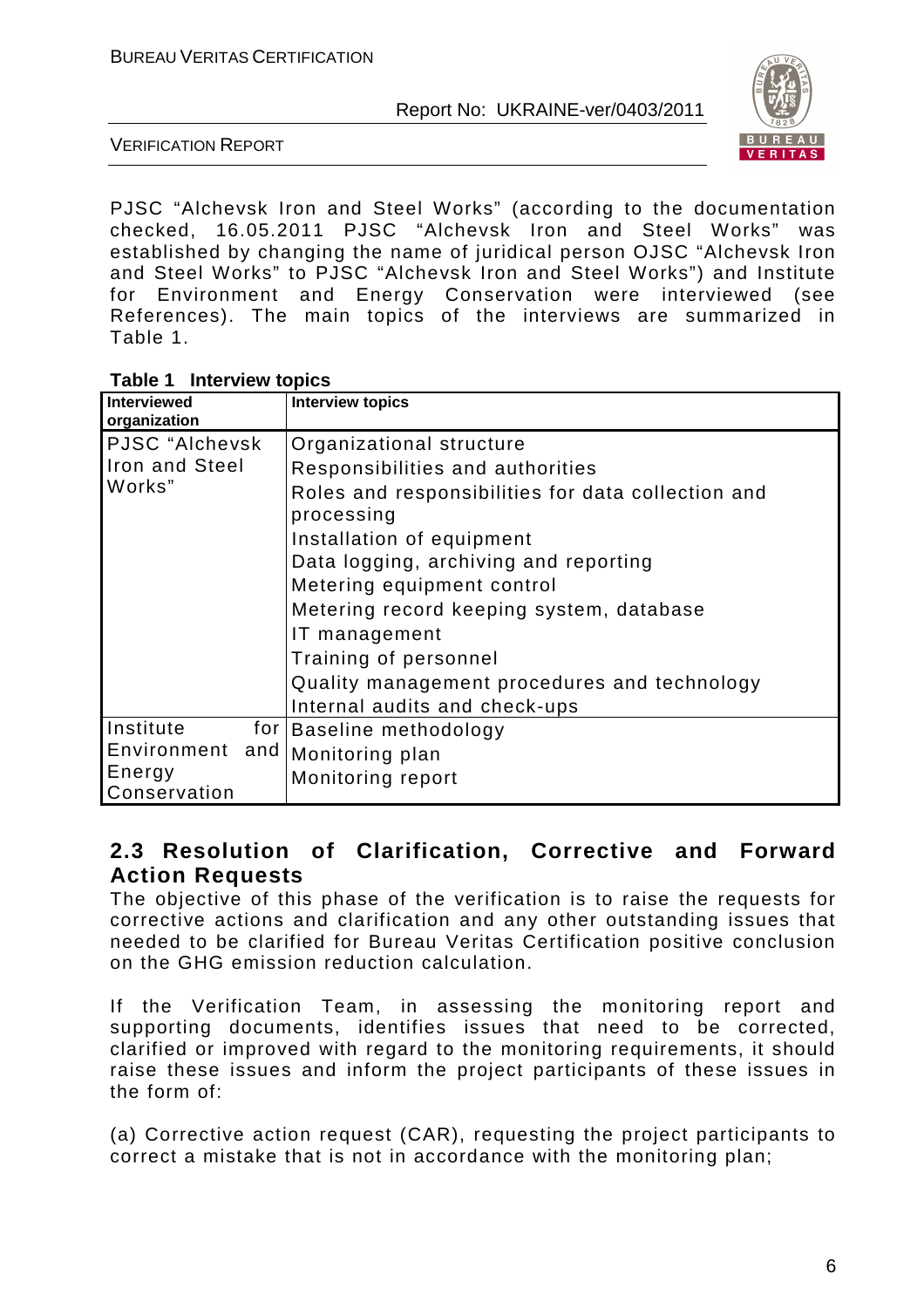

VERIFICATION REPORT

(b) Clarification request (CL), requesting the project participants to provide additional information for the Verification Team to assess compliance with the monitoring plan;

(c) Forward action request (FAR), informing the project participants of an issue, relating to the monitoring that needs to be reviewed during the next verification period.

The Verification Team will make an objective assessment as to whether the actions taken by the project participants, if any, satisfactorily resolve the issues raised, if any, and should conclude its findings of the verification.

To guarantee the transparency of the verification process, the concerns raised are documented in more detail in the verification protocol in Appendix A.

# **3 VERIFICATION CONCLUSIONS**

In the following sections, the conclusions of the verification are stated.

The findings from the desk review of the original monitoring documents and the findings from interviews during the follow up visit are described in the Verification Protocol in Appendix A.

The Clarification, Corrective and Forward Action Requests are stated, where applicable, in the following sections and are further documented in the Verification Protocol in Appendix A. The verification of the Project resulted in 9 Corrective Action Requests, 6 Clarification Requests, and 1 Forward Action Requests.

The number between brackets at the end of each section corresponds to the DVM paragraph.

# **3.1 Remaining issues and FARs from previous verifications**

There were two FARs: FAR 01 concerning keeping the data monitored for two years after the last transfer of emission reductions units for the project, and FAR 02 concerning indication of the names of the personnel involved in the monitoring should be issued. During this verification FAR 01 and FAR 02 were transformed into CAR 07 and CAR 08 respectively. Now these issues are closed based on the order issued by PJSC "Alchevsk Iron and Steel Works".

#### **3.2 Project approval by Parties involved (90-91)**

Written project approval by the Netherlands (Declaration of Approval 2011JI14 on the JI project "Revamping of sintering and blastfurnace production at OJSC "Alchevsk Iron and Steel Works" issued by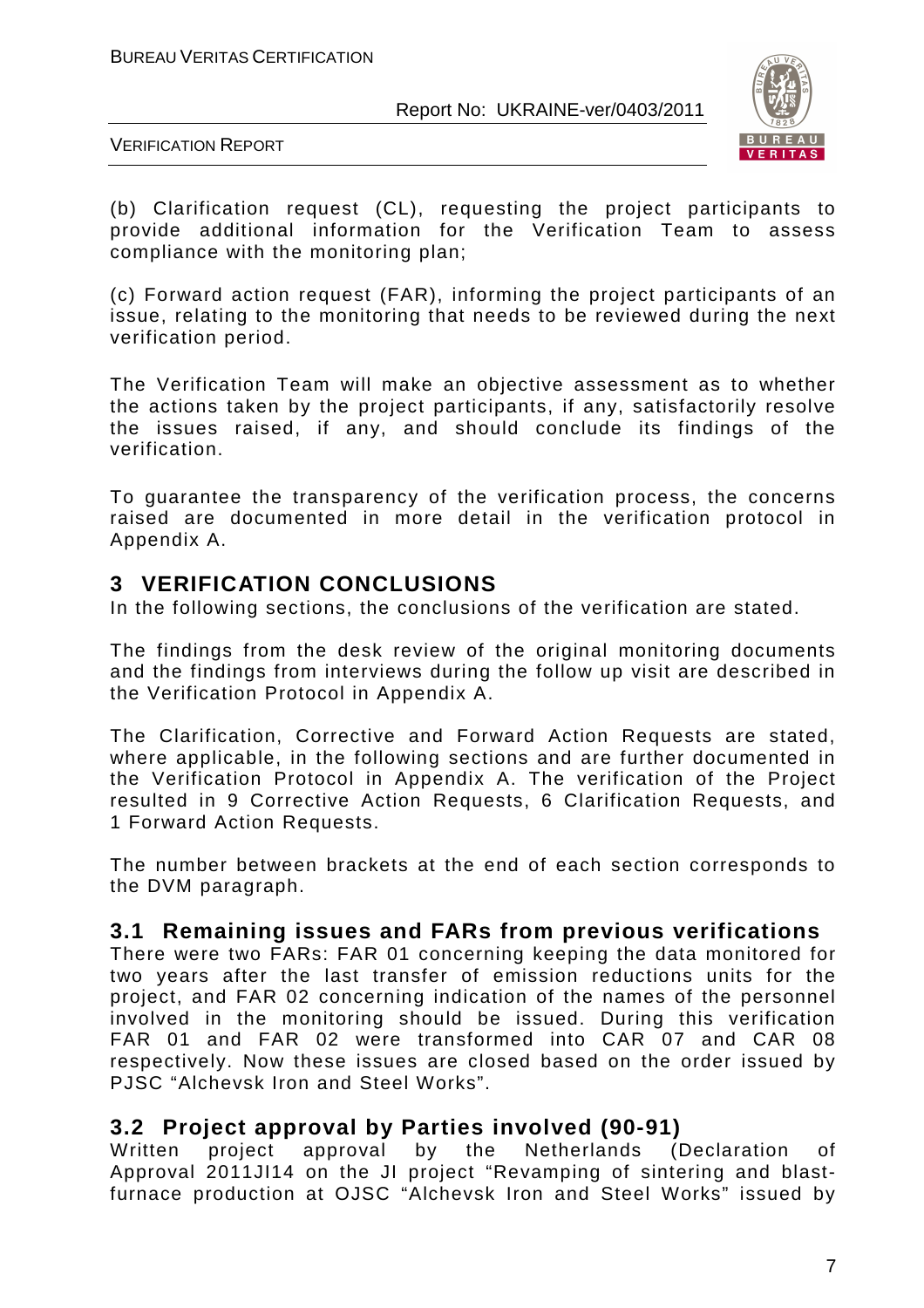

VERIFICATION REPORT

Ministry of Economic Affairs, Agriculture and Innovation dated 10/05/2011) has been issued by the DFP of that Party when submitting the first verification report to the secretariat for publication in accordance with paragraph 38 of the JI guidelines, at the latest.

The abovementioned written approval is unconditional.

# **3.3 Project implementation (92-93)**

The implementation status of the project:

installation of pulverized coal injection (PCI) facility at BF  $#$  1 (implementation of this measure was started in October 2006 and was completed in May 2009);

installation of PCI facility at BF  $# 5$  (implementation of this measure was started in October 2006 and was completed in August 2009);

installation of PCI facilities at BFs  $# 3$  and  $# 4$  (implementation of this measure was started in October 2006, and will be completed in the beginning of 2013 at BF  $\#$  3 and in the middle of 2012 at BF  $\#$  4);

renewal and reconstruction of  $BF # 1$  (implementation of this measure was started in the first half of 2004 and BF#1 was commissioned on  $16^{th}$  of May 2007);

renewal and reconstruction of  $BF$   $#$  5 (implementation of this measure was started in 2006 and is expected to be completed during the first quarter of 2012);

reconstruction of the oxygen unit  $#$  4 (implementation of this measure was started in 2004 and was completed in December 2005);

installation of oxygen units  $# 7$  (implementation of this measure was started in 2007 and was completed in 2008).

installation of oxygen units  $# 8$  (implementation of this measure was started in 2007 and was completed in 2009);

construction of BF  $# 2$  (implementation of this measure was started in 2007 and was not completed during the monitoring period. For the present time construction of BF # 2 is delayed because of adverse market situation and lack of financing. Construction of BF # 2 will be continued after improvement of market situation and availability of funding. According to the project implementation schedule stated in the Project Design Document (PDD), commissioning of the measure is expected in the year 2015);

construction of new sinter plant (implementation of this measure was started in 2006 and was not completed during the monitoring period. According to the project implementation schedule in the PDD, commissioning of the sinter plant is expected in the year 2016);

construction of new lime kilns (implementation of this measure was started in 2005 and was not completed during the monitoring period. According to the project implementation schedule commissioning of two lime kilns was expected in the  $2^{nd}$  half of 2010, but to date the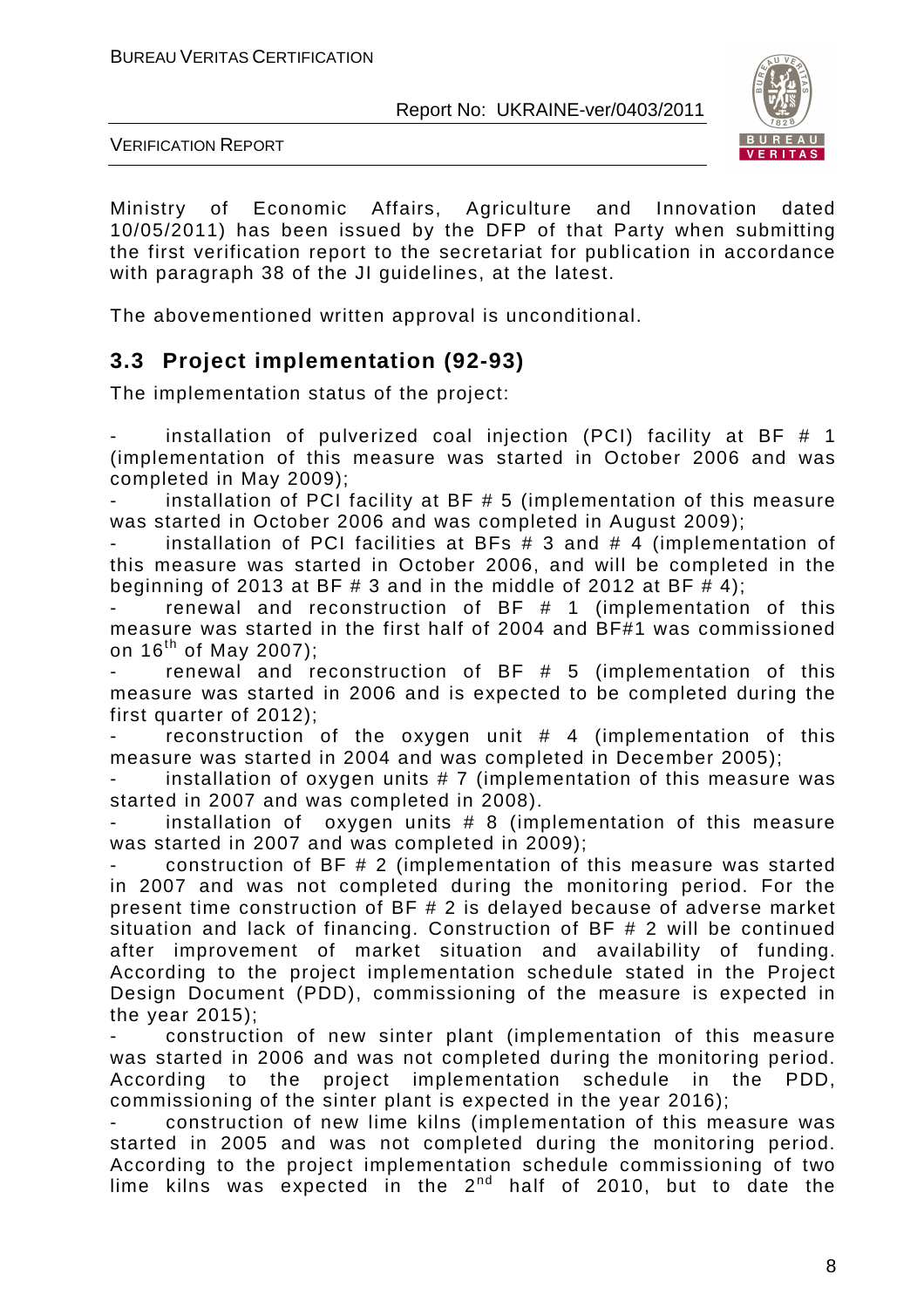

VERIFICATION REPORT

construction works are still undergoing. The decline from project implementation schedule was caused by the financial, technical and customs difficulties (the delay of equipment supply). The completion of new lime kiln # 5 construction works is expected by the end of 2011 and new lime kiln # 6 – during the first quarter of 2012.

The identified areas of concern as to Project implementation, project participants response and BV Certification's conclusion are described in Appendix A (refer to CAR 01 and CAR 02).

#### **3.4 Compliance of the monitoring plan with the monitoring methodology (94-98)**

The monitoring occurred in accordance with the monitoring plan included in the PDD regarding which the determination has been deemed final and is so listed on the UNFCCC JI website and in accordance with the revisions to the monitoring plan determined during the previous verification.

For calculating the emission reductions, key indicators, constants and variables such as total pig iron output, quantity of each fuel used in making pig iron, emission factor for fuel consumption, electricity consumed in producing pig iron, emission factor for electricity consumption, quantity of fuel used in sintering process, electricity consumed in sintering process, quantity of reducing agents, emission factor of each reducing agent, quantity of each other input in pig iron production, emission factor of each other input, quantity of fuel used for balance of process needs, and electricity consumed for balance of process needs, influencing the baseline emissions and the activity level of the project and the emissions as well as risks associated with the project were taken into account, as appropriate.

Data sources used for calculating emission reductions are clearly identified, reliable and transparent.

Emission factors, including default emission factors, are selected by carefully balancing accuracy and reasonableness, and appropriately justified of the choice.

Taking into account that the project boundary of the JI project "Installation of a new waste heat recovery system at Alchevsk Coke Plant, Ukraine" (UA1000130 - registered under Track 1) includes blast-furnaces of AISW with respect to particular volumes of consumed dry blast-furnace coke, the  $CO<sub>2</sub>e$  emission reductions that were generated during the period of 01/07/2011 – 30/09/2011 due to component three (3) of mentioned above JI project ("Installation of a new waste heat recovery system at Alchevsk Coke Plant, Ukraine") were attributed to the leakages of GHG's.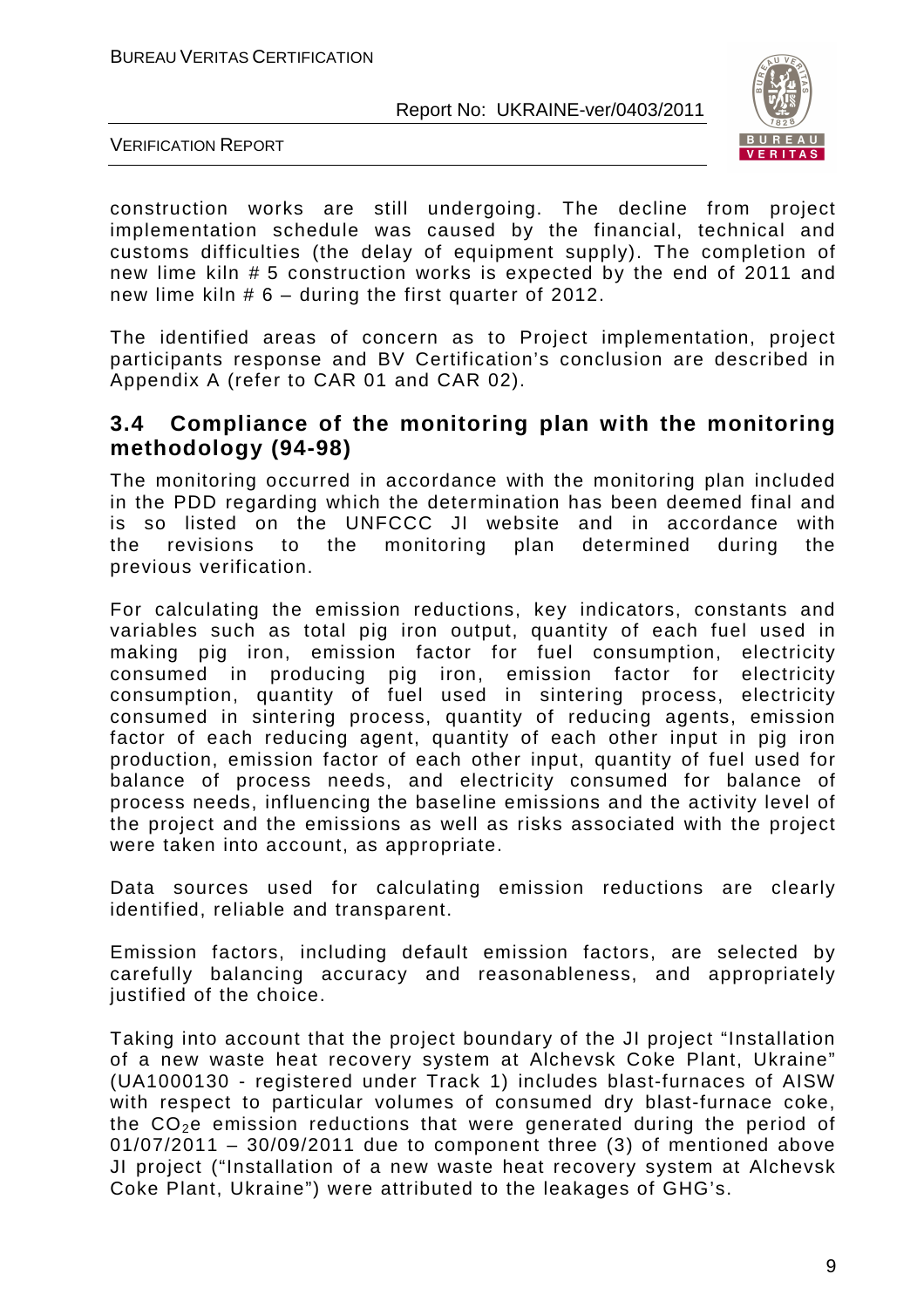

VERIFICATION REPORT

Leakages of GHG emissions from the JI project "Installation of a new waste heat recovery system at Alchevsk Coke Plant, Ukraine" were calculated by subtracting total projectline emissions from the baseline emissions that were generated by the component 3 of the mentioned above project.

Together with this, in order to ensure accuracy of leakages calculation and also to ensure full correlation between leakages under this project and emission reductions generated by the JI project "Installation of a new waste heat recovery system at Alchevsk Coke Plant, Ukraine" (because weighted average indicators are used), the project developer, at the first stage, calculated leakages for the period of 01/01/2011 – 30/09/2011 and then, at the second stage, subtracted leakages that were generated during the period of  $01/01/2011 - 30/06/2011$  from the total volume of leakages generated during the period of 01/01/2011 – 30/09/2011. As the result, leakages of GHG emissions for the period of 01/07/2011 – 30/09/2011 were accurately calculated.

After that, leakages of GHG emissions were subtracted from the total volume of emission reductions associated with this project during this monitoring period.

Leakages during the third quarter of 2011 are equal to 28 792 tonnes  $CO<sub>2</sub>e$ .

Mentioned above volume of leakages is based on actual data which can be proved by initial data from AISW and Alchevsk Coke Plant. The excel file with calculation of leakages, together with initial data from AISW and Alchevsk Coke Plant were provided to the verification team and examined by the verifiers.

The calculation of emission reductions is based on conservative assumptions and the most plausible scenarios in a transparent manner.

The amount of emission reductions that were actually generated during the third quarter of 2011 is higher than it was expected in PDD because of the following reasons. The main reason is that the baseline of the project is developed based on the real steel manufacturing process as well as project line. Taking into account the implication of economy of scale and the fact that loading factor for baseline was much lower than for project line, the emission reductions were more sensitive to change of specific energy consumption per 1 t of pig iron produced than actually envisaged in the PDD. Together with this, increased level coke substitution by the pulverized coal fuel in comparison with the PDD have also influenced on increase of emission reductions that were actually generated under the project activity in comparison with the estimations in PDD.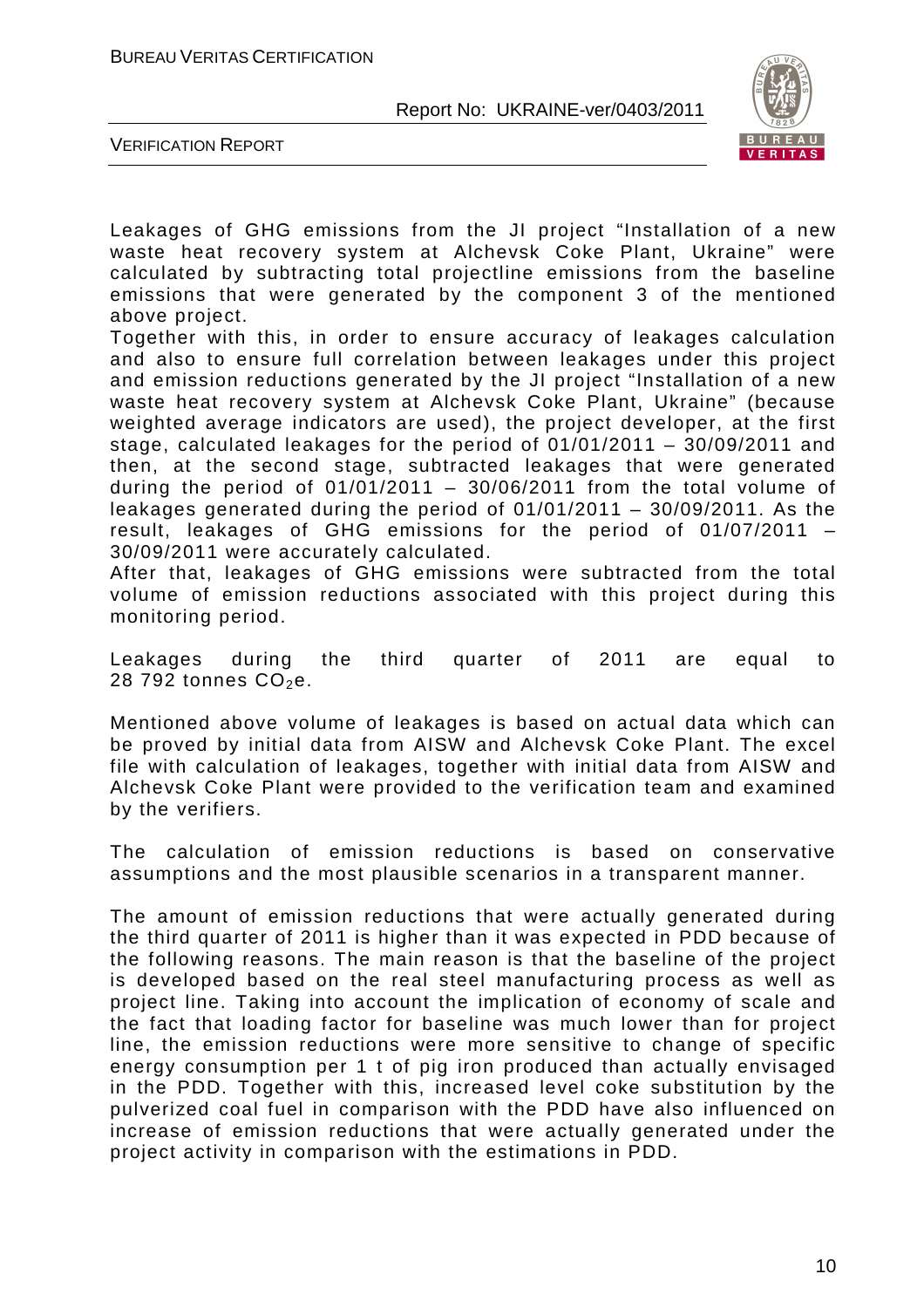

VERIFICATION REPORT

The identified areas of concern as to Compliance of the monitoring plan with the monitoring methodology, project participants response and BV Certification's conclusion are described in Appendix A (refer to CAR 03, CAR 04, CAR 05, CAR 06, CL 01, and CL 02).

#### **3.5 Revision of monitoring plan (99-100)**

Not applicable.

#### **3.6 Data management (101)**

The data and their sources, provided in monitoring report, are clearly identified, reliable and transparent.

The implementation of data collection procedures is in accordance with the PDD and revised monitoring plan, including the quality control and quality assurance procedures. These procedures are mentioned in the section "References" of this report.

The monitoring of JI project indicators at AISW was realized on regular basis where the system of data collection on FER consumption was being used. The data needed for the monitoring of the project were collected during the process of normal equipment use. The production facilities of the plant were equipped with the measuring devices such as scales, meters and gas, water, steam, electricity consumption meters. The monitoring of the project formed an organic part of routine monitoring of manufacturing process. This allowed receiving data regarding the project continuously.

The Chief Metrological Specialist of the AISW was in charge for maintenance of the facilities and monitoring equipment as well as for their accuracy required by Regulation PP 229-Э-056-863/02-2005 of "Metrological services of the metallurgical mills" and by "Guiding Metrological Instructions". In case of defect, discovered in the monitoring equipment, the actions of the staff were determined in Guiding Metrological Instructions. The measurements were conducted constantly in automatic regime.

The data required to be monitored under the proposed JI project was routinely collected within the normal operations of the AISW. Together with this, data collection was an integral part of routine monitoring. Data was compiled in (i) day-to-day records, (ii) quarterly records, and (iii) annual records. Data were collected in the electronic database of AISW and in printed documents. All records where finally stored in Planning Department.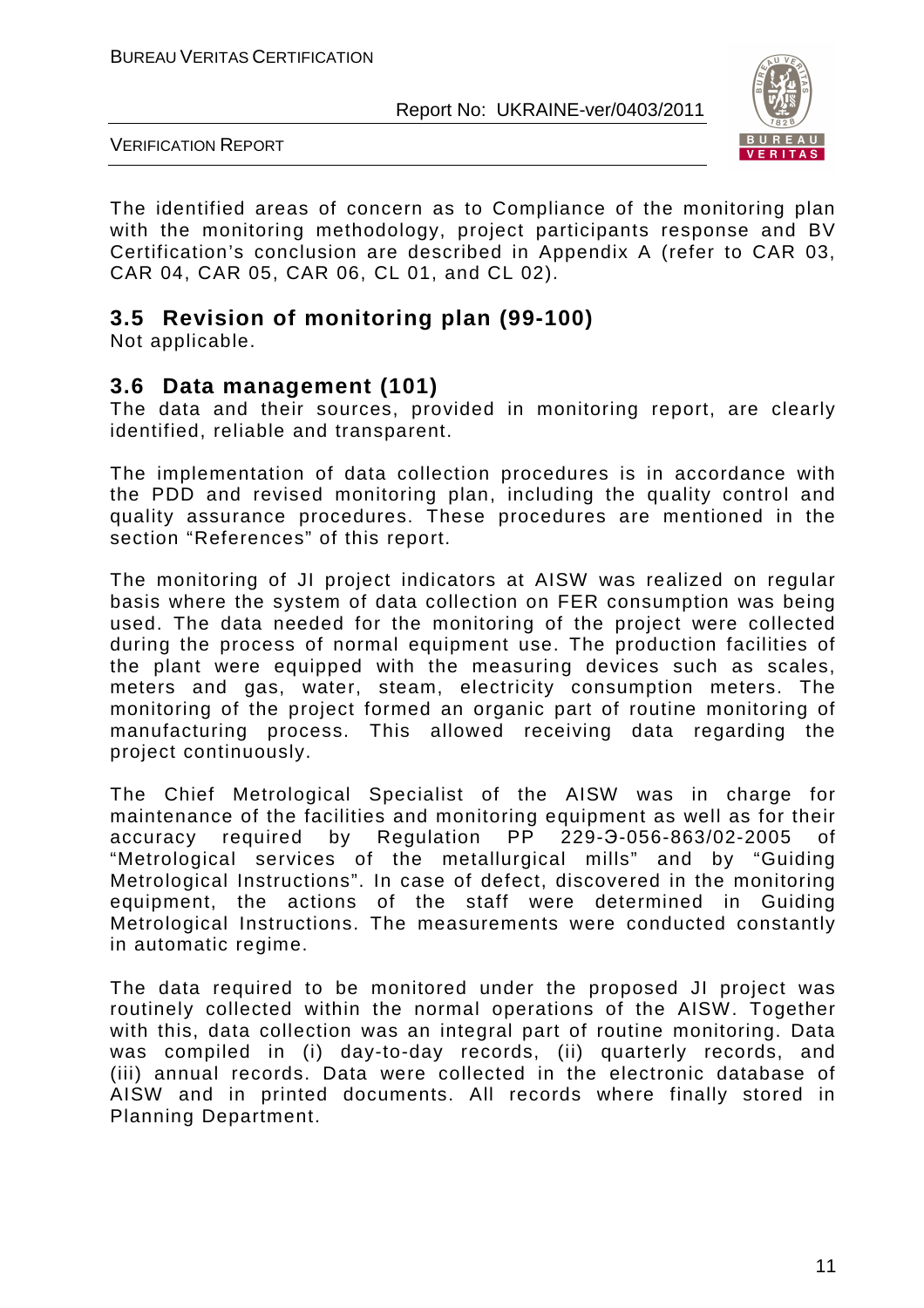

VERIFICATION REPORT

The revised monitoring plan was implemented by different specialists of the AISW under supervision of Chief Energy Specialist and managed by Director General of the Plant.

The measurement results were being used by the Chief power-engineering specialist department, by the services and technical staff of the Steel Mill. They were reflected in the technological instructions of production processes regime and also in the "Guiding Metrological Instructions" revised versions. The monitoring data reports and calculations were under the competence of the Chief power-engineering specialist assistant in accordance to the interior orders of the Steel Mill.

All main production shops and specialists of the plant were involved in preparation of monitoring report under coordination of Chief Energy Specialist.

The direction of AISW organized appropriate staff training to operate the project equipment. With the project equipment introduction the workers of AISW had the opportunity to update their working skills, stimulated by the permanent educational theoretical and practical courses at the Steel Plant. The information about the trainings can be given additionally.

AISW used the accredited system of quality regulation according to the requirements of the ISO 9001 standard. In order to ensure the appropriate quality management system implementation the internal audits are conducted at the plant on monthly basis based on the AISW order # 864 of 27/12/2010. The department of quality management is responsible for the internal audit implementation at the plant and for the storage of the Reports on the results of the audits.

The Guiding Metrological Instructions were developed in accordance with ISO 9001. They secured required level of accuracy by using monitoring equipment and by the possibility to crosscheck the data adequacy.

Monitoring equipment met the regulatory requirements of Ukraine regarding accuracy and measurement error. All the equipment used for monitoring purposes, were in line with national legislative requirements and standards and also with ISO 9001 standards. The accuracy of devices was guaranteed by the manufacturers; the error was calculated and confirmed by device certificates. All monitoring equipment was covered by the detailed verification (calibration) plan. The verification process was under strict control. All measuring equipment was included in the verification schedule and verified with established periodicity. According to the schedule of verification, all devices were in satisfactory condition. The documented instructions to operate the facilities were stored at the working places.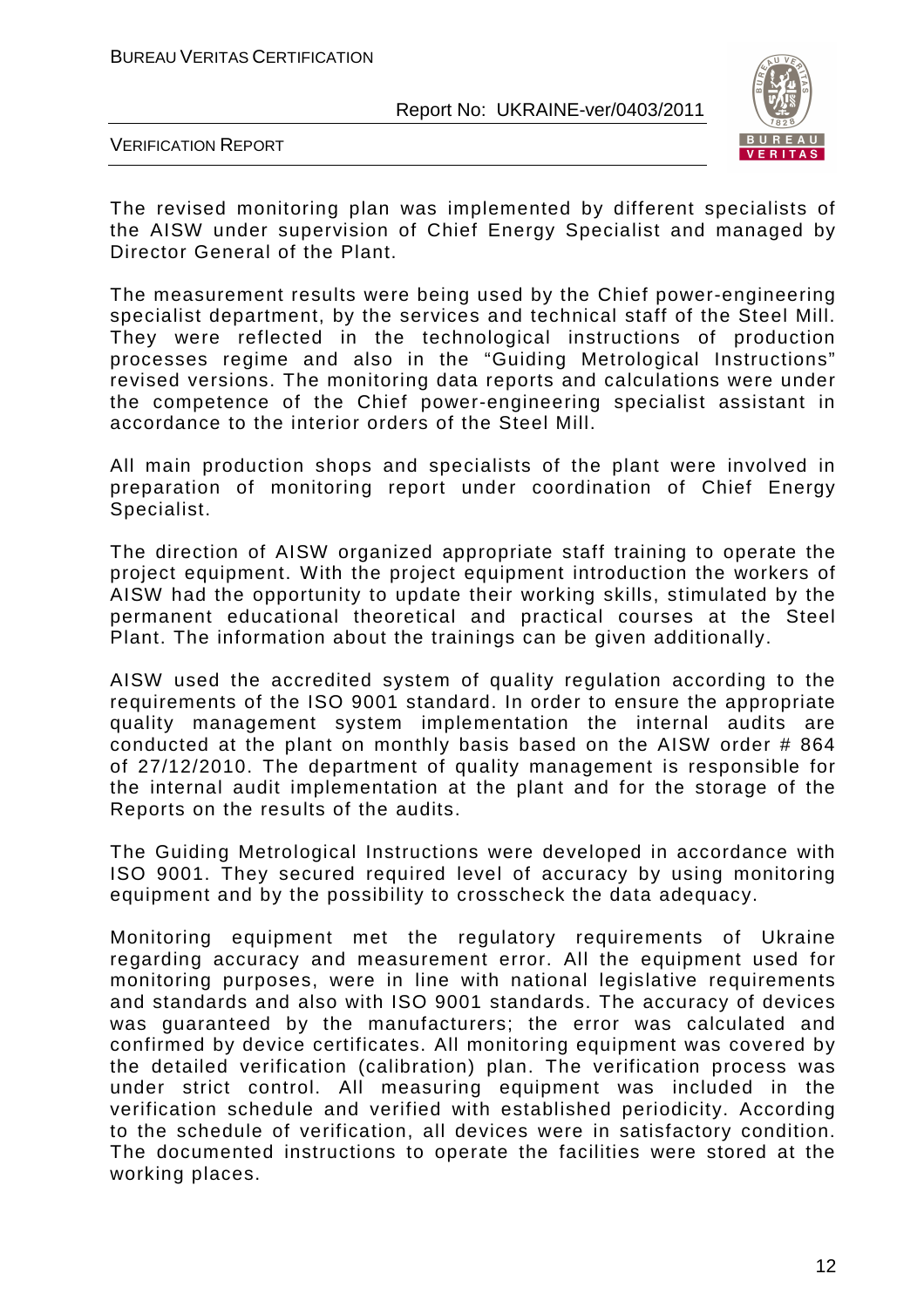

VERIFICATION REPORT

The environmental management standard ISO 14001 has been implemented and certified at AISW. The standard determines the procedures related to collection and archiving of data on environmental impacts within activity of the plant and, accordingly, the proposed project activity.

During this monitoring period planned audits on compliance to the standard of ISO 14001:2004 (according to the schedule) were conducted. These audits certified the level of accordance of the proved processes to the criteria of standard. The protocols of conducted audits were provided to the verifiers.

The monitoring procedures were quite comprehensible, because they had already been used at AISW for measuring input and output production parameters, and also for receiving data on level of FER and raw-materials consumption. The most effective accessible methods were used for the error minimization. Generally the error level was low for all parameters (less than 2%) that were subjected to the monitoring. Thus, the measurements uncertainty level corresponded with technologies, used in the production process, and was taken into the account when the data were taken from devices.

Thus, the function of the monitoring equipment, including its calibration status, is in order.

The evidence and records used for the monitoring are maintained in a traceable manner.

The data collection and management system for the project is in accordance with the PDD and the revision of the monitoring plan determined during the previous verification.

The identified areas of concern as to Data management, project participants response and BV Certification's conclusion are described in Appendix A (refer to CAR 07, CAR 08, CL 03, CL 04, CL 05, CAR 09, and FAR 01).

#### **3.7 Verification regarding programmes of activities (102- 110)**

Not applicable.

#### **4 VERIFICATION OPINION**

Bureau Veritas Certification has performed the fourth periodic verification of the "Revamping of sintering and blast-furnace production at OJSC "Alchevsk Iron and Steel Works" Project in Ukraine, which applies JI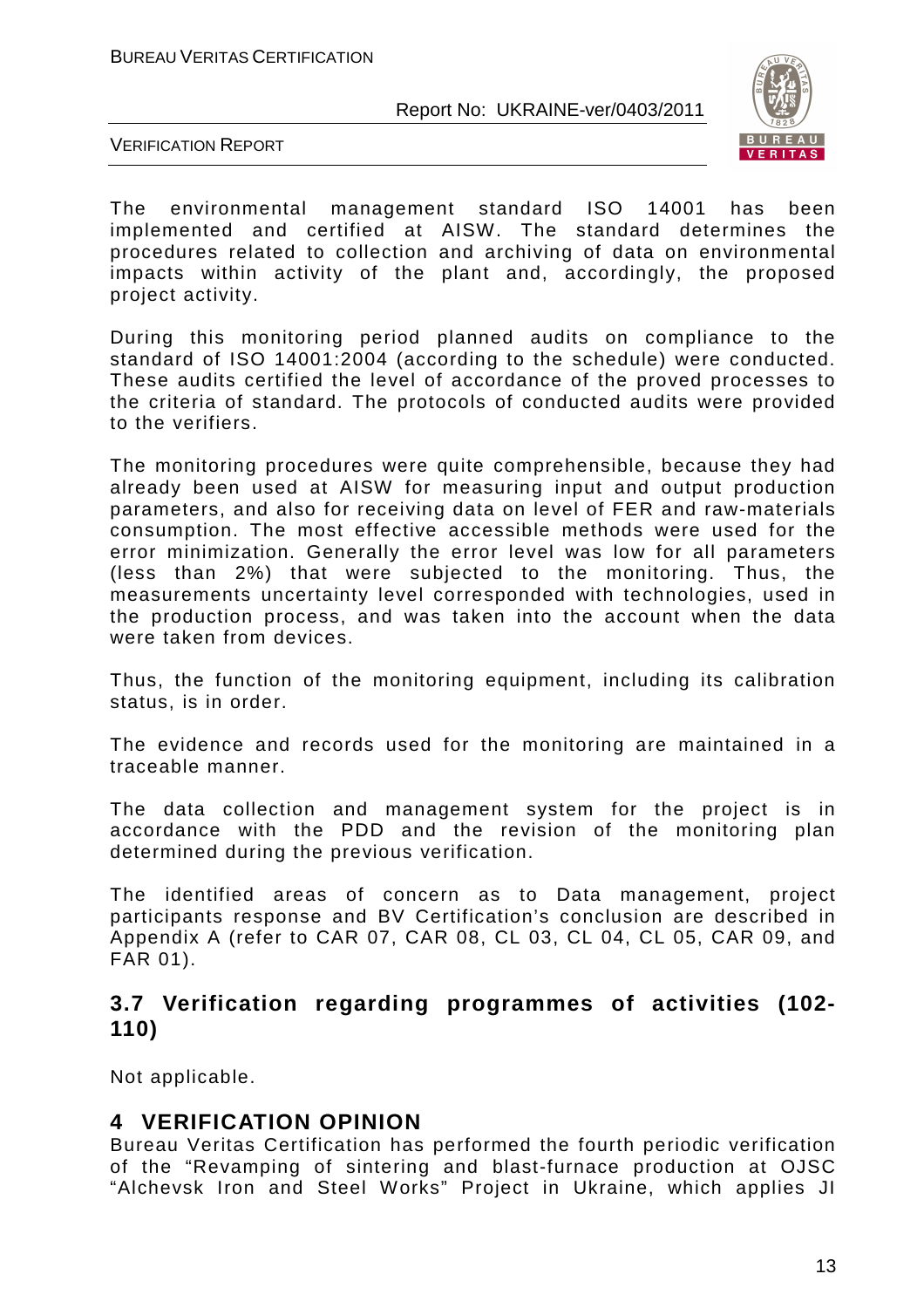

VERIFICATION REPORT

specific approach. The verification was performed on the basis of UNFCCC criteria and host country criteria and also on the criteria given to provide for consistent project operations, monitoring and reporting.

The verification consisted of the following three phases: i) desk review of the monitoring report against the project design and the baseline and monitoring plan; ii) follow-up interviews with project stakeholders; iii) resolution of outstanding issues and the issuance of the final verification report and opinion.

The management of PJSC "Alchevsk Iron and Steel Works" is responsible for the preparation of the GHG emissions data and the reported GHG emissions reductions of the project on the basis set out within the project Monitoring Plan indicated in the final PDD version 4. The development and maintenance of records and reporting procedures in accordance with that plan, including the calculation and determination of GHG emission reductions from the project, is the responsibility of the management of the project.

Bureau Veritas Certification verified the Project Monitoring Report version 3 for the reporting period as indicated below. Bureau Veritas Certification confirms that the project is implemented as planned and described in approved project design documents. Installed equipment being essential for generating emission reduction runs reliably and is calibrated appropriately. The monitoring system is in place and the project is generating GHG emission reductions.

Bureau Veritas Certification can confirm that the GHG emission reduction is accurately calculated and is free of material errors, omissions, or misstatements. Our opinion relates to the project's GHG emissions and resulting GHG emissions reductions reported and related to the approved project baseline and monitoring, and its associated documents. Based on the information we have seen and evaluated, we confirm, with a reasonable level of assurance, the following statement:

Reporting period: From 01/07/2011 to 30/09/2011

| the contract of the contract of the contract of the contract of the contract of<br>Baseline emissions | $: 2694408$ t CO <sub>2</sub> equivalent.   |
|-------------------------------------------------------------------------------------------------------|---------------------------------------------|
| Project emissions                                                                                     | $: 2$ 108 780 t CO <sub>2</sub> equivalent. |
| Leakages                                                                                              | $: 28792$ t CO <sub>2</sub> equivalent.     |
| <b>Emission Reductions</b>                                                                            | $: 556$ 836 t $CO2$ equivalent.             |

For the monitoring period  $(01/07/2011 - 30/09/2011)$ , total amount of emission reductions is 556 836 CO2 equivalents.

Project emissions and baseline emissions which are stated above are rounded by monitoring report developers to the whole figure and are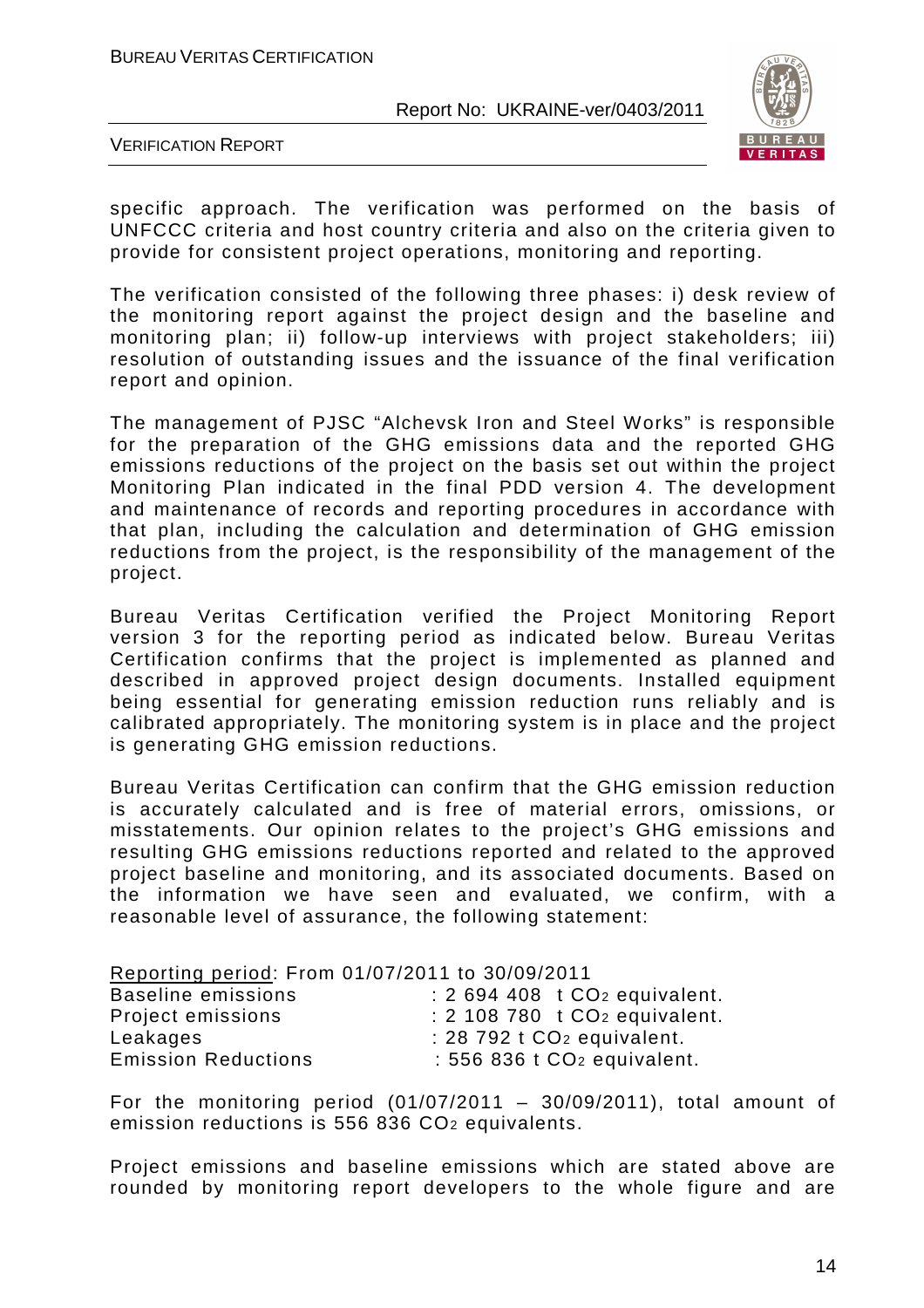

VERIFICATION REPORT

based on calculations which are demonstrated in excel file attached to the monitoring report.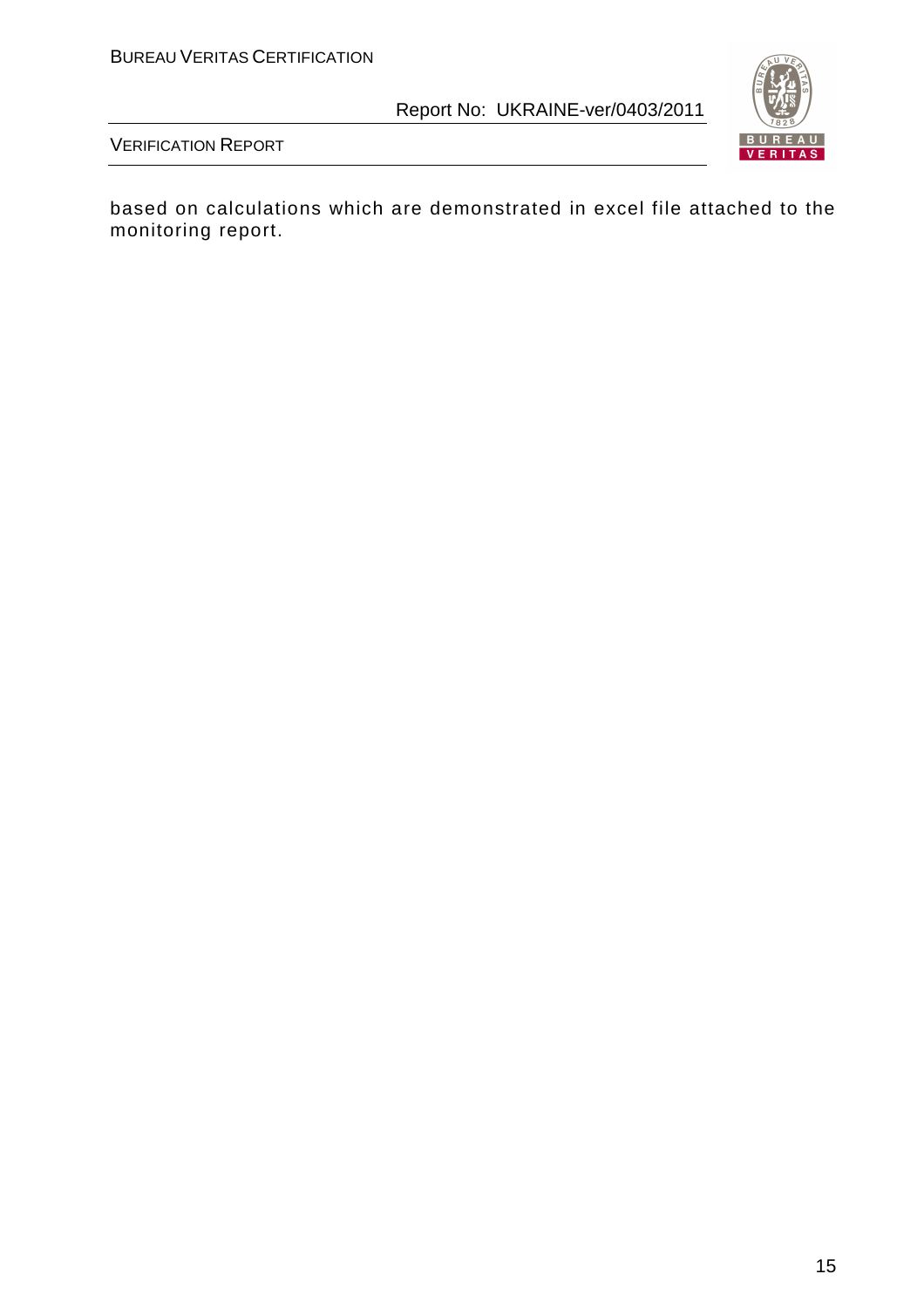

VERIFICATION REPORT

# **5 REFERENCES**

#### **Category 1 Documents:**

Documents provided by Institute for Environment and Energy Conservation that relate directly to the GHG components of the project.

- /1/ PDD "Revamping of sintering and blast-furnace production at OJSC "Alchevsk Iron and Steel Works", version 4 dated 14/04/2011
- /2/ Decree of Cabinet of Ministers of Ukraine #206, dated 22/02/2006
- /3/ Monitoring Report "Revamping of sintering and blast-furnace production at OJSC "Alchevsk Iron and Steel Works" (3rd quarter 2011), version 1 dated 28/11/2011
- /4/ Monitoring Report "Revamping of sintering and blast-furnace production at OJSC "Alchevsk Iron and Steel Works" (3rd quarter 2011), version 2 dated 10/01/2012
- /5/ Monitoring Report "Revamping of sintering and blast-furnace production at OJSC "Alchevsk Iron and Steel Works" (3rd quarter 2011), version 3 dated 31/01/2012
- /6/ Excel-file "Revamping of sintering and blast-furnace production at OJSC\_AISW\_-ER-Monitoring-Q3-2011"
- /7/ Excel-file "Leakages\_AISW\_BF\_SP-q3-2011"
- /8/ Verification Report "Revamping of sintering and blast-furnace production of OJSC "Alchevsk Iron and Steel Works" (01/01/2011 – 30/06/2011), version 03 of 25/09/2011
- /9/ Monitoring Report "Revamping of sintering and blast-furnace production at OJSC "Alchevsk Iron and Steel Works" (01/01/2011- 30/06/2011), version 2 of 14/09/2011 (with the revised monitoring plan included in the monitoring plan)
- /10/ Letter of Endorsement № 1806/23/7 on the JI project "Revamping of sintering and blast-furnace production at OJSC "Alchevsk Iron and Steel Works" dated November, 09, 2010 issued by National Environmental Investment Agency of Ukraine
- /11/ Declaration of Approval 2011JI14 on the JI project "Revamping of sintering and blast-furnace production at OJSC "Alchevsk Iron and Steel Works" issued by Ministry of Economic Affairs, Agriculture and Innovation dated 10/05/2011
- /12/ Letter of Approval #1155/23/7 on the JI project "Revamping of sintering and blast-furnace production at OJSC "Alchevsk Iron and Steel Works" issued by National Environmental Investment Agency of Ukraine dated 11/05/2011

#### **Category 2 Documents:**

Background documents related to the design and/or methodologies employed in the design or other reference documents.

- /1/ Glossary of JI terms, version 03, JISC.
- /2/ Guidance on Criteria for Baseline Setting and Monitoring,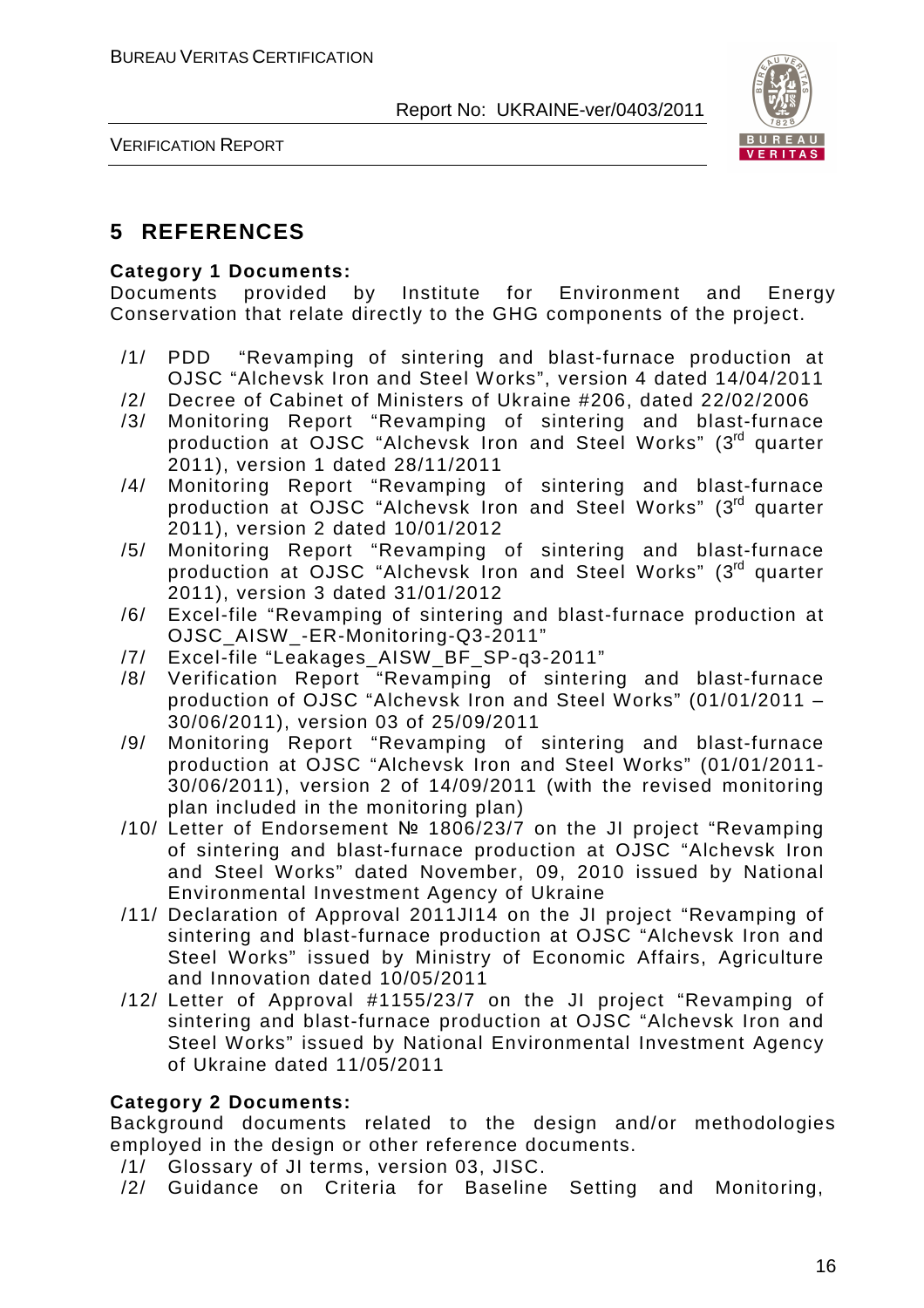

VERIFICATION REPORT

version 03, JISC.

- /3/ JISC "Clarification regarding the public availability of documents under the verification procedure under the Joint Implementation Supervisory Committee", version 03
- /4/ Information about measuring equipment that was used during monitoring of industrial emissions at "Alchevsk Iron and Steel Works"
- /5/ Coke quality figures (Coke shop # 3)
- /6/ Passport dated 19/09/2011 on active energy meter of type Сазу-И670м, serial # 144256
- /7/ Passport dated 28/09/2011 on gas meters of type Диск, serial # 52206 (first meter) and type Сафир, serial # 09942204 (second meter), last calibration date – 28/09/2011
- /8/ Passport dated 22/03/2011 on gas meter of type Сафир, serial # 02320193, last calibration date – 22/03/2011
- /9/ Passport dated 02/2009 on pressure meter of type Сафир, serial # 023201193, on pressure meter of type Метран, serial # 304879 and on temperature meter of type ТСМ100М, last calibration date – 05/09/2011
- /10/ Protocol # 673 dated 20/09/2011 on meeting of qualifications commission
- /11/ Protocol # 672 dated 20/09/2011 on meeting of qualifications commission
- /12/ Seminar programme for lead workers and specialists of plant structural subdivisions. The topic of the seminar is: "Quality management system"
- /13/ Application on staff education for 2012. Quality department
- /14/ Interview list dated 23/09/2011. Subdivision–quality training department
- /15/ Programme of the audit dated 23/09/2011
- /16/ Protocol of the audit. Object of the audit: Shop of gas and powergenerating equipment service
- /17/ Protocol of the audit. Object of the audit: Thermal power station
- /18/ Protocol of the audit. Object of the audit: Railway shop # 2
- /19/ Protocol of the audit. Object of the audit: Department of institutional military guard
- /20/ Protocol of the audit. Object of the audit: Foundry-mechanic shop
- /21/ Protocol of the audit. Object of the audit: Railway shop # 1
- /22/ Protocol of the audit. Object of the audit: Technical control department
- /23/ Quality certificate dated 04/09/2011 on blast-furnace coke (shipment # 4545)
- /24/ Quality certificate dated 01/08/2011 on blast-furnace coke (shipment # 4028)
- /25/ Quality certificate dated 06/07/2011 on blast-furnace coke (shipment # 3633)
- /26/ Fuel consumption on production of certain types of goods and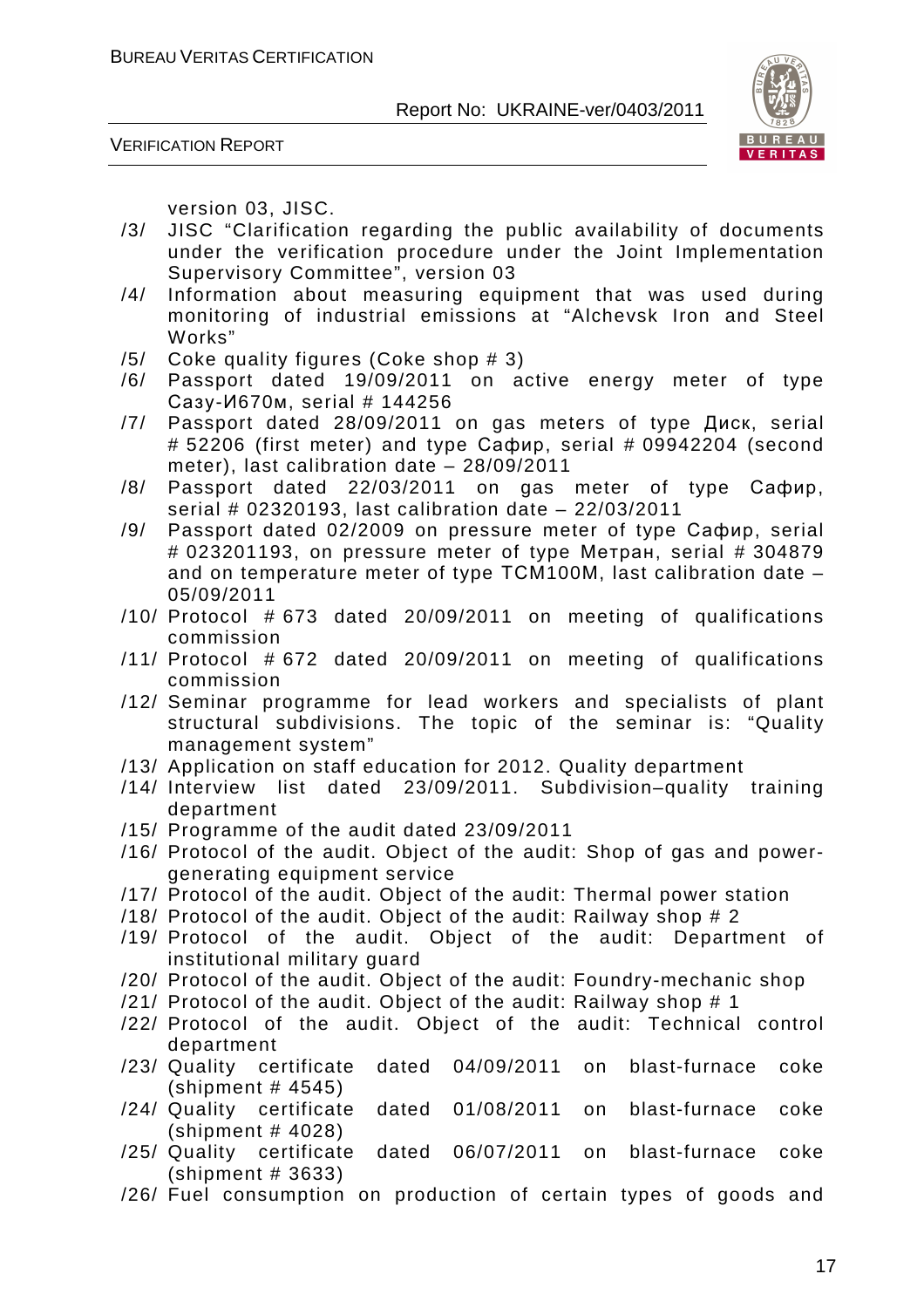

VERIFICATION REPORT

works for third quarter of 2011

- /27/ Energy consumption on production of certain types of goods
- /28/ Circular diagram of natural gas consumption for 07/09/2011 (blastfurnace  $# 5)$
- /29/ Circular diagram of natural gas consumption for 14/08/2011
- /30/ Circular diagram of overall gas consumption for 24/09/2011 (blastfurnace # 1)
- /31/ Circular diagram of natural gas consumption for 30/07/2011
- /32/ Circular diagram of overall gas consumption for 24/09/2011 (blastfurnace # 2)
- /33/ Circular diagram of overall gas consumption for 24/09/2011 (blastfurnace  $# 4)$
- /34/ Circular diagram of overall gas consumption for 05/08/2011 (blastfurnace  $# 4$ )
- /35/ Circular diagram of overall gas consumption for 05/08/2011 (blastfurnace # 3)
- /36/ Circular diagram of overall gas consumption for 05/08/2011 (blastfurnace # 2)
- /37/ Circular diagram of overall gas consumption for 05/08/2011 (blastfurnace # 1)
- /38/ Statement of electric networks balance belonging division and operational partners responsibilities
- /39/ Appendix # 6 dated 30/12/2002 to "Statement of electric networks balance belonging division and operational partners responsibilities"
- /40/ Attestation certificate # 06544-5-1-157-ВЛ dated 09/11/2009
- /41/ Appendix to attestation certificate # 06544-5-1-157-ВЛ dated 09/11/2009
- /42/ Attestation certificate # 06544-5-3-12-КЛ dated 11/05/2011
- /43/ Appendix to attestation certificate # 06544-5-3-12-КЛ dated 11/05/2011
- /44/ Passport on multiple-tariff active and reactive energy meter type LZQM, serial # 64832 (last calibration date – III quarter of 2006)
- /45/ Passport on multiple-tariff active and reactive energy meter type LZQM, serial # 64811 (last calibration date – III quarter of 2006)
- /46/ Passport on multiple-tariff active and reactive energy meter type LZQM, serial # 64839 (last calibration date – III quarter of 2006)
- /47/ Passport on multiple-tariff active and reactive energy meter type LZQM, serial # 64812 (last calibration date – III quarter of 2006)
- /48/ Actual calculation for September 2011. Sinter plant. Sinter machine. Fluxing sinter
- /49/ Actual calculation for August 2011. Sinter plant. Sinter machine. Fluxing sinter
- /50/ Actual calculation for July 2011. Sinter plant. Sinter machine. Fluxed sinter
- /51/ Passport on track scales type 250В-250, serial # 1 (last calibration date  $-14/12/2011$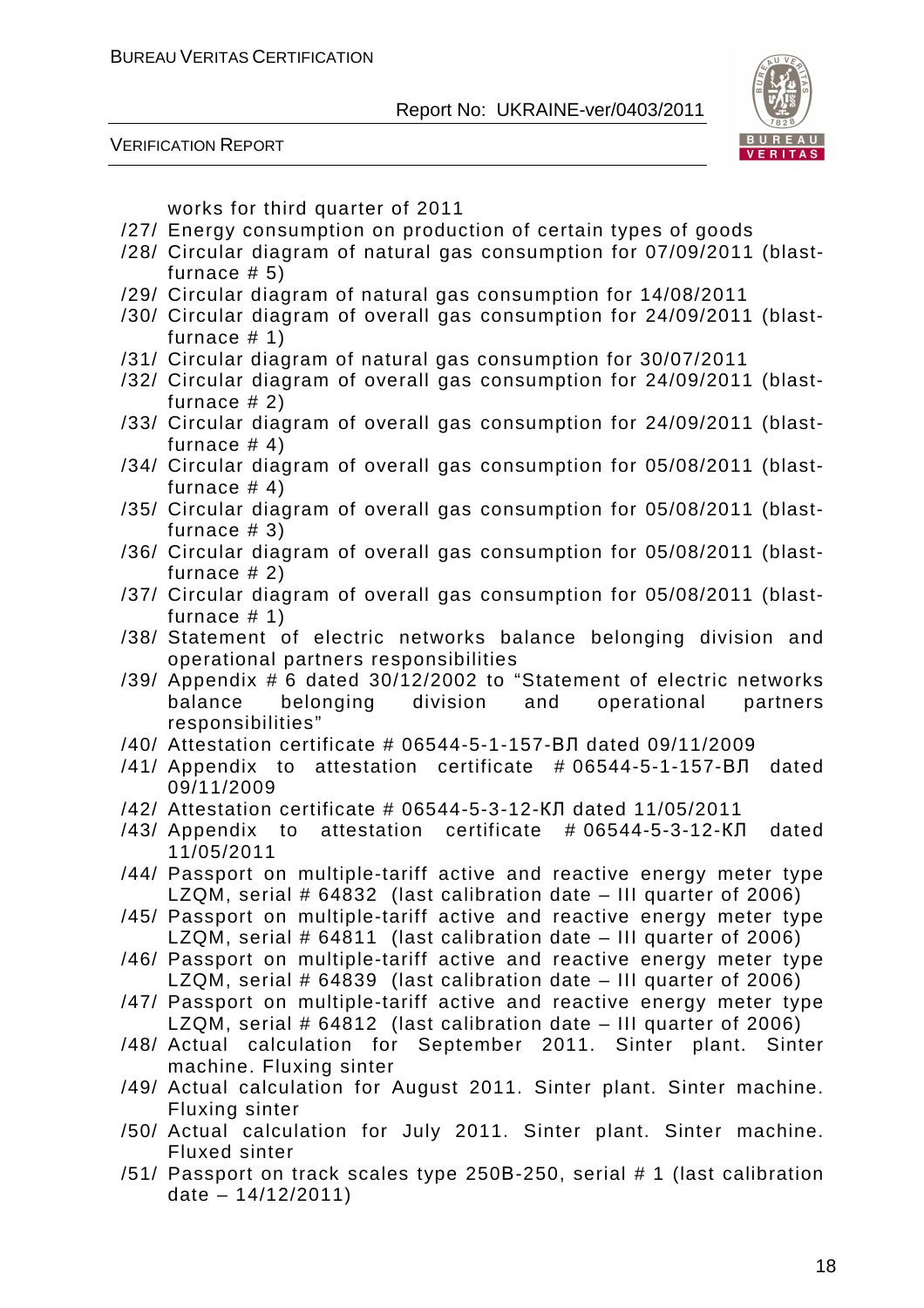

VERIFICATION REPORT

| /52/ Report on air protection for third quarter of 2011                                                                          |
|----------------------------------------------------------------------------------------------------------------------------------|
| /53/ Passport on gas meters of type Метран, serial # 000225 (first                                                               |
| meter) and type Диск, serial #10334 (second meter), last                                                                         |
| calibration date $-23/08/2010$                                                                                                   |
| /54/ Passport on gas meters of type Диск-250, serial # 10334 (first                                                              |
| meter) and type Merpah, serial # 000225 (second meter), last                                                                     |
| calibration date $-05/08/2010$                                                                                                   |
| /55/ Passport on gas meters of type Метран, serial # 295315 (first                                                               |
| meter) and type $\mu$ uck-250, serial # 93041 (second meter), last                                                               |
| calibration date $-21/04/2010$                                                                                                   |
| /56/ Passport on gas meters of type Диск-250, serial # 93041 (first                                                              |
| meter) and type Merpah, serial # 295315 (second meter), last                                                                     |
| calibration date $-07/06/2011$                                                                                                   |
|                                                                                                                                  |
| /57/ Passport on gas meters of type Метран, serial # 295314 (first                                                               |
| meter) and type $\mu$ uck-250, serial # 93038 (second meter), last                                                               |
| calibration date $-16/11/2010$                                                                                                   |
| /58/ Passport on gas meters of type Диск-250, serial # 93038 (first                                                              |
| meter) and type Merpah, serial # 295314 (second meter), last                                                                     |
| calibration date $-16/11/2010$                                                                                                   |
| /59/ Passport dated 19/09/2011 on active energy meter type CA3Y-                                                                 |
| И681, serial # 224606                                                                                                            |
| /60/ Passport dated 16/09/2011 on active energy meter type CA3Y-                                                                 |
| И670м, serial # 492796                                                                                                           |
| /61/ Report on changeable coke controller of technical control                                                                   |
| department of coke shop $# 3$ (2011)                                                                                             |
| /62/ Passport dated 15/09/2011 on active power meter of type                                                                     |
| Casy- <i>M681</i> , fabrication # 222604 (last calibration date - IV quarter                                                     |
| of 2010)                                                                                                                         |
| /63/ Passport dated 15/09/2011 on active power meter of type Casy-UT,                                                            |
| fabrication # 604782 (last calibration date $-1$ quarter of 2011)                                                                |
| /64/ Passport dated 15/09/2011 on active power meter of type Casy-                                                               |
| И670м, fabrication # 366657 (last calibration date - IV quarter of                                                               |
| 2010)                                                                                                                            |
| /65/ Passport dated 15/09/2011 on active power of meter of type                                                                  |
| Casy-И670м, fabrication # 023867 (last calibration date - IV                                                                     |
| quarter of 2010)                                                                                                                 |
| /66/ Passport dated 15/09/2011 on active power of meter of type                                                                  |
| Casy-И670м, fabrication # 208209 (last calibration date - III                                                                    |
| quarter of 2011)                                                                                                                 |
| /67/ Passport dated 19/09/2011 on active power of meter of type                                                                  |
| Casy- $M670M$ , fabrication # 017423 (last calibration date $-1$                                                                 |
| quarter of 2011)                                                                                                                 |
| /68/ Passport dated 15/09/2011 on active power meter of type                                                                     |
|                                                                                                                                  |
|                                                                                                                                  |
| Casy-И670м, fabrication # 283537 (last calibration date - II                                                                     |
| quarter of 2010)                                                                                                                 |
| /69/ Order # 95 dated 01/02/2012 "On assigning the personnel<br>responsible for JI projects monitoring in the framework of Kyoto |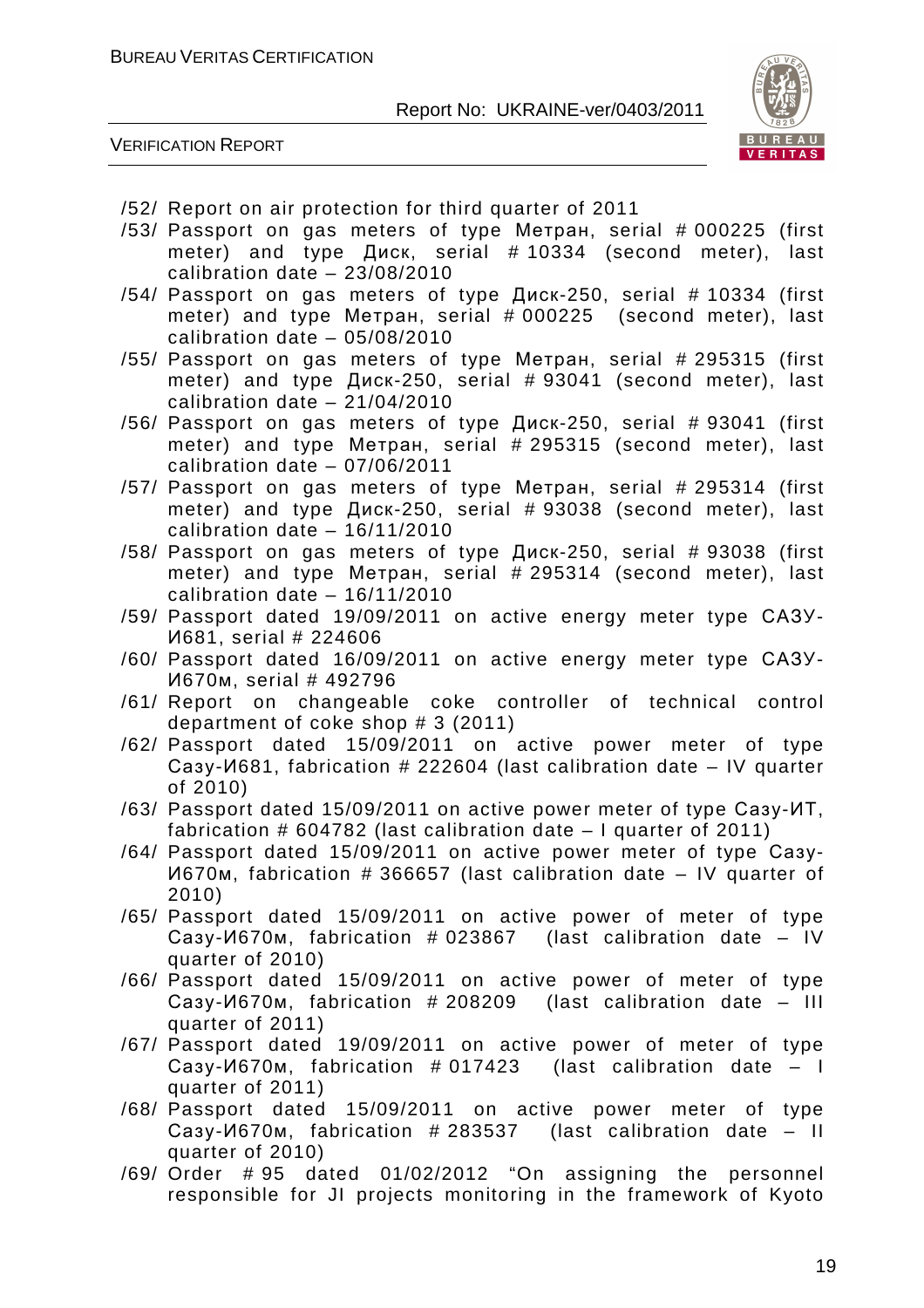VERIFICATION REPORT



Protocol, and on the terms of monitoring data storage"

- /70/ Aggregate logbook of substation # 9
- /71/ Aggregate logbook of the substation # 1. Started from 07/08/2009
- /72/ Logbook of the substation # 1-a. Started from 20/03/2001
- /73/ Aggregate logbook of completed distributing device of 6 quarter of I tires section (the substation "Metallurgical")
- /74/ Aggregate logbook of completed distributing device of 6 quarter of II tires section (the substation "Metallurgical")

#### **Persons interviewed:**

List persons interviewed during the verification or persons that contributed with other information that are not included in the documents listed above.

- /1/ R. Zaporozhets metrology engineer of control measurement equipments and apparatus shop at PJSC "AISW"
- /2/ P. Sydorov chief metrologist, head of control measurement equipments and apparatus shop at PJSC "AISW"
- $/3/$  O. Tymoshenko deputy head of the shop of weighted economy and technologies
- /4/ L. Iaroshenko engineer on metrology of central weighting economy
- /5/ O. Adamchuk engineer of central quality laboratory
- /6/ S. Sbitniev deputy head of technical department at PJSC "AISW"
- /7/ A. Skliar deputy head of sinter laboratory
- /8/ M. Krasnonos head of environmental protection department
- /9/ S. Bondar deputy chief power engineer
- /10/ V. Komarov head of electrical and technical laboratory
- /11/ S. Medkova head of training department
- /12/ T. Goncharenko lead specialist of planned-economic department
- /13/ G. Bremze deputy chief engineer at PJSC "AISW"
- /14/ Y. Babych specialist of Institute for Environment and Energy Conservation Ltd.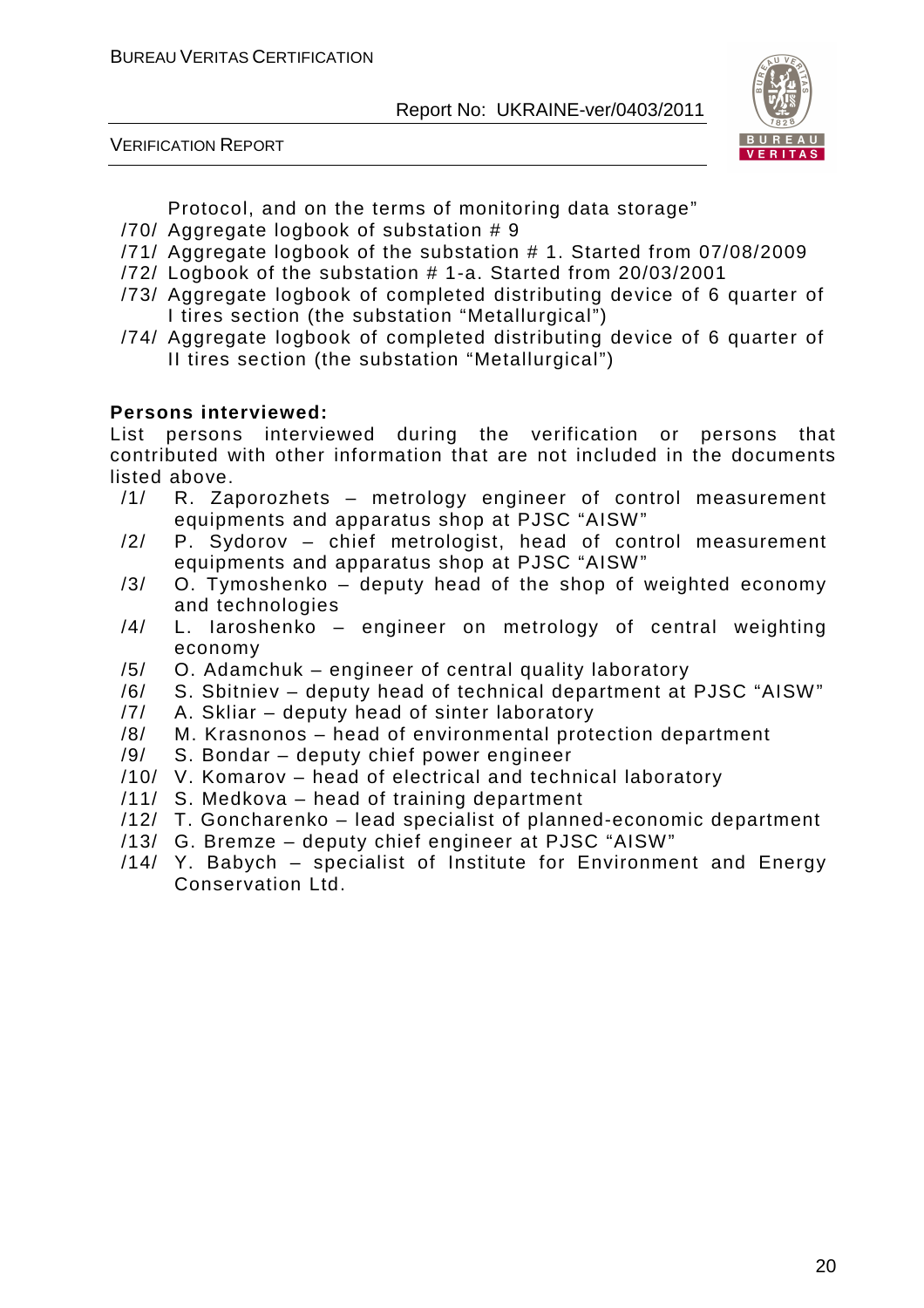

VERIFICATION REPORT

# APPENDIX A: VERIFICATION PROTOCOL

#### **BUREAU VERITAS CERTIFICATION HOLDING SAS**

**Check list for verification, according to the JOINT IMPLEMENTATION DETERMINATION AND VERIFICATION MANUAL (Version 01)** 

| <b>DVM</b><br>Paragr | <b>Check Item</b>                                                                                                                                                                                                                                                                    | Initial finding                                                                                                                                          | <b>Draft</b><br><b>Conclusi</b> | <b>Final</b><br><b>Conclusi</b> |
|----------------------|--------------------------------------------------------------------------------------------------------------------------------------------------------------------------------------------------------------------------------------------------------------------------------------|----------------------------------------------------------------------------------------------------------------------------------------------------------|---------------------------------|---------------------------------|
| aph                  |                                                                                                                                                                                                                                                                                      |                                                                                                                                                          | on                              | on                              |
|                      | <b>Project approvals by Parties involved</b>                                                                                                                                                                                                                                         |                                                                                                                                                          |                                 |                                 |
| 90                   | Has the DFPs of at least one<br>Party involved, other than the<br>host Party, issued a written<br>project approval when submitting<br>the first verification report to the<br>secretariat for publication in<br>accordance with paragraph 38 of<br>the JI guidelines, at the latest? | The DFP of Netherlands has issued a<br>written project approval for the project<br>(Ministry of Economic Affairs, reference:<br>2011JI14 of 10/05/2011). | OK.                             | OK.                             |
| 91                   | all the written project<br>Are<br>approvals by Parties involved<br>unconditional?                                                                                                                                                                                                    | All the written project approvals by Parties<br>involved are unconditional.                                                                              | OK.                             | <b>OK</b>                       |
|                      | <b>Project implementation</b>                                                                                                                                                                                                                                                        |                                                                                                                                                          |                                 |                                 |
| 92                   | Has<br>the<br>project been<br>implemented in accordance with<br>the PDD regarding which the<br>determination has been deemed<br>final and is so listed on the                                                                                                                        | The project has been implemented in<br>accordance with the PDD of the final<br>version listed on the UNFCCC JI website.                                  |                                 |                                 |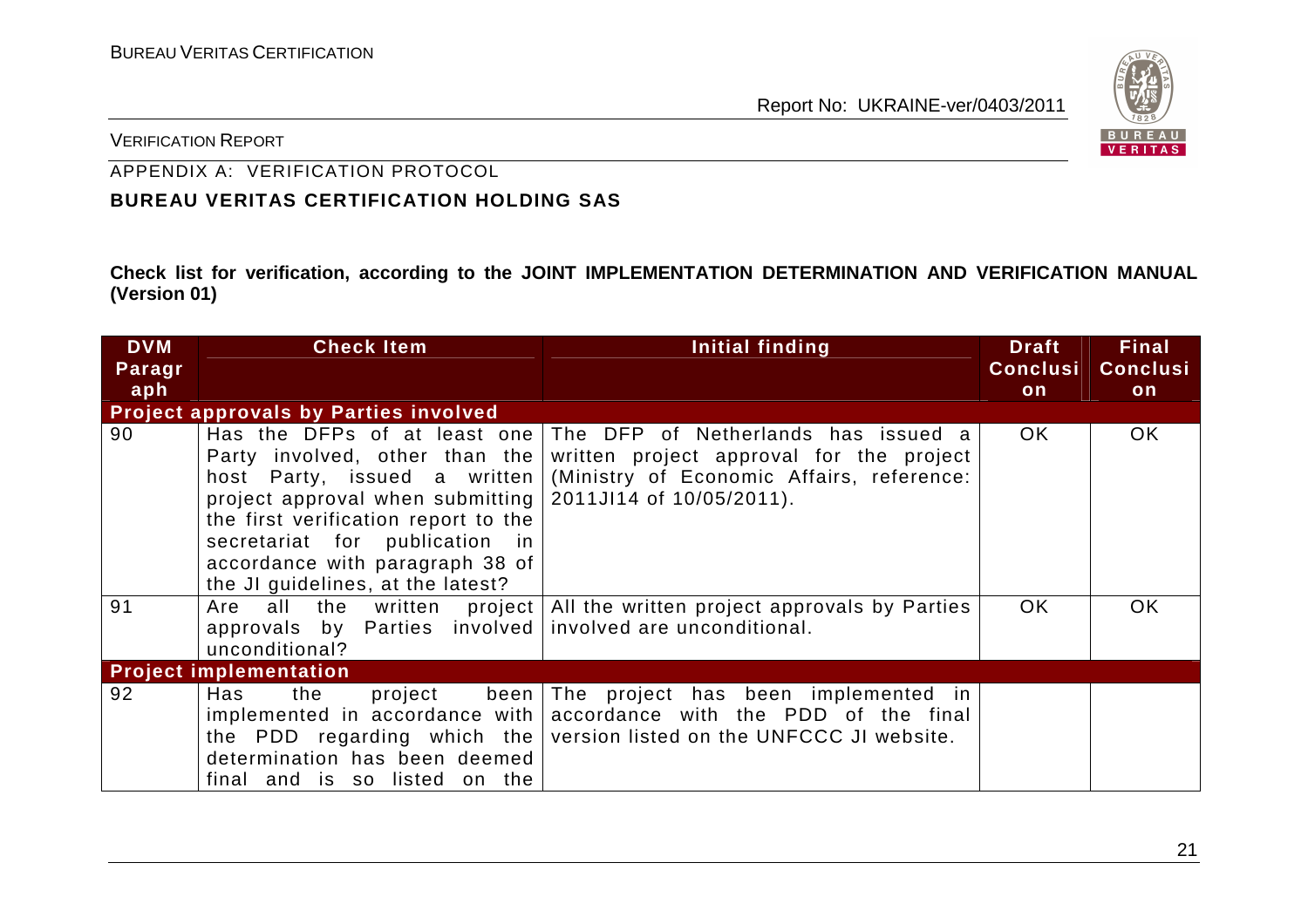

|                             |                                                                                    |                                                                                                                                                                                                                                                                                                                                                                                                                                                                                                                                                                                                                                                                                                                                                                                                                                                                                                                                                                       |                                       | <b>VENIIAS</b>                        |
|-----------------------------|------------------------------------------------------------------------------------|-----------------------------------------------------------------------------------------------------------------------------------------------------------------------------------------------------------------------------------------------------------------------------------------------------------------------------------------------------------------------------------------------------------------------------------------------------------------------------------------------------------------------------------------------------------------------------------------------------------------------------------------------------------------------------------------------------------------------------------------------------------------------------------------------------------------------------------------------------------------------------------------------------------------------------------------------------------------------|---------------------------------------|---------------------------------------|
| <b>DVM</b><br>Paragr<br>aph | <b>Check Item</b>                                                                  | Initial finding                                                                                                                                                                                                                                                                                                                                                                                                                                                                                                                                                                                                                                                                                                                                                                                                                                                                                                                                                       | <b>Draft</b><br><b>Conclusi</b><br>on | <b>Final</b><br><b>Conclusi</b><br>on |
|                             | <b>UNFCCC JI website?</b>                                                          |                                                                                                                                                                                                                                                                                                                                                                                                                                                                                                                                                                                                                                                                                                                                                                                                                                                                                                                                                                       |                                       |                                       |
| 93                          | What is the status of operation of<br>the project during the monitoring<br>period? | The Monitoring Report provides the list of<br>activities<br>project<br>including<br>their<br>implementation status:<br>installation of pulverized<br>coal<br>injection (PCI) facility at BF<br>$#$ 1<br>(implementation of this measure<br>was<br>in October 2006<br>started<br>and<br>was<br>completed in May 2009);<br>installation of PCI facility at BF #5<br>(implementation of this measure<br>was<br>started in October 2006<br>and<br>was<br>completed in August 2009);<br>installation of PCI facilities at BFs<br># 3 and # 4 (implementation of this<br>measure was started in October 2006, and<br>will be completed in the beginning of 2013<br>at BF # 3 and in the middle of 2012 at BF<br># 4);<br>renewal and reconstruction of BF # 1<br>(implementation of this measure was<br>started in the first half of 2004 and BF#1<br>was commissioned on 16th of May 2007);<br>renewal and reconstruction of BF # 5<br>(implementation of this measure was |                                       |                                       |
|                             |                                                                                    | started in 2006 and is expected to be                                                                                                                                                                                                                                                                                                                                                                                                                                                                                                                                                                                                                                                                                                                                                                                                                                                                                                                                 |                                       |                                       |

22

# VERIFICATION REPORT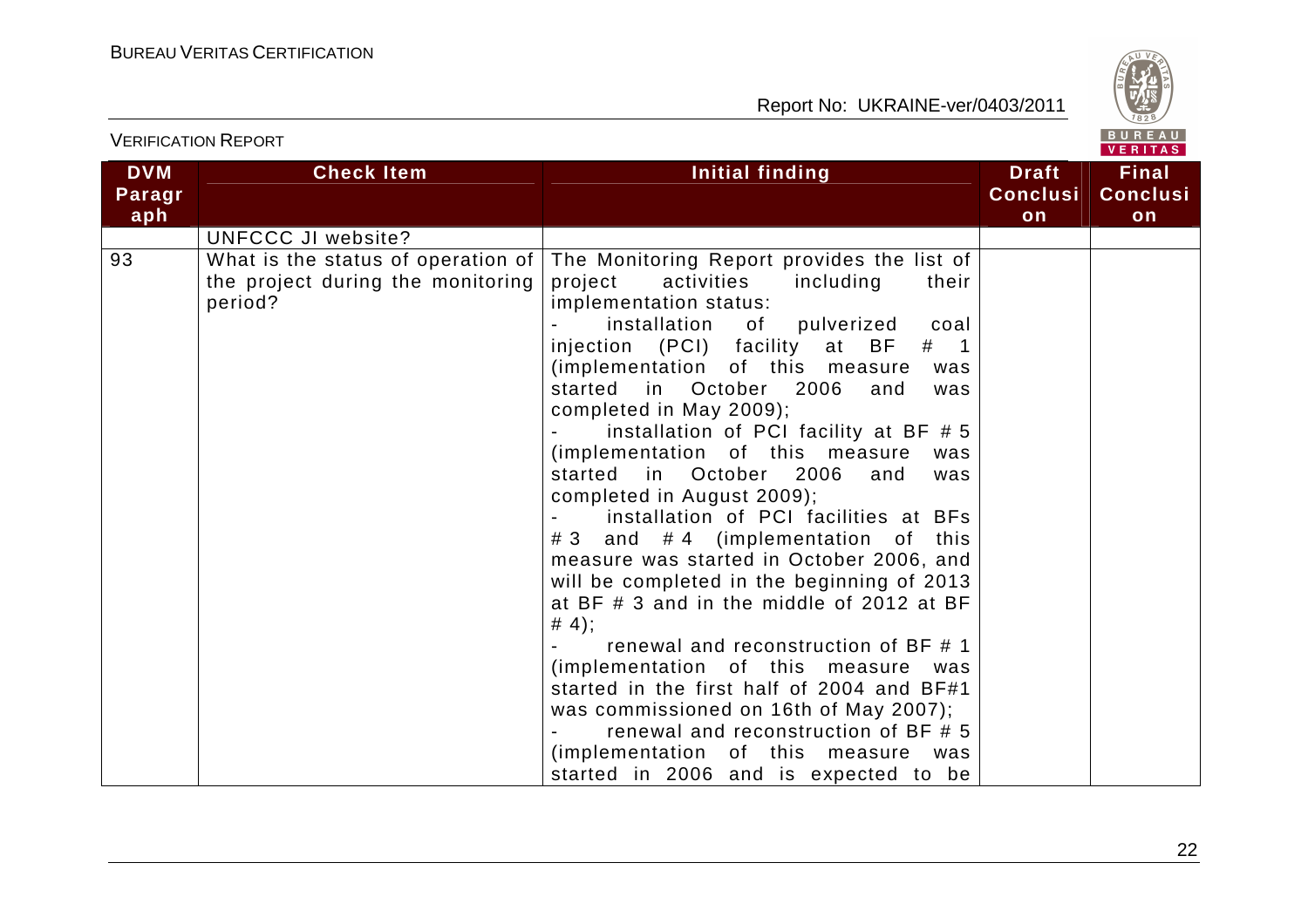

|            |                   |                                                                                                                                             |                 | <b>VERIIAS</b>  |
|------------|-------------------|---------------------------------------------------------------------------------------------------------------------------------------------|-----------------|-----------------|
| <b>DVM</b> | <b>Check Item</b> | <b>Initial finding</b>                                                                                                                      | <b>Draft</b>    | <b>Final</b>    |
| Paragr     |                   |                                                                                                                                             | <b>Conclusi</b> | <b>Conclusi</b> |
| aph        |                   |                                                                                                                                             | on              | on              |
|            |                   | completed during the first quarter of                                                                                                       |                 |                 |
|            |                   |                                                                                                                                             |                 |                 |
|            |                   | 2012);                                                                                                                                      |                 |                 |
|            |                   | reconstruction of the oxygen unit #4                                                                                                        |                 |                 |
|            |                   | (implementation of this measure was                                                                                                         |                 |                 |
|            |                   | started in 2004 and was completed in                                                                                                        |                 |                 |
|            |                   | December 2005);                                                                                                                             |                 |                 |
|            |                   | installation of oxygen units #7                                                                                                             |                 |                 |
|            |                   | (implementation of this measure<br>was                                                                                                      |                 |                 |
|            |                   | started in 2007 and was completed in                                                                                                        |                 |                 |
|            |                   | $2008$ ).                                                                                                                                   |                 |                 |
|            |                   | installation of oxygen units #8                                                                                                             |                 |                 |
|            |                   | (implementation of this measure<br>was                                                                                                      |                 |                 |
|            |                   | started in 2007 and was completed in                                                                                                        |                 |                 |
|            |                   | $2009$ ;                                                                                                                                    |                 |                 |
|            |                   | BF<br>construction<br>#2<br>of the contract of the contract of the contract of the contract of the contract of the contract of the contract |                 |                 |
|            |                   | (implementation of this measure<br>was                                                                                                      |                 |                 |
|            |                   | started in 2007 and was not completed                                                                                                       |                 |                 |
|            |                   | during the monitoring period. For the                                                                                                       |                 |                 |
|            |                   | present time construction of BF #2 is                                                                                                       |                 |                 |
|            |                   | delayed because of adverse<br>market                                                                                                        |                 |                 |
|            |                   | situation and lack of financing.                                                                                                            |                 |                 |
|            |                   | Construction of BF #2 will be continued                                                                                                     |                 |                 |
|            |                   | after improvement of market situation and                                                                                                   |                 |                 |
|            |                   |                                                                                                                                             |                 |                 |
|            |                   | availability of funding. According to the                                                                                                   |                 |                 |
|            |                   | project implementation schedule stated in                                                                                                   |                 |                 |
|            |                   | the Project Design Document (PDD),                                                                                                          |                 |                 |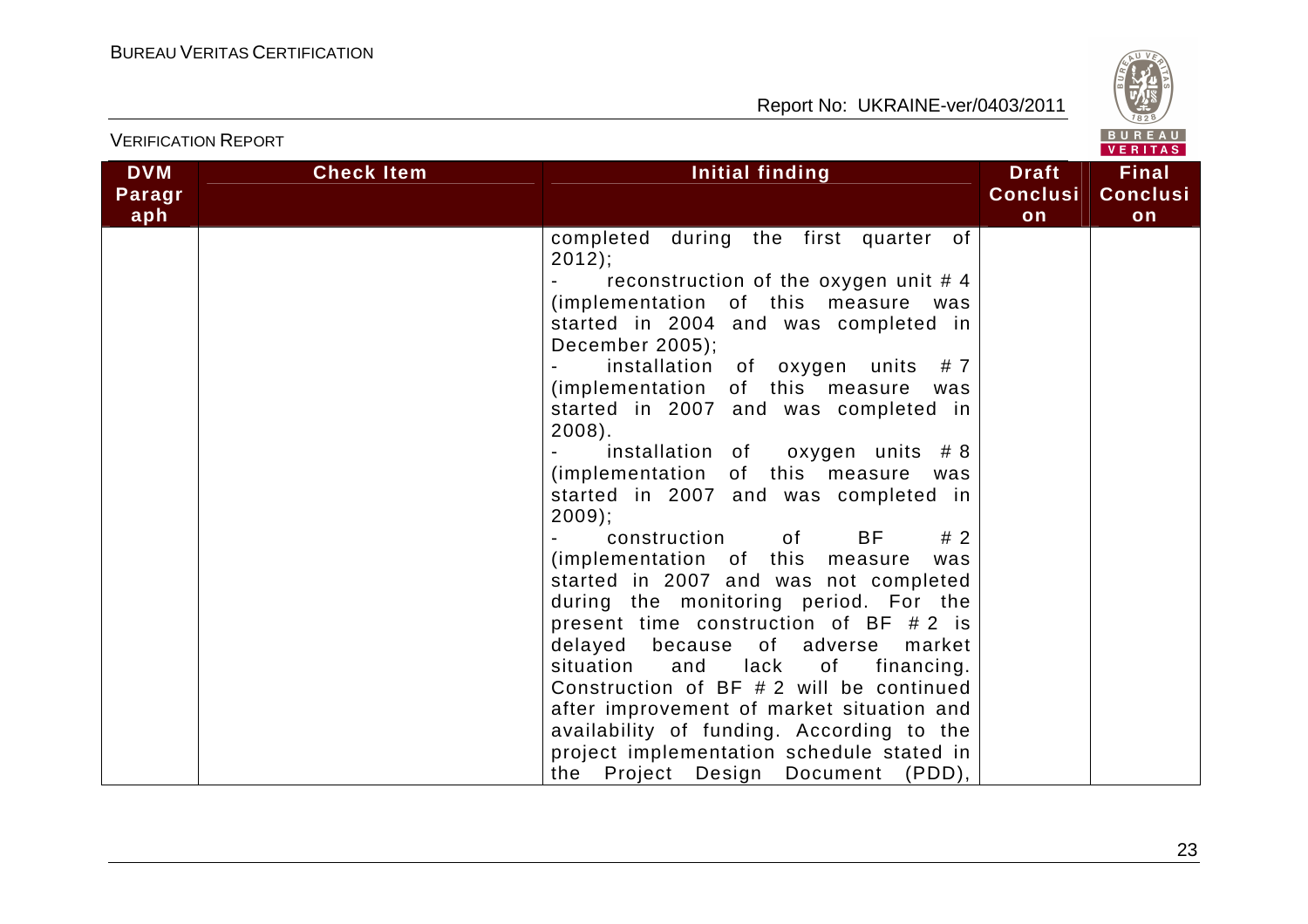

| <b>VERIFICATION REPORT</b>  |                   |                                                                                                                                                                                                                                                                                                                                                                                                                                                                                                                                                                                                                                                                                                                                                                                                                                                                                                                                                                                                                                                        |                                       |                                       |  |
|-----------------------------|-------------------|--------------------------------------------------------------------------------------------------------------------------------------------------------------------------------------------------------------------------------------------------------------------------------------------------------------------------------------------------------------------------------------------------------------------------------------------------------------------------------------------------------------------------------------------------------------------------------------------------------------------------------------------------------------------------------------------------------------------------------------------------------------------------------------------------------------------------------------------------------------------------------------------------------------------------------------------------------------------------------------------------------------------------------------------------------|---------------------------------------|---------------------------------------|--|
| <b>DVM</b><br>Paragr<br>aph | <b>Check Item</b> | Initial finding                                                                                                                                                                                                                                                                                                                                                                                                                                                                                                                                                                                                                                                                                                                                                                                                                                                                                                                                                                                                                                        | <b>Draft</b><br><b>Conclusi</b><br>on | <b>Final</b><br><b>Conclusi</b><br>on |  |
|                             |                   | commissioning of the measure is expected<br>in the year $2015$ ;<br>construction of new sinter<br>plant<br>(implementation of this measure<br>was<br>started in 2006 and was not completed<br>during the monitoring period. According to<br>the project implementation schedule in the<br>PDD, commissioning of the sinter plant is<br>expected in the year 2016);<br>construction of new lime<br>kilns<br>(implementation of this measure<br>was<br>started in 2005 and was not completed<br>during the monitoring period. According to<br>project implementation schedule<br>the<br>commissioning of two lime kilns was<br>expected in the 2nd half of 2010, but to<br>date the construction works are still<br>undergoing. The decline from project<br>implementation schedule was caused by<br>the financial, technical and customs<br>difficulties (the delay of equipment<br>supply). The completion of new lime kiln<br># 5 construction works is expected by the<br>end of 2011 and new lime kiln $# 6 -$ during<br>the first quarter of 2012. | <b>CAR 01</b>                         | <b>OK</b>                             |  |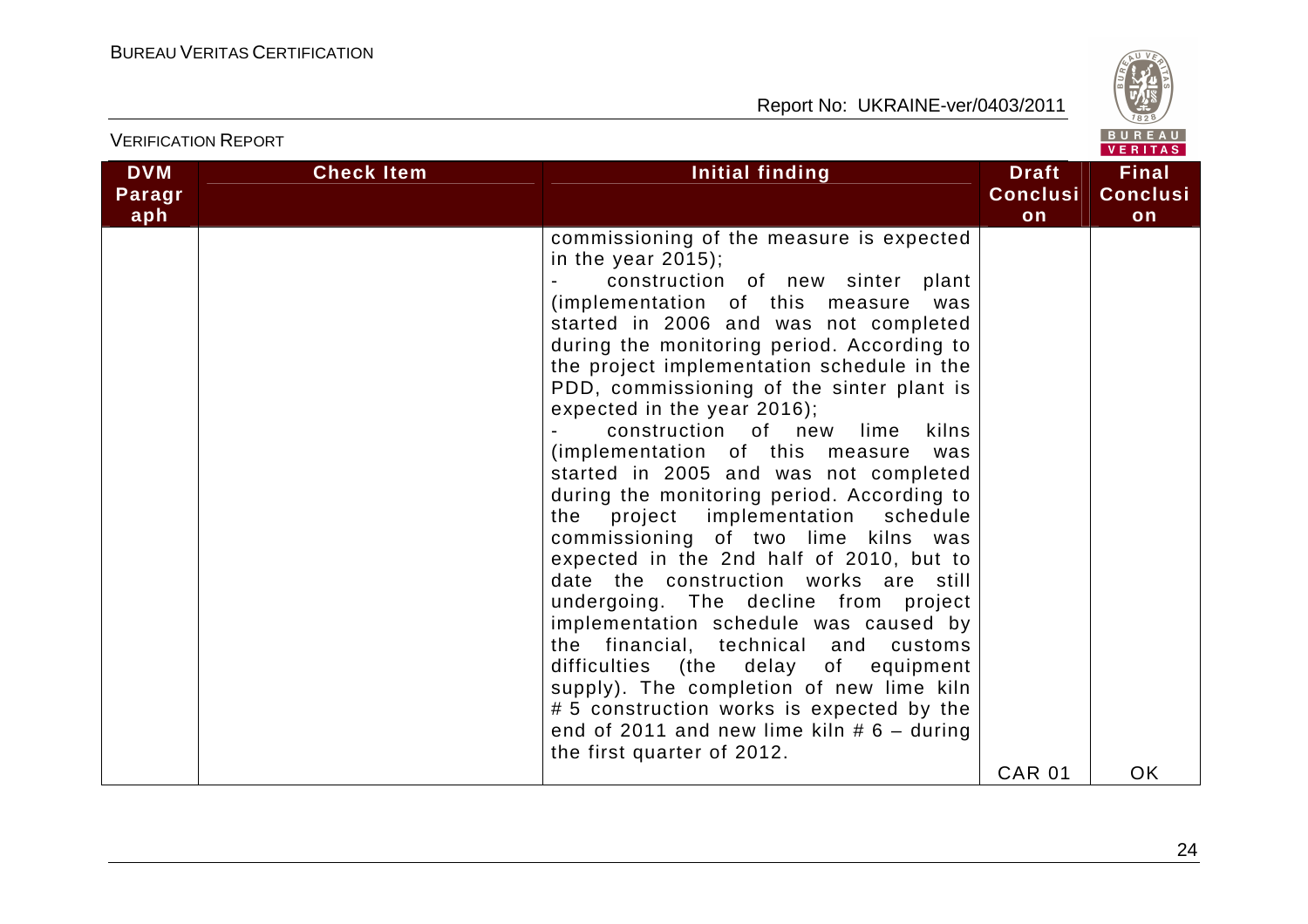

|                             | <u>VERILIONI IN ELOINI</u>                                                                                                                                                                                                                      |                                                                                                                                                                                                                                                                                                                                                                                                                                                                      |                                       |                                       |
|-----------------------------|-------------------------------------------------------------------------------------------------------------------------------------------------------------------------------------------------------------------------------------------------|----------------------------------------------------------------------------------------------------------------------------------------------------------------------------------------------------------------------------------------------------------------------------------------------------------------------------------------------------------------------------------------------------------------------------------------------------------------------|---------------------------------------|---------------------------------------|
| <b>DVM</b><br>Paragr<br>aph | <b>Check Item</b>                                                                                                                                                                                                                               | <b>Initial finding</b>                                                                                                                                                                                                                                                                                                                                                                                                                                               | <b>Draft</b><br><b>Conclusi</b><br>on | <b>Final</b><br><b>Conclusi</b><br>on |
|                             |                                                                                                                                                                                                                                                 | <b>CAR 01.</b> Please, update information on the<br>project implementation status (please,<br>correct particularly the points $\#$ 3, 4,<br>$5, 11$ .<br>Also, please, improve description of the<br>point #11 of the MR section 3 by<br>indicating the number of new lime kilns<br>that will be constructed.                                                                                                                                                        |                                       |                                       |
|                             | <b>Compliance with monitoring plan</b>                                                                                                                                                                                                          |                                                                                                                                                                                                                                                                                                                                                                                                                                                                      |                                       |                                       |
| 94                          | Did the monitoring occur<br>in I<br>accordance with the monitoring<br><b>PDD</b><br>included<br>in i<br>the<br>plan<br>which<br>regarding<br>the<br>determination has been deemed<br>final and is so listed on the<br><b>UNFCCC JI website?</b> | The monitoring occurs in accordance with<br>the monitoring plan included in the final<br>version of PDD and revisions to the<br>monitoring plan determined within the<br>previous verification.<br><b>CAR 02.</b> Please, delete section 6 from the<br>Monitoring Report as emission factor for<br>coke is not revised during this monitoring<br>period; it was revised during the previous<br>monitoring period and determined within<br>the previous verification. | <b>CAR 02</b>                         | OK.                                   |
| 95(a)                       | For calculating the emission<br>reductions or enhancements of<br>net removals, were key factors,<br>e.g. those listed in $23$ (b) (i)-(vii)<br>above, influencing the baseline                                                                  | For calculating the emission reductions,<br>key factors were taken into account.                                                                                                                                                                                                                                                                                                                                                                                     | <b>OK</b>                             | OK.                                   |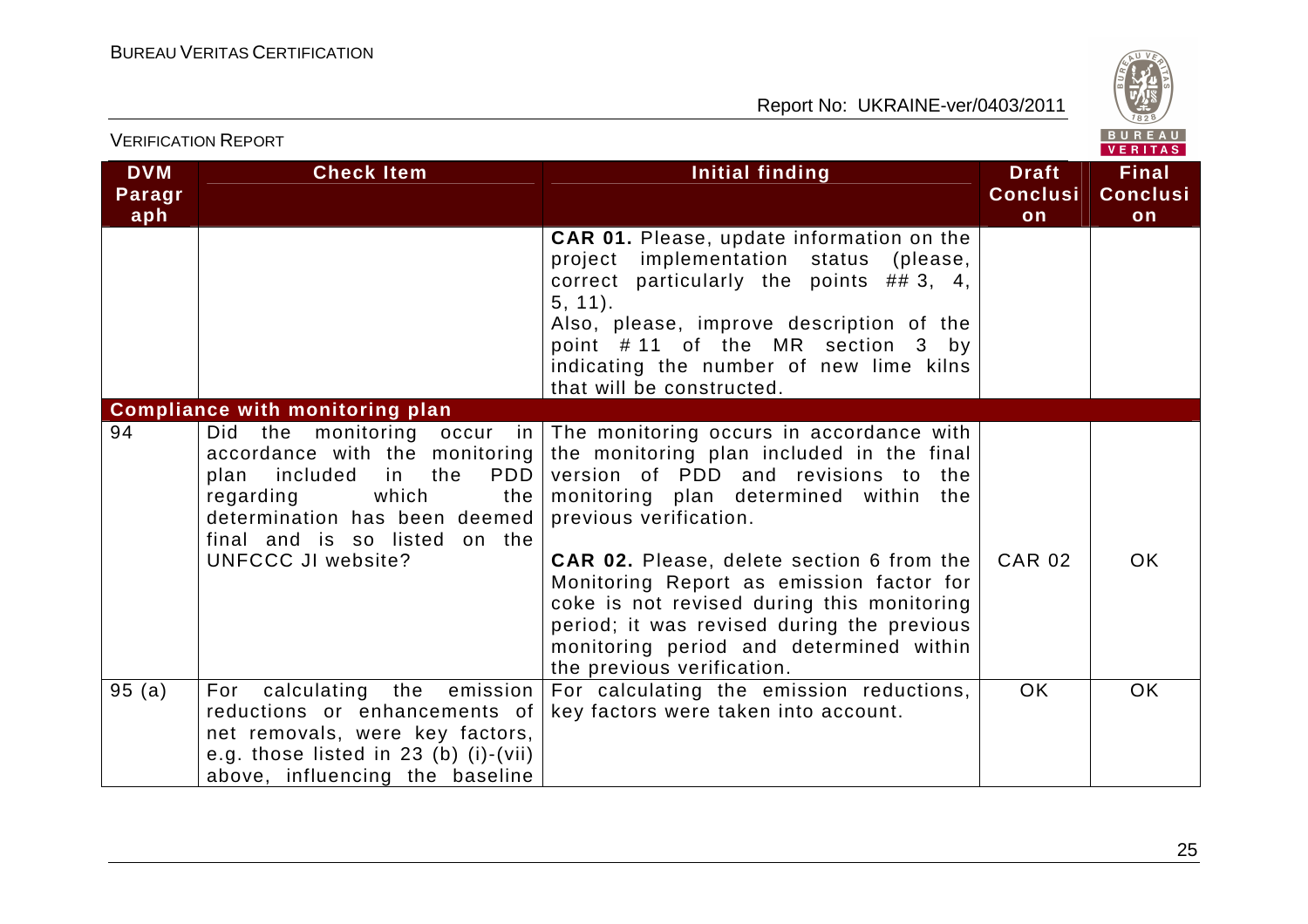

|                             | <b>VERIFICATION REPORT</b>                                                                                                                                                                    |                                                                                                                                                                                                                             | BUREAU<br><b>VERITAS</b>              |                                       |
|-----------------------------|-----------------------------------------------------------------------------------------------------------------------------------------------------------------------------------------------|-----------------------------------------------------------------------------------------------------------------------------------------------------------------------------------------------------------------------------|---------------------------------------|---------------------------------------|
| <b>DVM</b><br>Paragr<br>aph | <b>Check Item</b>                                                                                                                                                                             | <b>Initial finding</b>                                                                                                                                                                                                      | <b>Draft</b><br><b>Conclusi</b><br>on | <b>Final</b><br><b>Conclusi</b><br>on |
|                             | emissions or net removals and<br>the activity level of the project<br>and the emissions or removals as<br>well as risks associated with the<br>project taken into account, as<br>appropriate? |                                                                                                                                                                                                                             |                                       |                                       |
| 95(b)                       | data<br>Are<br>sources<br>used<br>for<br>calculating emission reductions<br>or enhancements of net removals<br>clearly identified, reliable and<br>transparent?                               | Data sources used for calculating emission<br>reductions are identified in the Monitoring<br>Report.                                                                                                                        | <b>OK</b>                             | OK                                    |
| 95 (c)                      | Are emission factors, including<br>default emission factors, if used<br>emission<br>calculating the<br>for<br>reductions or enhancements of                                                   | <b>CL 01.</b> Please, explain how calorific value<br>of natural gas for this monitoring period is<br>calculated in the MR section 5.                                                                                        | <b>CL 01</b>                          | OK.                                   |
|                             | removals,<br>selected<br>net<br>by <sub>l</sub><br>carefully balancing accuracy and  <br>reasonableness,<br>and  <br>appropriately justified of the<br>choice?                                | CL 02. Please, clarify which value of the<br>carbon emission factor for coal (for this<br>monitoring period) is used. Please, make<br>necessary amendments<br>the<br><b>MR</b><br>in.<br>section 5.                         | CL 02                                 | OK.                                   |
| 95(d)                       | Is the calculation of emission<br>reductions or enhancements of<br>removals<br>net<br>based<br>on<br>conservative assumptions<br>the most plausible scenarios in a<br>transparent manner?     | The calculation of emission reductions is<br>based on conservative assumptions.<br>and <b>CAR 03.</b> Please, correct the<br>third<br>paragraph of the Monitoring Report section<br>7 (leakages should be presented for the | <b>CAR 03</b>                         | <b>OK</b>                             |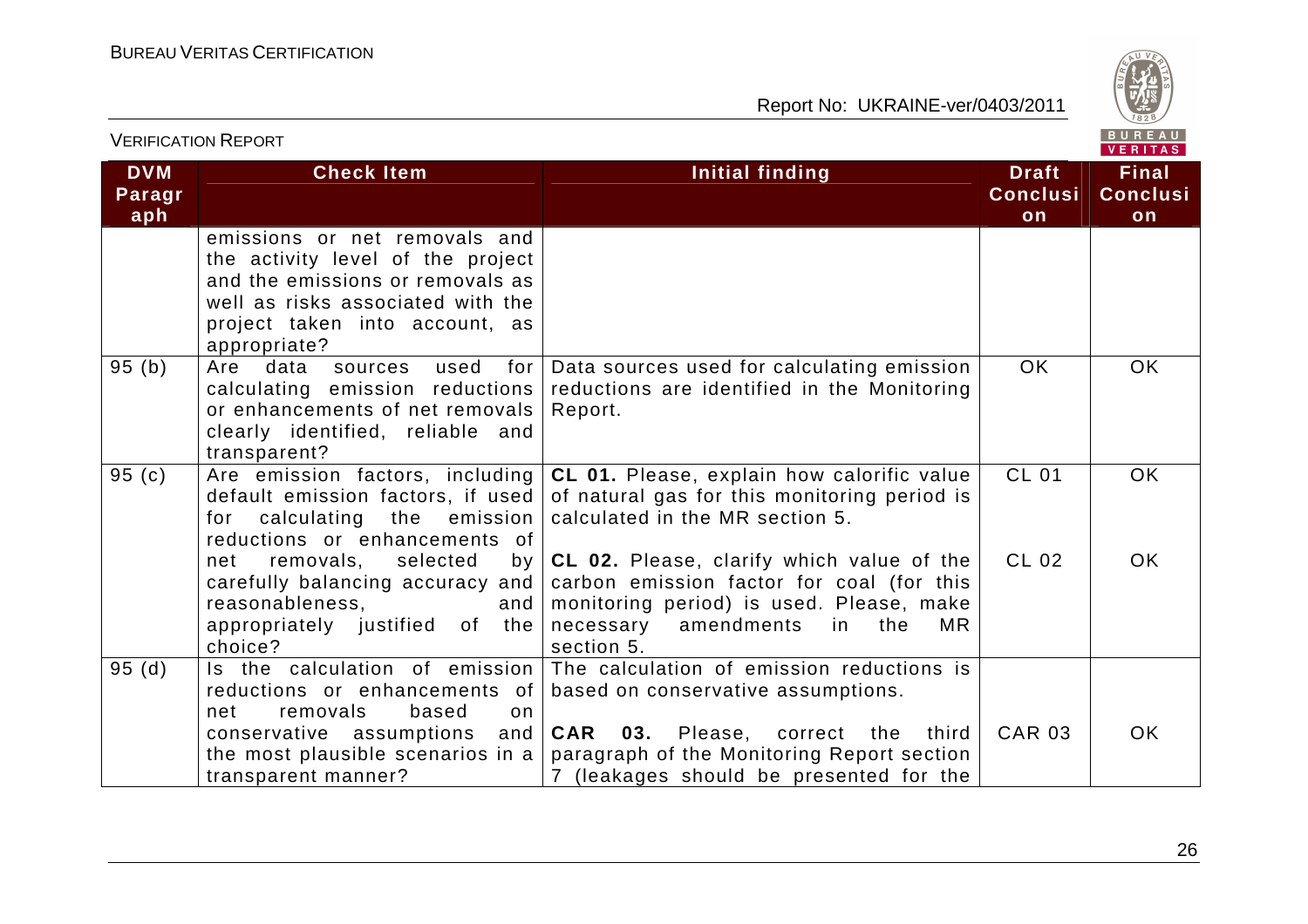

| <b>VERIFICATION REPORT</b>  |                                                                     |                                                                                                                                                                                                                                                                                                      |                                       | BUREAU<br><b>VERITAS</b>              |
|-----------------------------|---------------------------------------------------------------------|------------------------------------------------------------------------------------------------------------------------------------------------------------------------------------------------------------------------------------------------------------------------------------------------------|---------------------------------------|---------------------------------------|
| <b>DVM</b><br>Paragr<br>aph | <b>Check Item</b>                                                   | <b>Initial finding</b>                                                                                                                                                                                                                                                                               | <b>Draft</b><br><b>Conclusi</b><br>on | <b>Final</b><br><b>Conclusi</b><br>on |
|                             |                                                                     | period of 3 <sup>rd</sup> quarter of 2011, not for the<br>first half-year of 2011).                                                                                                                                                                                                                  |                                       |                                       |
|                             |                                                                     | <b>CAR 04.</b> Please, give detail information<br>(justification) concerning the amount of<br>leakages of GHG emissions for this<br>monitoring period (please, documentary<br>confirm the value of the leakages).                                                                                    | <b>CAR 04</b>                         | <b>OK</b>                             |
|                             |                                                                     | <b>CAR 05.</b> Please, explain the difference<br>between amount of emission reductions<br>calculated at the PJSC "AISW" (the Excel-<br>file provided by deputy chief engineer of<br>PJSC "AISW" on the site-visit) and amount<br>of Emission Reductions stated in the<br>Monitoring Report provided. | <b>CAR 05</b>                         | <b>OK</b>                             |
|                             |                                                                     | <b>CAR 06.</b> Please, give more detailed<br>clarification concerning the difference<br>between amount of emission reductions<br>provided in the PDD and in the Monitoring<br>Report. Please, make<br>necessary<br>amendments in the MR section 8.                                                   | <b>CAR 06</b>                         | <b>OK</b>                             |
|                             | Applicable to JI SSC projects only                                  |                                                                                                                                                                                                                                                                                                      |                                       |                                       |
| 96                          | Is the relevant threshold to be<br>classified as JI SSC project not | N/A                                                                                                                                                                                                                                                                                                  | N/A                                   | N/A                                   |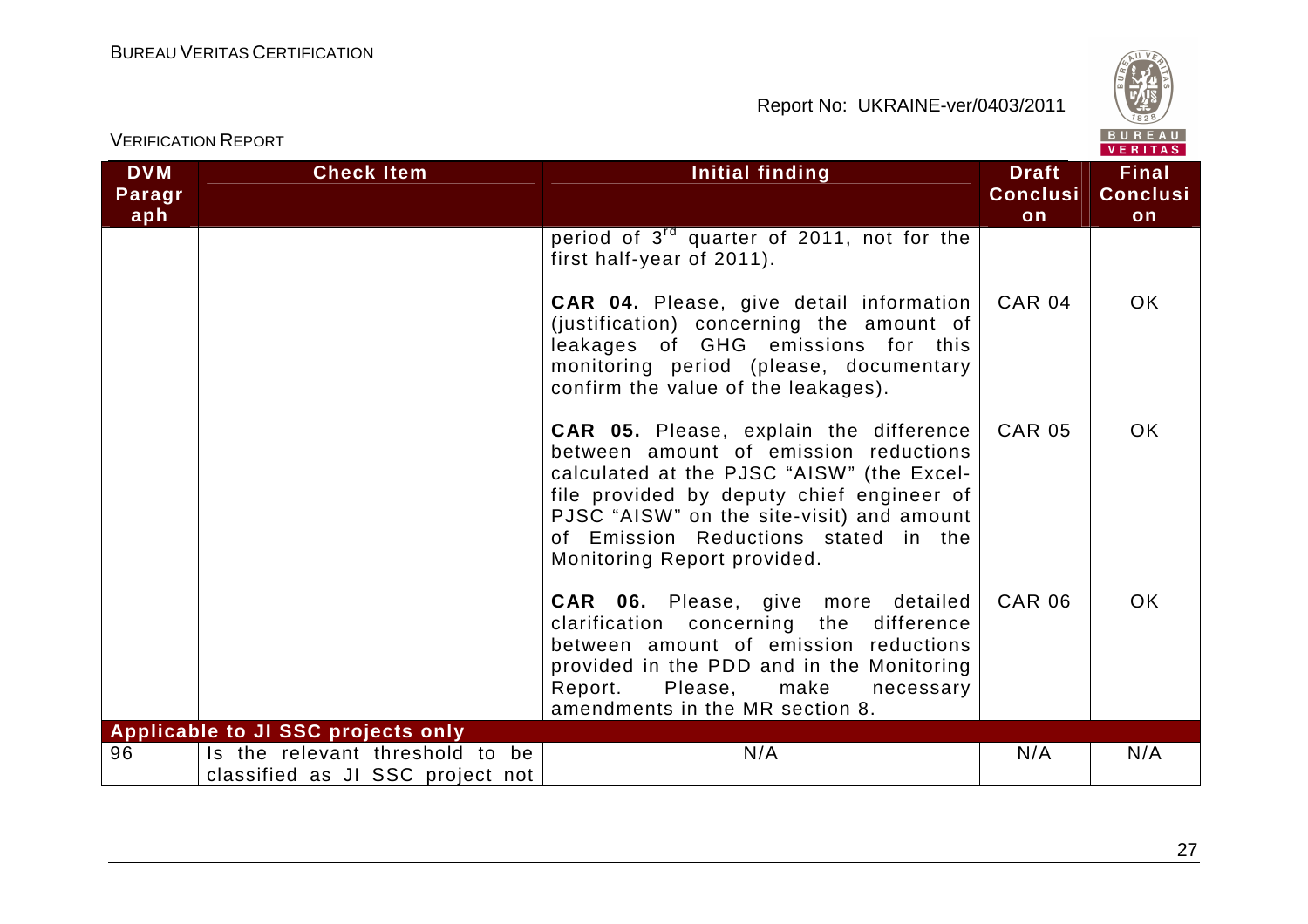

| <b>VERIFICATION REPORT</b>  |                                                                                                                                                                                                                                                                          |                 |                                       | BUREAU<br><b>VERITAS</b>              |
|-----------------------------|--------------------------------------------------------------------------------------------------------------------------------------------------------------------------------------------------------------------------------------------------------------------------|-----------------|---------------------------------------|---------------------------------------|
| <b>DVM</b><br>Paragr<br>aph | <b>Check Item</b>                                                                                                                                                                                                                                                        | Initial finding | <b>Draft</b><br><b>Conclusi</b><br>on | <b>Final</b><br><b>Conclusi</b><br>on |
|                             | exceeded during the monitoring<br>period on an annual average<br>basis?<br>If the threshold is exceeded, is<br>the maximum emission reduction<br>level estimated in the PDD for<br>the JI SSC project or the bundle<br>the<br>monitoring<br>period<br>for<br>determined? |                 |                                       |                                       |
|                             | Applicable to bundled JI SSC projects only                                                                                                                                                                                                                               |                 |                                       |                                       |
| 97 (a)                      | Has the composition of the<br>bundle not changed from that is<br>stated in F-JI-SSCBUNDLE?                                                                                                                                                                               | N/A             | N/A                                   | N/A                                   |
| 97 (b)                      | <sup>1</sup><br>determination<br>the<br>was<br>conducted on the basis of an<br>overall monitoring plan, have the<br>project participants submitted a<br>common monitoring report?                                                                                        | N/A             | N/A                                   | N/A                                   |
| 98                          | If the monitoring is based on a<br>monitoring plan that provides for<br>overlapping monitoring periods,<br>are the monitoring periods per<br>component of the project clearly<br>in the monitoring<br>specified<br>report?<br>Do the monitoring periods not              | N/A             | N/A                                   | N/A                                   |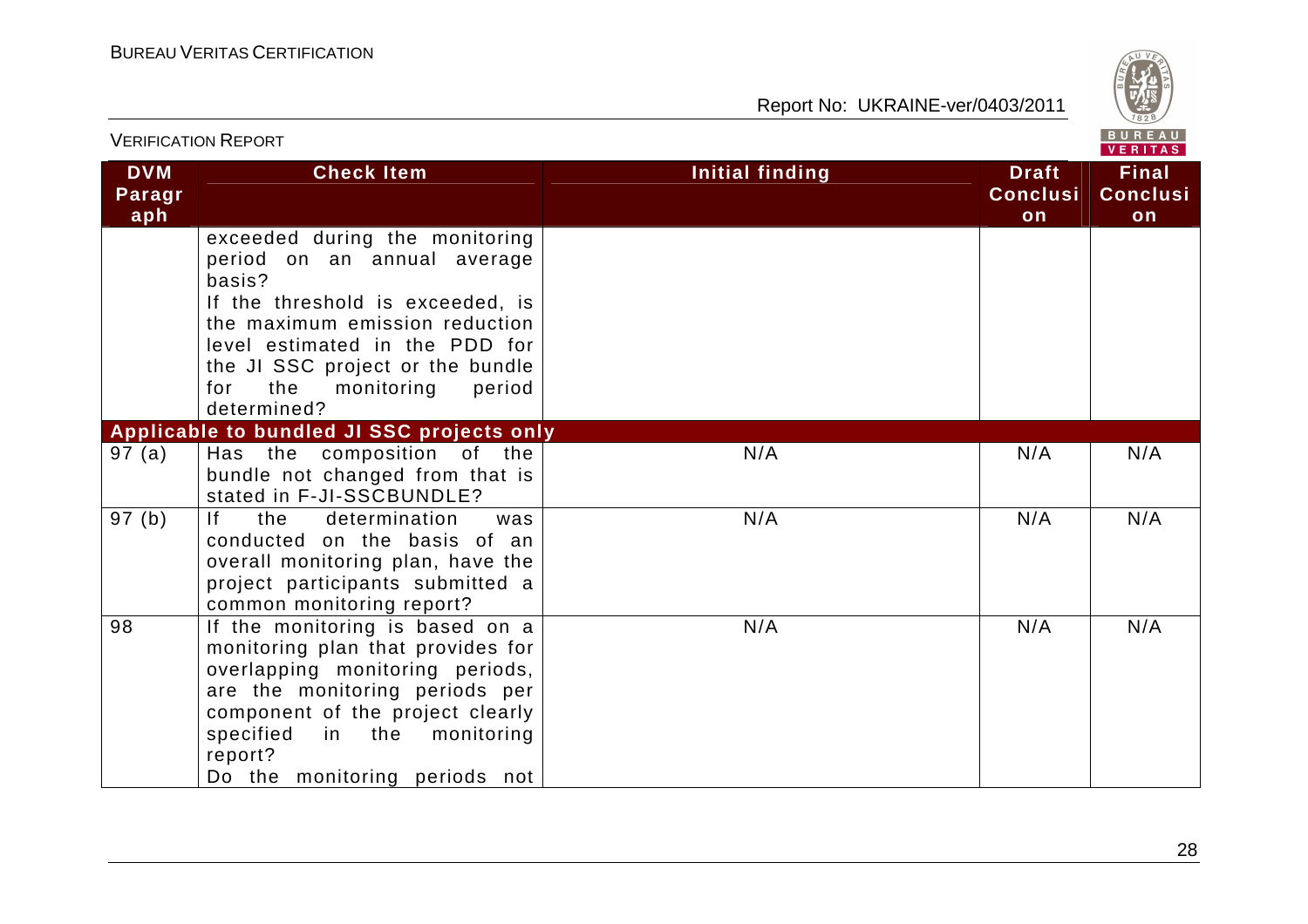

| <b>VERIFICATION REPORT</b>  |                                                                                                                                                                                                                                                                                                              |                                                                                                                                                                                                                                                                                                                                                | <b>BUREAU</b><br>VERITAS              |                                       |
|-----------------------------|--------------------------------------------------------------------------------------------------------------------------------------------------------------------------------------------------------------------------------------------------------------------------------------------------------------|------------------------------------------------------------------------------------------------------------------------------------------------------------------------------------------------------------------------------------------------------------------------------------------------------------------------------------------------|---------------------------------------|---------------------------------------|
| <b>DVM</b><br>Paragr<br>aph | <b>Check Item</b>                                                                                                                                                                                                                                                                                            | <b>Initial finding</b>                                                                                                                                                                                                                                                                                                                         | <b>Draft</b><br><b>Conclusi</b><br>on | <b>Final</b><br><b>Conclusi</b><br>on |
|                             | overlap with those for which<br>verifications<br>already<br>were<br>deemed final in the past?                                                                                                                                                                                                                |                                                                                                                                                                                                                                                                                                                                                |                                       |                                       |
|                             | <b>Revision of monitoring plan</b>                                                                                                                                                                                                                                                                           |                                                                                                                                                                                                                                                                                                                                                |                                       |                                       |
|                             | Applicable only if monitoring plan is revised by project participant                                                                                                                                                                                                                                         |                                                                                                                                                                                                                                                                                                                                                |                                       |                                       |
| 99(a)                       | Did<br>the<br>participants<br>project<br>provide<br>appropriate<br>an<br>justification for the proposed<br>revision?                                                                                                                                                                                         | N/A                                                                                                                                                                                                                                                                                                                                            | N/A                                   | N/A                                   |
| 99(b)                       | revision<br>the<br>proposed<br><b>Does</b><br>improve the accuracy and/or<br>information<br>applicability<br>of<br>collected<br>compared<br>to<br>the<br>original monitoring plan without<br>changing conformity with the<br>relevant rules and regulations for<br>the establishment of monitoring<br>plans? | N/A                                                                                                                                                                                                                                                                                                                                            | N/A                                   | N/A                                   |
|                             | Data management                                                                                                                                                                                                                                                                                              |                                                                                                                                                                                                                                                                                                                                                |                                       |                                       |
| 101 (a)                     | procedures<br>collection<br>in l<br>accordance with the monitoring<br>plan, including the quality control<br>and<br>assurance<br>quality<br>procedures?                                                                                                                                                      | Is the implementation of data $ CAR$ 07. The data to be monitored and<br>required for determination are to be kept<br>for two years after the last transfer of<br>emission reductions units for the project.<br>The order concerning the procedure for<br>keeping monitoring data should be issued<br>by PJSC "Alchevsk Iron and Steel Works". | <b>CAR 07</b>                         | <b>OK</b>                             |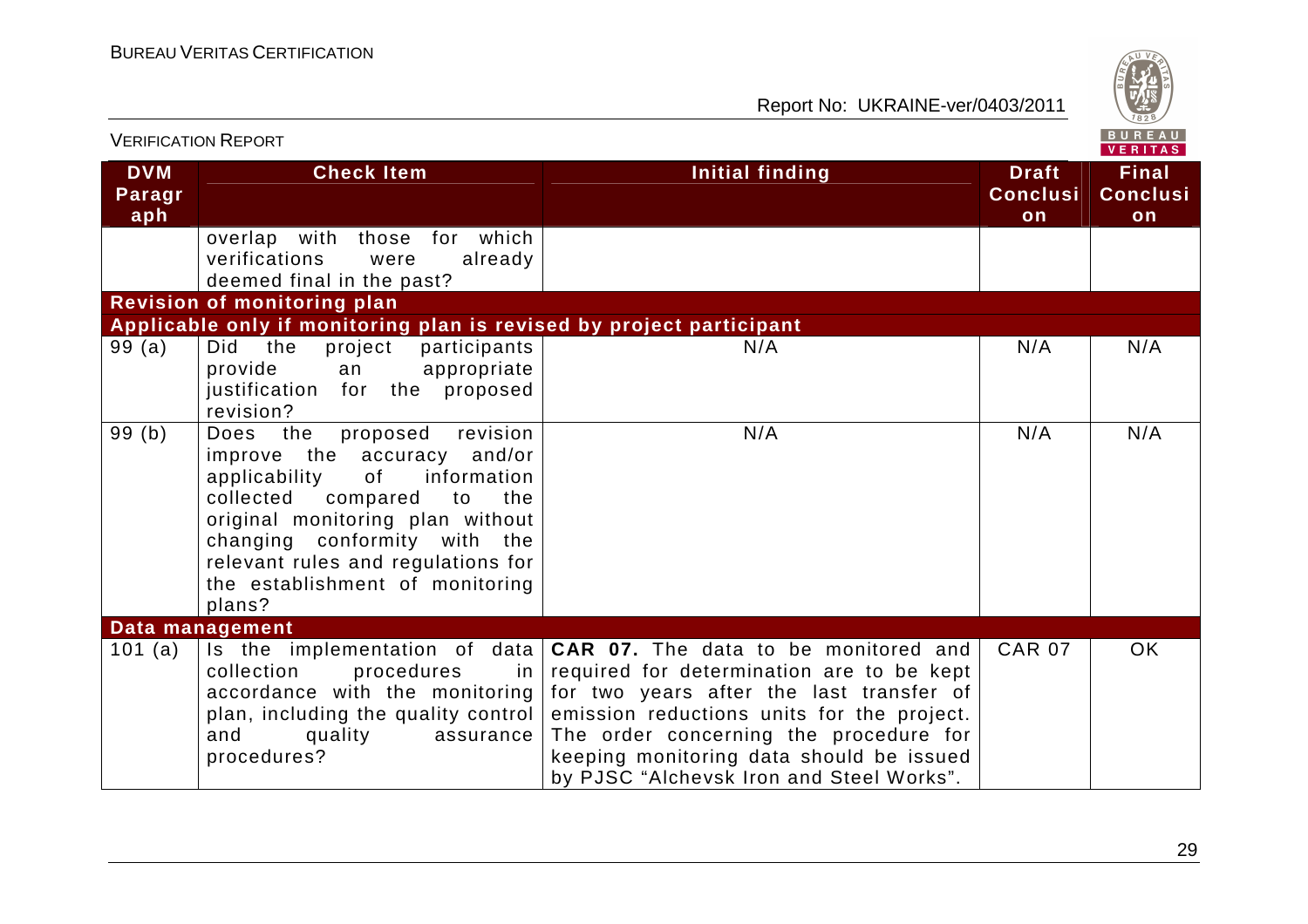

| <b>VERIFICATION REPORT</b>  |                                   |                                                                                                                                                                                                                                              |                                       | BUREAU<br><b>VERITAS</b>              |
|-----------------------------|-----------------------------------|----------------------------------------------------------------------------------------------------------------------------------------------------------------------------------------------------------------------------------------------|---------------------------------------|---------------------------------------|
| <b>DVM</b><br>Paragr<br>aph | <b>Check Item</b>                 | <b>Initial finding</b>                                                                                                                                                                                                                       | <b>Draft</b><br><b>Conclusi</b><br>on | <b>Final</b><br><b>Conclusi</b><br>on |
|                             |                                   | <b>CAR 08.</b> At the PJSC "Alchevsk Iron and<br>Steel Works" the<br>order concerning<br>indication of the names of the personnel<br>involved in the monitoring should be<br>issued.                                                         | <b>CAR 08</b>                         | OK.                                   |
|                             |                                   | CL 03. Please, clarify whether audits on<br>compliance to the standards ISO 9001 and<br>ISO 14001 were conducted during the<br>monitoring period or not. In case of yes,<br>please, state this in the Monitoring Report<br>section 9.        | CL 03                                 | OK.                                   |
|                             |                                   | CL 06. Please, correct reference #18 by<br>giving more exact reference to the<br>certificate on compliance to the standard<br>ISO 14001.                                                                                                     | <b>CL 06</b>                          | OK.                                   |
|                             |                                   | <b>CL</b><br>04.<br>Please,<br>clarify<br>what<br>training/seminars were organized by the<br>direction of AISW to operate the project<br>Please,<br>make<br>equipment.<br>necessary<br>specification in the Monitoring report<br>section 11. | <b>CL 04</b>                          | OK.                                   |
| 101(b)                      | Is the function of the monitoring | CL 05. Please, clarify<br>of<br>frequency                                                                                                                                                                                                    | <b>CL 05</b>                          | OK.                                   |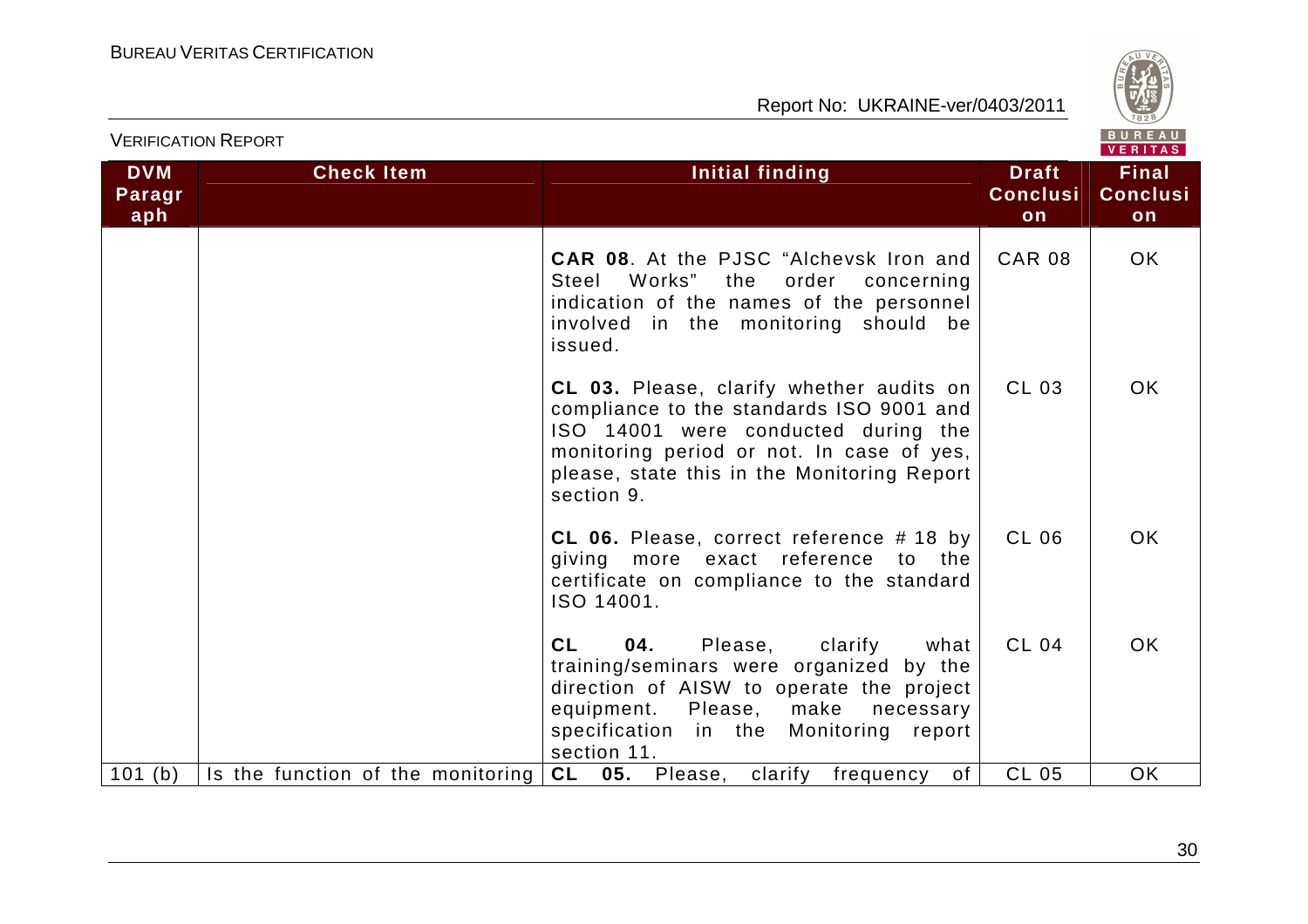

| <b>VERIFICATION REPORT</b>  |                                                                    |                                                                                                                                                                                                                                                                                                                                                                                                                                                                                                                                                   |                                       | BUREAU<br><b>VERITAS</b>                    |
|-----------------------------|--------------------------------------------------------------------|---------------------------------------------------------------------------------------------------------------------------------------------------------------------------------------------------------------------------------------------------------------------------------------------------------------------------------------------------------------------------------------------------------------------------------------------------------------------------------------------------------------------------------------------------|---------------------------------------|---------------------------------------------|
| <b>DVM</b><br>Paragr<br>aph | <b>Check Item</b>                                                  | Initial finding                                                                                                                                                                                                                                                                                                                                                                                                                                                                                                                                   | <b>Draft</b><br><b>Conclusi</b><br>on | <b>Final</b><br><b>Conclusi</b><br>on       |
|                             | including<br>equipment,<br>its<br>calibration status, is in order? | verification/calibration (once a year or<br>once in 2 years) for BF-5 Natural gas<br>consumption meter ДИСК МЕТРАН 10334<br>000225, Natural gas consumption meter<br>ДИСК-250 Метран 93038 295314, and<br>Natural gas consumption meter ДИСК-250<br>Метран 93041 295315.                                                                                                                                                                                                                                                                          |                                       |                                             |
|                             |                                                                    | <b>CAR 09.</b> Please, indicate (update) correct<br>numbers<br>of<br>the<br>electricity<br>meters<br>(electricity meters $#8$ and $#13$ of<br>electr.substation $# 1$ ; electricity meter $# 4$<br>of electr. substation #1-a; electricity<br>meters $# 1$ and $# 4$ of electr. substation 1-<br>b; electr. meters $# 9, # 14, and # 21 of$<br>electr. substation #31; electricity meters<br>$#$ 15, $#$ 25, and $#$ 35 of electr. substation<br>"Metallurgical"); and electricity meters #4<br>and $# 25$ of electr. substation $# 9$ ). Please, | <b>CAR 09</b>                         | <b>OK</b>                                   |
|                             |                                                                    | also explain such changes in the numbers<br>of meters.                                                                                                                                                                                                                                                                                                                                                                                                                                                                                            |                                       | The<br>issue will<br>be                     |
|                             |                                                                    | FAR 01. Please, prepare more improved<br>and clearer list of monitoring equipment by<br>revising and updating present one.                                                                                                                                                                                                                                                                                                                                                                                                                        | <b>FAR 01</b>                         | checked<br>during<br>the next<br>verificati |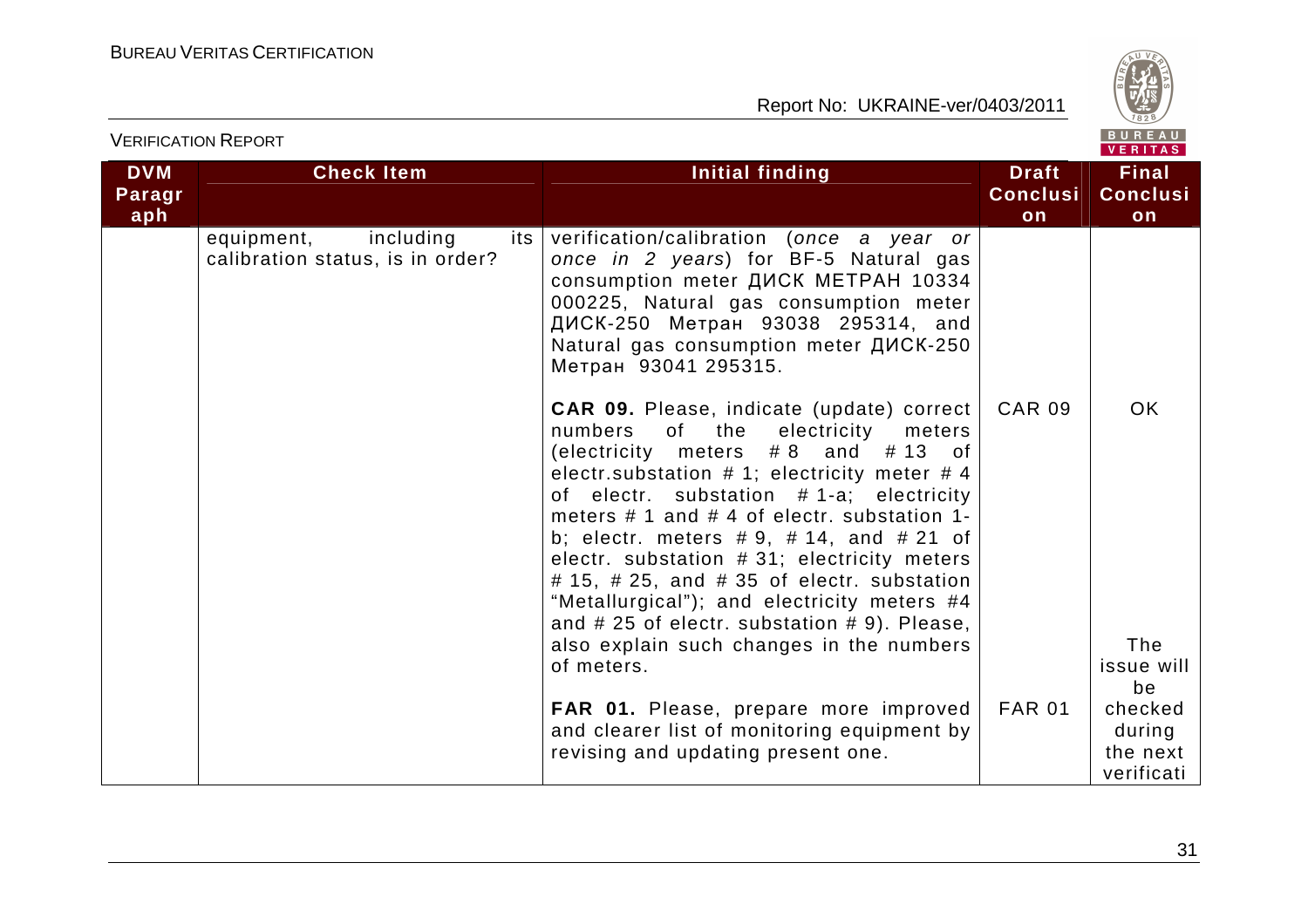

| VERITAS                     |                                                                                                                                                                |                                                                                                                                |                                       |                                       |
|-----------------------------|----------------------------------------------------------------------------------------------------------------------------------------------------------------|--------------------------------------------------------------------------------------------------------------------------------|---------------------------------------|---------------------------------------|
| <b>DVM</b><br>Paragr<br>aph | <b>Check Item</b>                                                                                                                                              | <b>Initial finding</b>                                                                                                         | <b>Draft</b><br><b>Conclusi</b><br>on | <b>Final</b><br><b>Conclusi</b><br>on |
|                             |                                                                                                                                                                |                                                                                                                                |                                       | on                                    |
| 101(c)                      | Are the evidence and records See CAR 07 of this table.<br>for<br>monitoring<br>used<br>the<br>traceable<br>maintained<br>in<br>a<br>manner?                    |                                                                                                                                | See<br><b>CAR 07</b>                  | <b>OK</b>                             |
| 101(d)                      | collection<br>Is the<br>data<br>project in accordance with the $ $<br>monitoring plan?                                                                         | and The data collection and<br>management<br>management system for the system are envisaged by the revised<br>monitoring plan. | <b>OK</b>                             | OK                                    |
|                             |                                                                                                                                                                | Verification regarding programs of activities (additional elements for assessment)                                             |                                       |                                       |
| 102                         | Is any JPA that has not been<br>added to the JI PoA not verified?                                                                                              | N/A                                                                                                                            | N/A                                   | N/A                                   |
| 103                         | Is the verification based on the<br>monitoring reports of all JPAs to<br>be verified?                                                                          | N/A                                                                                                                            | N/A                                   | N/A                                   |
| 103                         | Does the verification ensure the<br>accuracy and conservativeness<br>of the emission reductions or<br>0f<br>enhancements<br>removals<br>generated by each JPA? | N/A                                                                                                                            | N/A                                   | N/A                                   |
| 104                         | Does the monitoring period not<br>overlap with previous monitoring<br>periods?                                                                                 | N/A                                                                                                                            | N/A                                   | N/A                                   |
| 105                         | AIE<br>the<br>If.<br>learns<br>0f<br>an<br>erroneously included JPA, has<br>the AIE informed the JISC of its                                                   | N/A                                                                                                                            | N/A                                   | N/A                                   |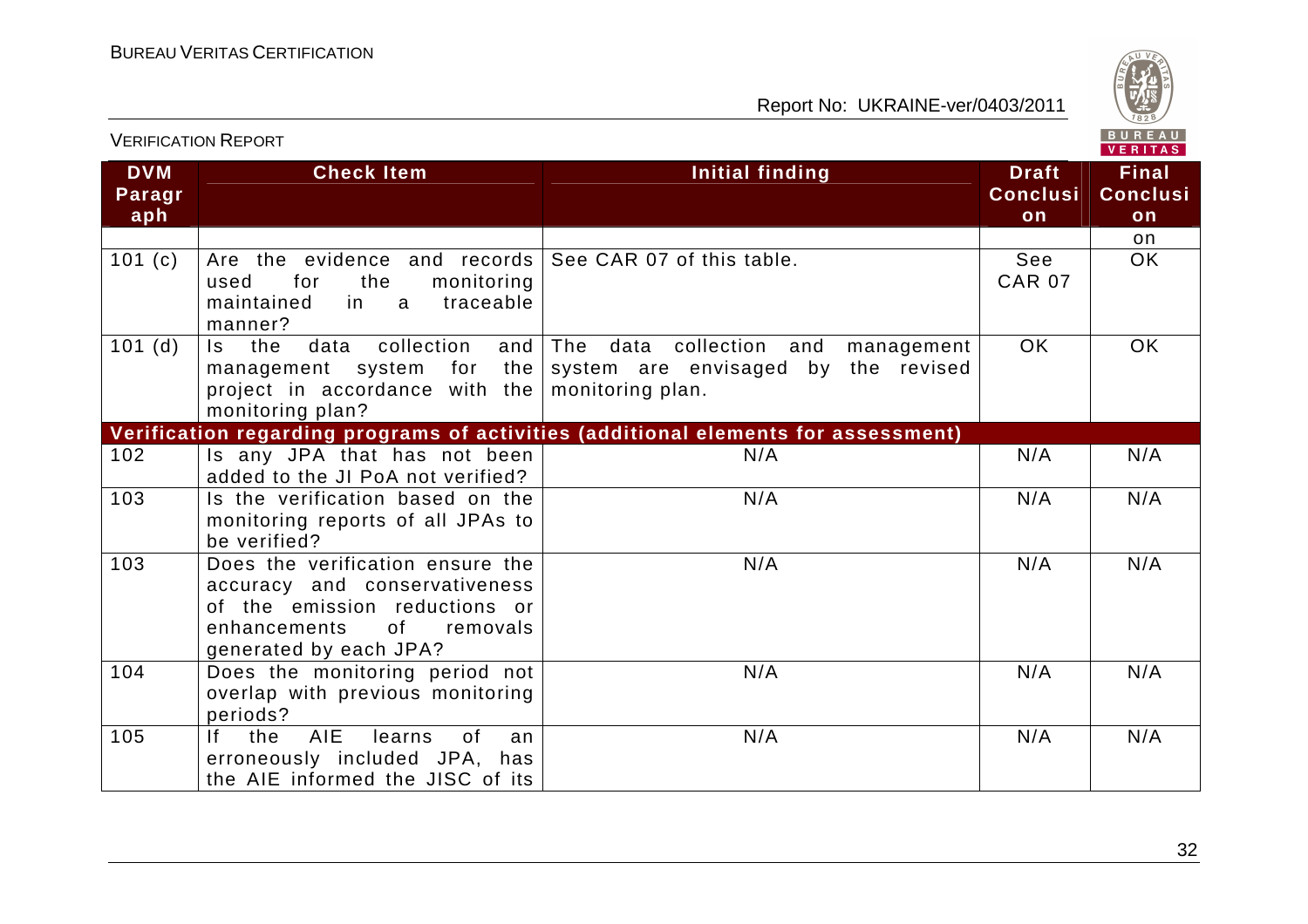

|                             | V LINII IVATIVIN INLEVINT                                                                                                                                                                                                                                                                                                                                                                                                                                                                                                                                                                                                                                                                                 |                 |                                       |                                       |  |
|-----------------------------|-----------------------------------------------------------------------------------------------------------------------------------------------------------------------------------------------------------------------------------------------------------------------------------------------------------------------------------------------------------------------------------------------------------------------------------------------------------------------------------------------------------------------------------------------------------------------------------------------------------------------------------------------------------------------------------------------------------|-----------------|---------------------------------------|---------------------------------------|--|
| <b>DVM</b><br>Paragr<br>aph | <b>Check Item</b>                                                                                                                                                                                                                                                                                                                                                                                                                                                                                                                                                                                                                                                                                         | Initial finding | <b>Draft</b><br><b>Conclusi</b><br>on | <b>Final</b><br><b>Conclusi</b><br>on |  |
|                             | findings in writing?                                                                                                                                                                                                                                                                                                                                                                                                                                                                                                                                                                                                                                                                                      |                 |                                       |                                       |  |
|                             | Applicable to sample-based approach only                                                                                                                                                                                                                                                                                                                                                                                                                                                                                                                                                                                                                                                                  |                 |                                       |                                       |  |
| 106                         | Does the sampling plan prepared<br>by the AIE:<br>(a) Describe its sample selection,<br>taking into<br>account that:<br>(i) For each verification that<br>uses a sample-based approach,<br>the sample selection shall be<br>sufficiently representative of the<br>JPAs in the JI PoA such<br><b>JPAs</b><br>extrapolation<br>all<br>to<br>identified for that verification is<br>reasonable, taking into account<br>differences<br>the<br>among<br>characteristics of JPAs, such<br>as:<br>- The types of JPAs;<br>The complexity<br>of the<br>applicable technologies and/or<br>measures used;<br>- The geographical location of<br>each JPA;<br>- The amounts of expected<br>emission reductions of the | N/A             | N/A                                   | N/A                                   |  |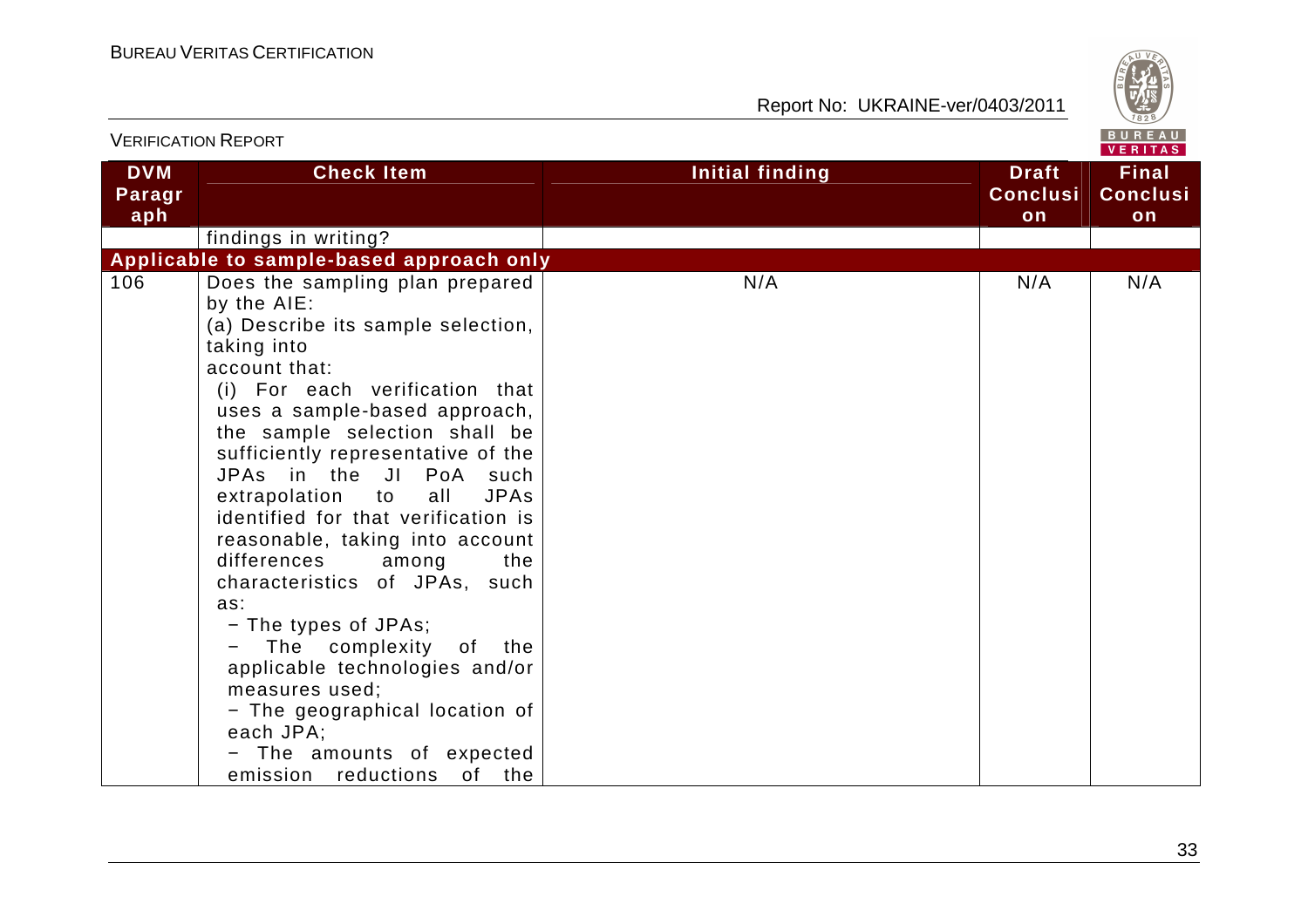

| <b>VERIFICATION REPORT</b>  |                                                                                                                                                                                                                                                                                                                                                                                                            |                                                                 | BUREAU<br><b>VERITAS</b>              |  |
|-----------------------------|------------------------------------------------------------------------------------------------------------------------------------------------------------------------------------------------------------------------------------------------------------------------------------------------------------------------------------------------------------------------------------------------------------|-----------------------------------------------------------------|---------------------------------------|--|
| <b>DVM</b><br>Paragr<br>aph | <b>Check Item</b>                                                                                                                                                                                                                                                                                                                                                                                          | <b>Initial finding</b><br><b>Draft</b><br><b>Conclusi</b><br>on | <b>Final</b><br><b>Conclusi</b><br>on |  |
|                             | JPAs being verified;<br>- The number of JPAs for<br>which emission reductions are<br>being verified;<br>The length of monitoring<br>periods of the JPAs being<br>verified; and<br>- The samples selected for<br>prior verifications, if any?                                                                                                                                                               |                                                                 |                                       |  |
| 107                         | Is the sampling plan ready for<br>publication<br>through<br>the<br>along<br>with<br>secretariat<br>the<br>verification report and supporting<br>documentation?                                                                                                                                                                                                                                             | N/A<br>N/A                                                      | N/A                                   |  |
| 108                         | the AIE<br>made<br>site<br>Has<br>inspections of at least the square<br>root of the number of total JPAs,<br>rounded to the upper whole<br>number? If the AIE makes no site<br>inspections<br>fewer<br>site<br>or<br>inspections than the square root<br>of the number of total JPAs,<br>rounded to the upper whole<br>number, then does the AIE<br>provide a reasonable explanation<br>and justification? | N/A<br>N/A                                                      | N/A                                   |  |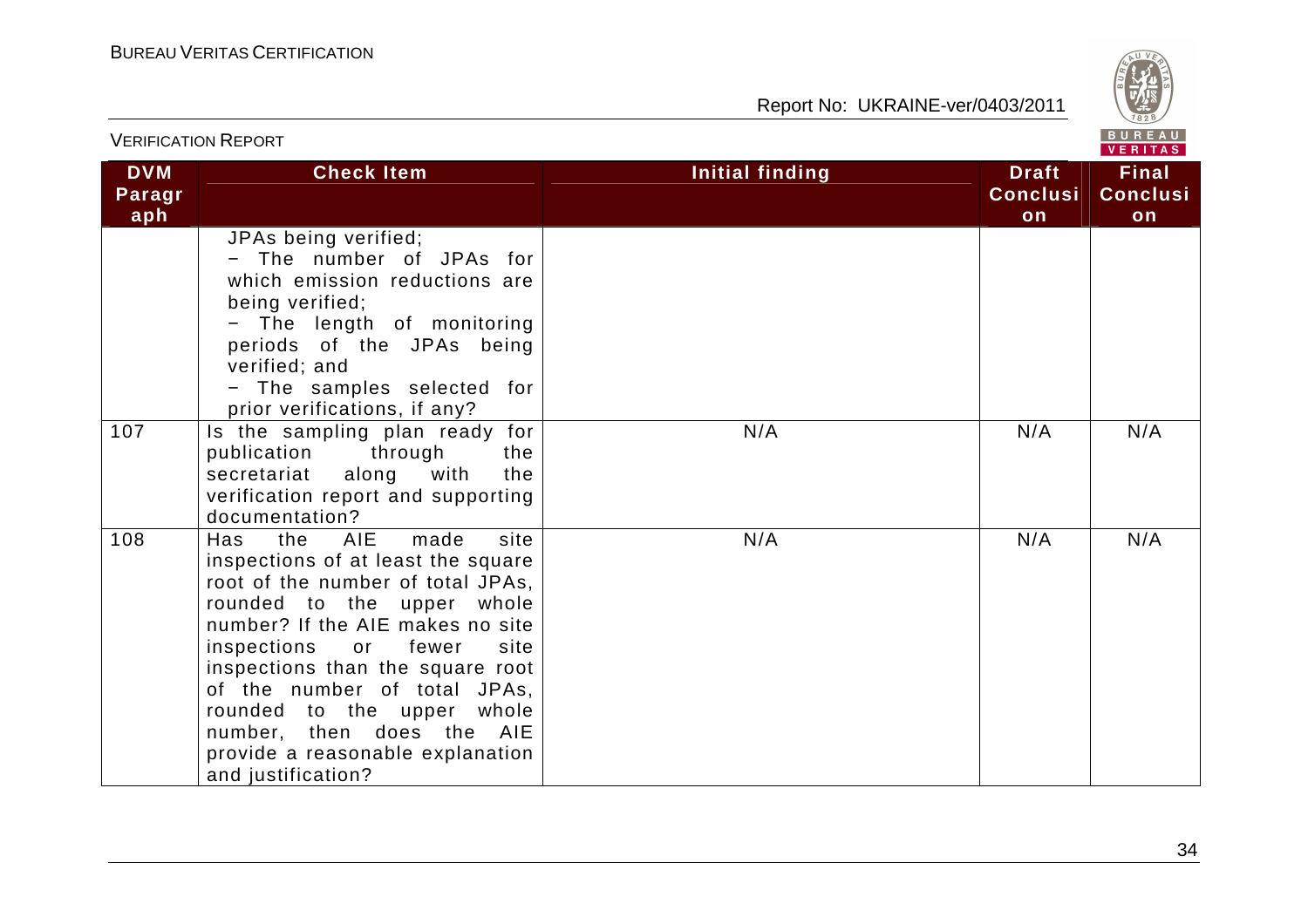

BUREAU<br>VERITAS VERIFICATION REPORT**DVM Check Item Initial finding Check Item Initial finding Check Item Initial finding Final Paragr Conclusi Conclusiaph onon** 109 | Is the sampling plan available for  $N/A$  $N/A$ N/A N/A N/A N/A submission to the secretariat for the JISC.s ex ante assessment? (Optional) N/A N/A N/A 110 | If the AIE learns of a fraudulently included JPA, a fraudulently monitored JPA or an inflated number of emission reductions claimed in a JI PoA, has the AIE informed the JISC of the fraud in writing?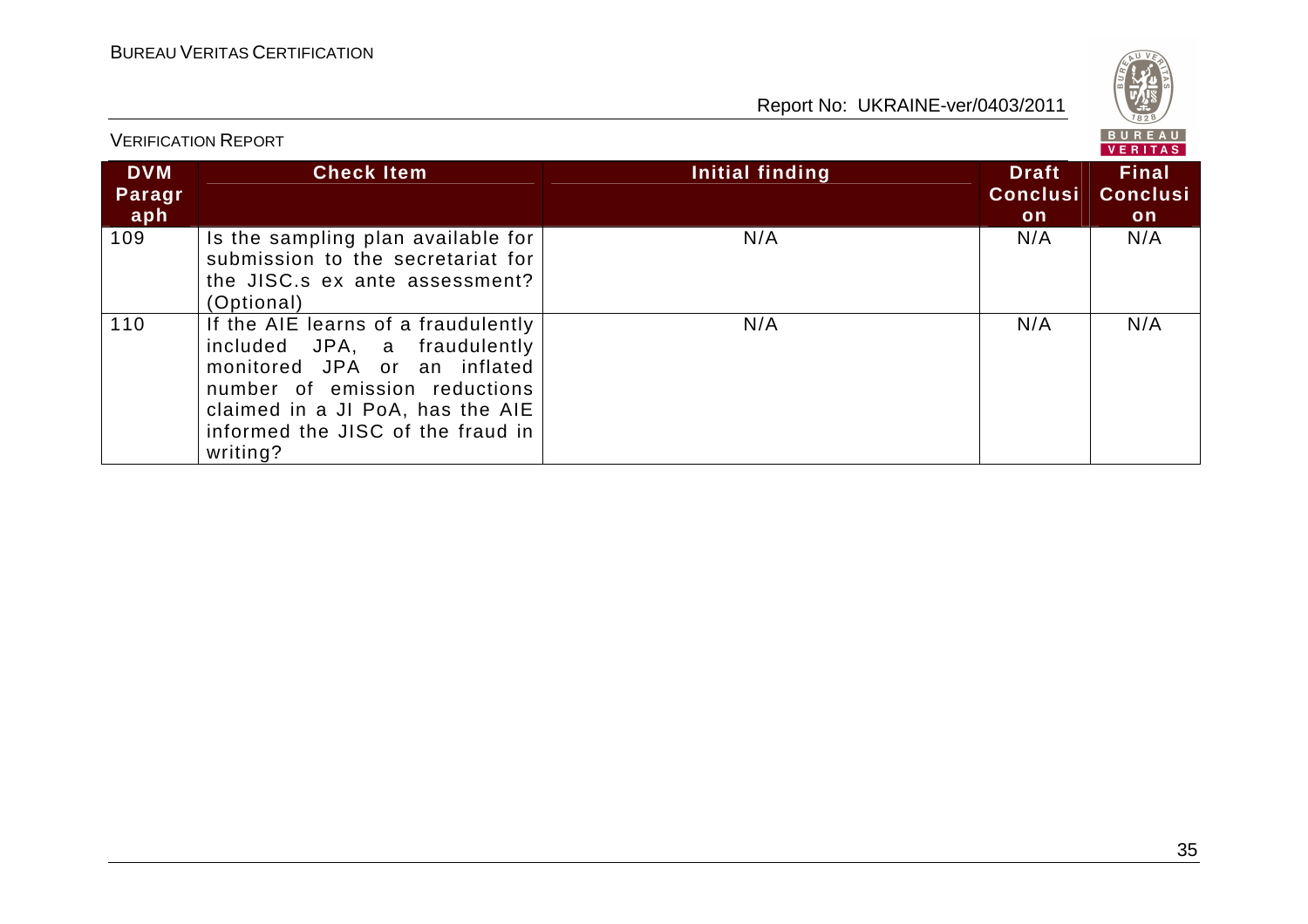

VERIFICATION REPORT

#### **Table 2 Resolution of Corrective Action and Clarification Requests**

| clarifications<br>Draft<br>report<br>action<br>corrective<br>requests<br>verification team | and Ref. to<br>by checkli<br>st<br>questio<br>n in<br>table 1 | Summary of project participant Verification<br>response   | team<br>conclusion           |
|--------------------------------------------------------------------------------------------|---------------------------------------------------------------|-----------------------------------------------------------|------------------------------|
| <b>CAR 01.</b> Please, update information                                                  | 93                                                            | <b>Response #1.</b> For the present   Conclusion          | on                           |
| on the project implementation status                                                       |                                                               | time renewal and reconstruction $\sqrt{rsp}$ response #1. |                              |
| (please, correct particularly the points                                                   |                                                               | of BF # 5 is expected to be Please, work out in detail    |                              |
| $\# \# 3, 4, 5, 11$ .                                                                      |                                                               | during the first the point<br>completed                   | (concerning)                 |
| Also, please, improve description of                                                       |                                                               | quarter of 2012.                                          | BF# 1) of the<br>project     |
| the point #11 of the MR section 3 by                                                       |                                                               | The completion of new lime                                | implementation<br>status     |
| indicating the number of new lime                                                          |                                                               | kiln #5 construction is expected $ $                      | (according<br>to<br>the      |
| kilns that will be constructed.                                                            |                                                               | by the end of 2011 and new lime $ $ information           | received                     |
|                                                                                            |                                                               | kiln #6 – during the first quarter $\vert$                | during the site-visit, the   |
|                                                                                            |                                                               | of 2012. The decline from project electric blower will be |                              |
|                                                                                            |                                                               | implementation schedule was                               | installed in 2012).          |
|                                                                                            |                                                               | financial,<br>caused<br>by<br>the                         | Also, please, work out in    |
|                                                                                            |                                                               | technical<br>customs<br>and                               | detail point #3 of the       |
|                                                                                            |                                                               | difficulties.                                             | project implementation       |
|                                                                                            |                                                               | The necessary modifications are                           | status (according to the     |
|                                                                                            |                                                               | now made in the modified MR.                              | information<br>received      |
|                                                                                            |                                                               | Necessary information regarding                           | during<br>the<br>site-visit, |
|                                                                                            |                                                               | the number of new lime kilns that   implementation        | of<br>the                    |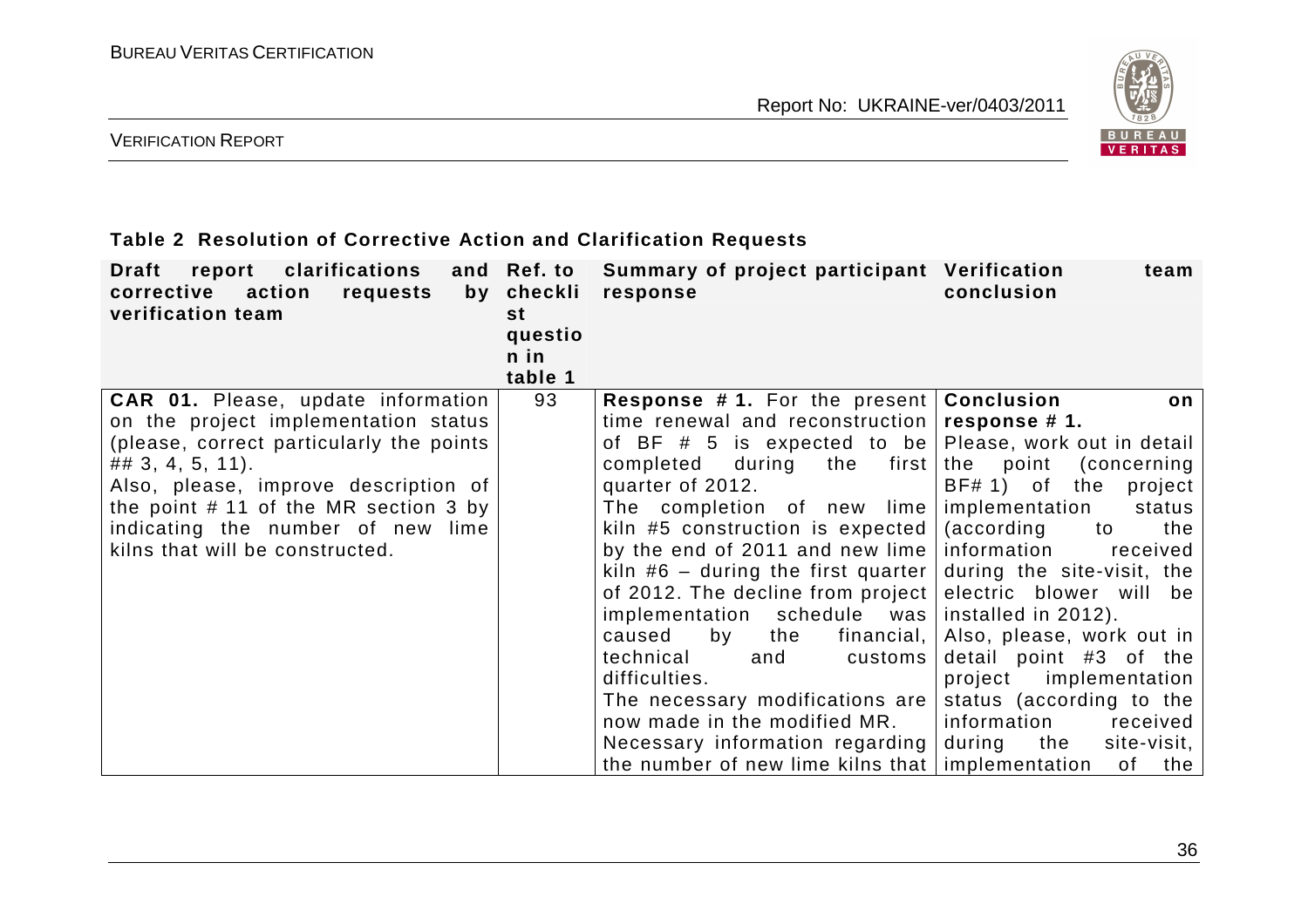

| <b>VERIFICATION REPORT</b>                                                                                                                                                                                                                                           |       |                                                                                                                                                                                                                                                                                                                                                                                                                                                               | BUREAU<br><b>VERITAS</b>                                                                                                                                                                    |
|----------------------------------------------------------------------------------------------------------------------------------------------------------------------------------------------------------------------------------------------------------------------|-------|---------------------------------------------------------------------------------------------------------------------------------------------------------------------------------------------------------------------------------------------------------------------------------------------------------------------------------------------------------------------------------------------------------------------------------------------------------------|---------------------------------------------------------------------------------------------------------------------------------------------------------------------------------------------|
|                                                                                                                                                                                                                                                                      |       | will be constructed under the<br>project activity is also included<br>in the modified MR.                                                                                                                                                                                                                                                                                                                                                                     | installation of PCI facility<br>at BF # 3 will be started<br>2013<br>and<br><i>in</i><br>implementation<br>of the<br>installation of PCI facility<br>at BF # 4 will be started<br>in 2012). |
|                                                                                                                                                                                                                                                                      |       | Response # 2.<br>Taking<br>into<br>account<br>implementation of electric blower $ $ response # 2.<br>is not a part of the project<br>(this<br>would<br>activity<br>facility<br>anyway be implemented in case<br>of project activity absence), the<br>project developer will not include<br>such information in the MR.<br>The updated information on the<br>implementation of PCI facilities<br>at BF $#3$ and BF $#4$ is now<br>provided in the modified MR. | that   Conclusion<br>on<br>CAR 01 is closed based<br>the<br>information<br>on<br>provided.                                                                                                  |
| <b>CAR 02.</b> Please, delete section 6 from<br>the Monitoring Report as emission<br>factor for coke is not revised during<br>this monitoring period; it was revised<br>during the previous monitoring period<br>and determined within the previous<br>verification. | 94    | The section 6 of the Monitoring<br>Report was deleted. Please see<br>modified MR.                                                                                                                                                                                                                                                                                                                                                                             | The<br>issue<br>is<br>closed<br>based on the correction<br>made in the Monitoring<br>Report.                                                                                                |
| <b>CAR 03.</b> Please, correct the third<br>paragraph of the Monitoring Report                                                                                                                                                                                       | 95(d) | Necessary corrections are now<br>made. Please see modified MR.                                                                                                                                                                                                                                                                                                                                                                                                | Due to the amendments<br>made,<br>the<br>issue<br>is                                                                                                                                        |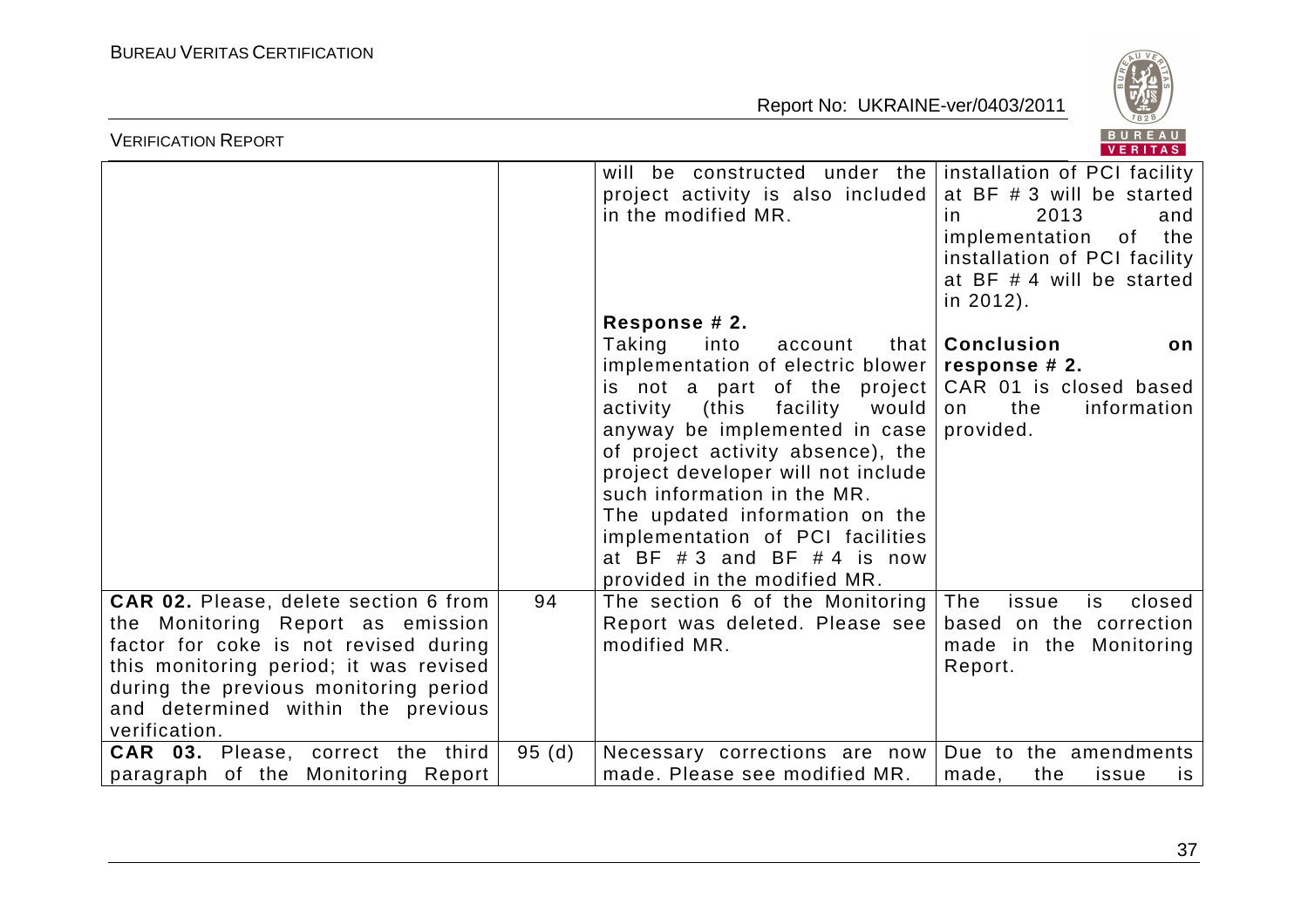

| <b>VERIFICATION REPORT</b>                                                                                                                                                                                                          |       |                                                                                                                                                                                                                                                                                                                                                                                                                                                                                                                                                                                                                                                                                                                                                                                                                                                                    | BUREAU<br><b>VERITAS</b>                                                                                                                                                                                                                                                             |
|-------------------------------------------------------------------------------------------------------------------------------------------------------------------------------------------------------------------------------------|-------|--------------------------------------------------------------------------------------------------------------------------------------------------------------------------------------------------------------------------------------------------------------------------------------------------------------------------------------------------------------------------------------------------------------------------------------------------------------------------------------------------------------------------------------------------------------------------------------------------------------------------------------------------------------------------------------------------------------------------------------------------------------------------------------------------------------------------------------------------------------------|--------------------------------------------------------------------------------------------------------------------------------------------------------------------------------------------------------------------------------------------------------------------------------------|
| should<br>be<br>section<br>7 (leakages<br>presented for the period of 3 <sup>rd</sup> quarter<br>of 2011, not for the first half-year of<br>$2011$ ).                                                                               |       |                                                                                                                                                                                                                                                                                                                                                                                                                                                                                                                                                                                                                                                                                                                                                                                                                                                                    | closed.                                                                                                                                                                                                                                                                              |
| <b>CAR</b><br>detail<br>04.<br>Please,<br>give<br>information (justification) concerning<br>the amount of leakages of GHG<br>emissions for this monitoring period<br>(please, documentary<br>confirm the<br>value of the leakages). | 95(d) | Response #1.<br>Taking<br>into<br>account<br>that<br>the<br>project<br>of the JI<br>boundary<br>project<br>"Installation of a new waste heat<br>recovery system at Alchevsk<br>Coke<br>Ukraine"<br>Plant,<br>(UA1000130 - registered under<br>Track 1) includes blast-furnaces<br>AISW<br>with<br>0f<br>respect<br>to<br>particular volumes of consumed<br>dry blast-furnace coke, the $CO2e$<br>emission reductions that were<br>generated during the period of<br>$01/07/2011 - 30/09/2011$ due to<br>(3)<br>component<br>three<br>οf<br>mentioned above JI project were<br>attributed to the leakages of<br>GHG's.<br>Leakages of GHG emissions<br>from the JI project "Installation<br>of a new waste heat recovery<br>system at Alchevsk Coke Plant,<br>Ukraine" were calculated<br>by<br>subtracting total<br>project<br>line<br>emissions from the baseline | <b>Conclusion</b><br>on<br>response #1.<br>Please,<br>initial<br>provide<br>AISW<br>data<br>from<br>(technical reports on dry<br>coke consumption for the<br>third quarter of 2011) in<br>order to prove calculation<br>of leakages generated<br>during the<br>monitoring<br>period. |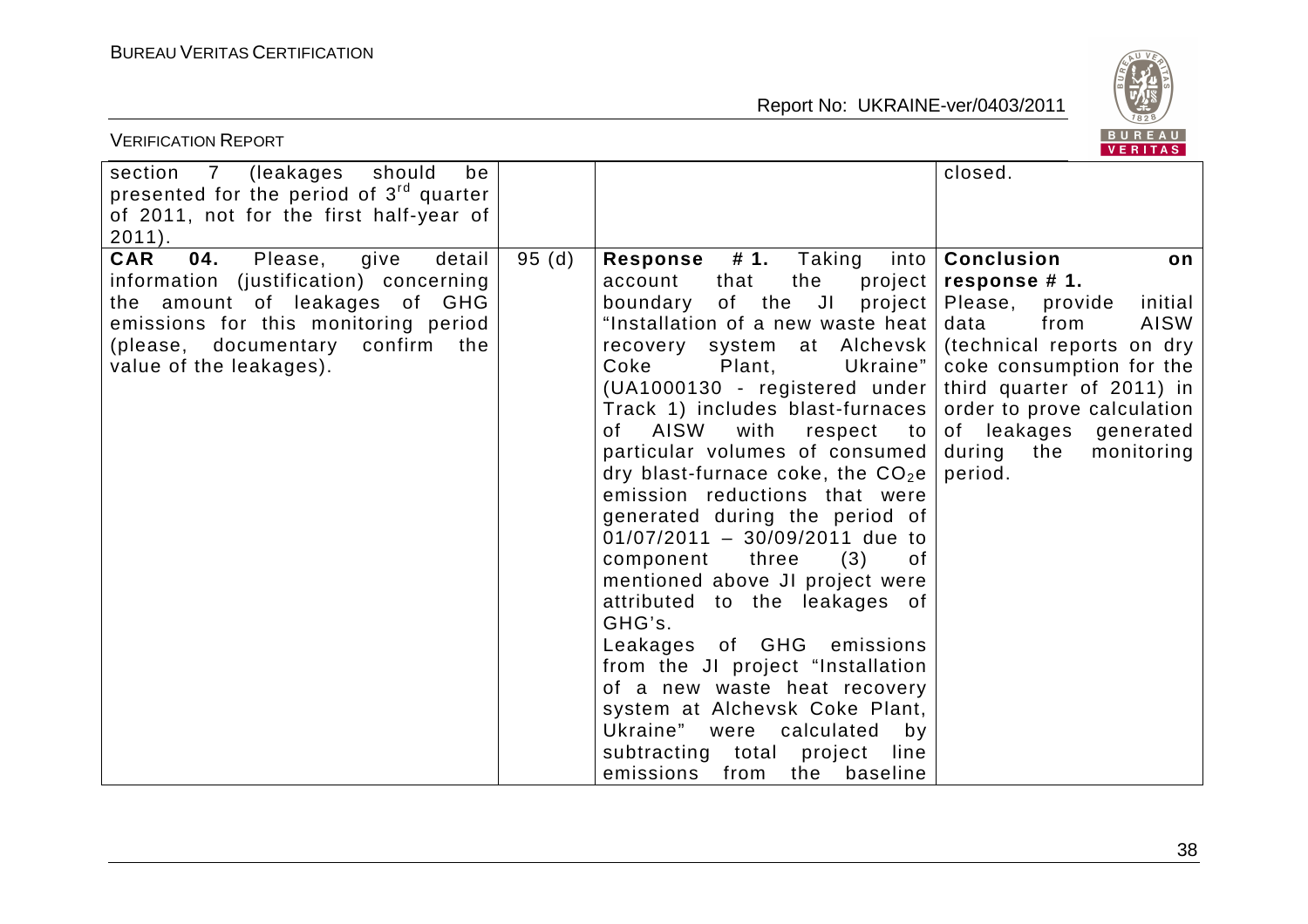

|                            |                                                                                                                                                                                                                                                                                                                                                                                                                                                                                                                                                                                                                                                                                                                                                                                                                                                   | VERITAS       |
|----------------------------|---------------------------------------------------------------------------------------------------------------------------------------------------------------------------------------------------------------------------------------------------------------------------------------------------------------------------------------------------------------------------------------------------------------------------------------------------------------------------------------------------------------------------------------------------------------------------------------------------------------------------------------------------------------------------------------------------------------------------------------------------------------------------------------------------------------------------------------------------|---------------|
| <b>VERIFICATION REPORT</b> | emissions that were generated<br>by the component 3 of the<br>mentioned above project.<br>Together with this, in order to<br>ensure accuracy of leakages<br>calculation and also to ensure<br>full correlation between leakages<br>under this project and emission<br>reductions generated by the JI<br>project "Installation of a new<br>waste heat recovery system at<br>Alchevsk Coke Plant, Ukraine"<br>(because<br>weighted<br>average<br>indicators are used), the project<br>developer, at the first stage,<br>calculated leakages for the<br>01/01/2011<br>period of<br>30/09/2011 and then, at the<br>second stage,<br>subtracted<br>leakages that were generated<br>during the period of 01/01/2011<br>$-$ 30/06/2011 from the total<br>volume of leakages generated<br>during the period of 01/01/2011<br>- 30/09/2011. As the result, | <b>BUREAU</b> |
|                            | leakages of GHG emissions for<br>the period of 01/07/2011 -<br>30/09/2011<br>accurately<br>were<br>calculated.                                                                                                                                                                                                                                                                                                                                                                                                                                                                                                                                                                                                                                                                                                                                    |               |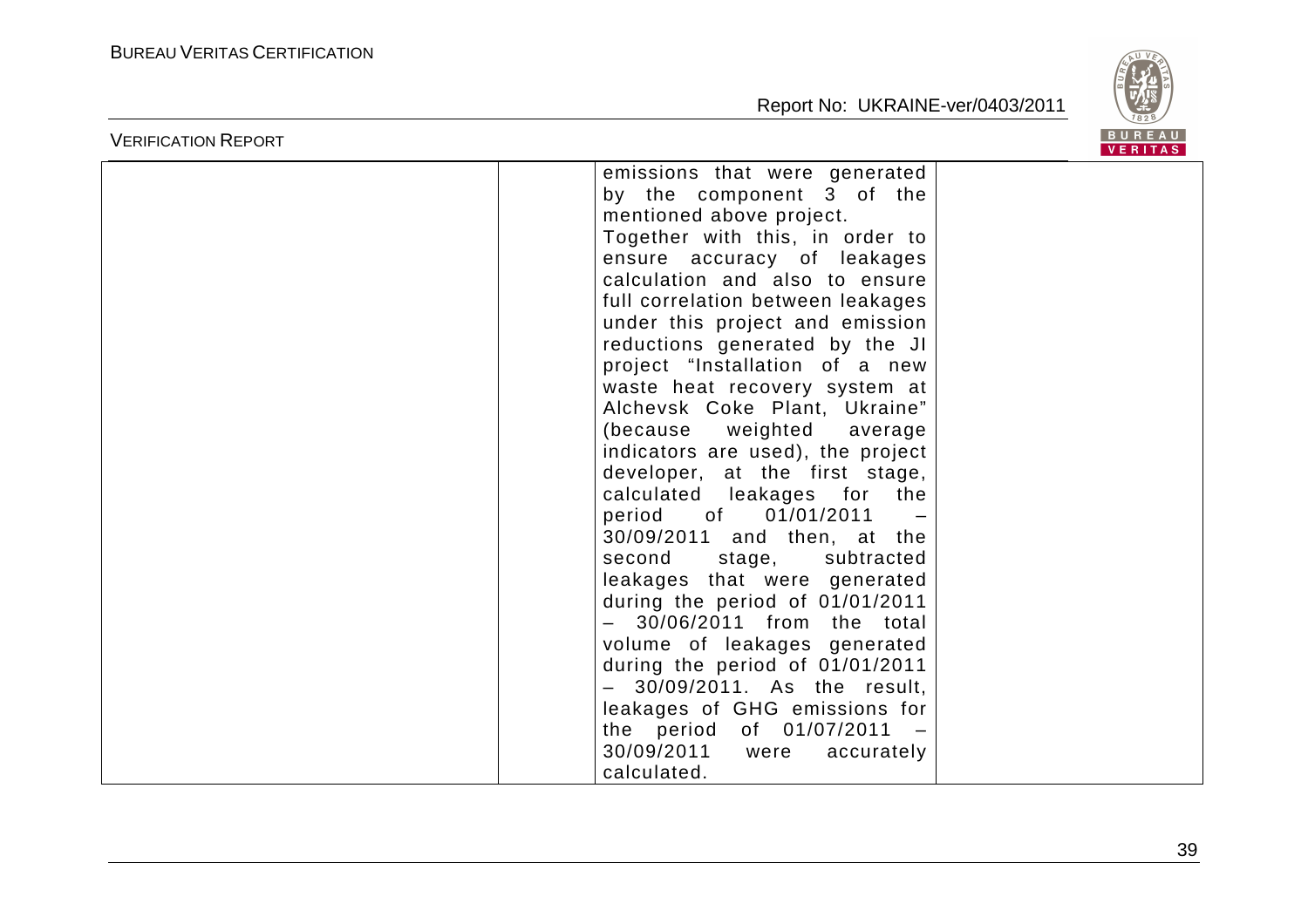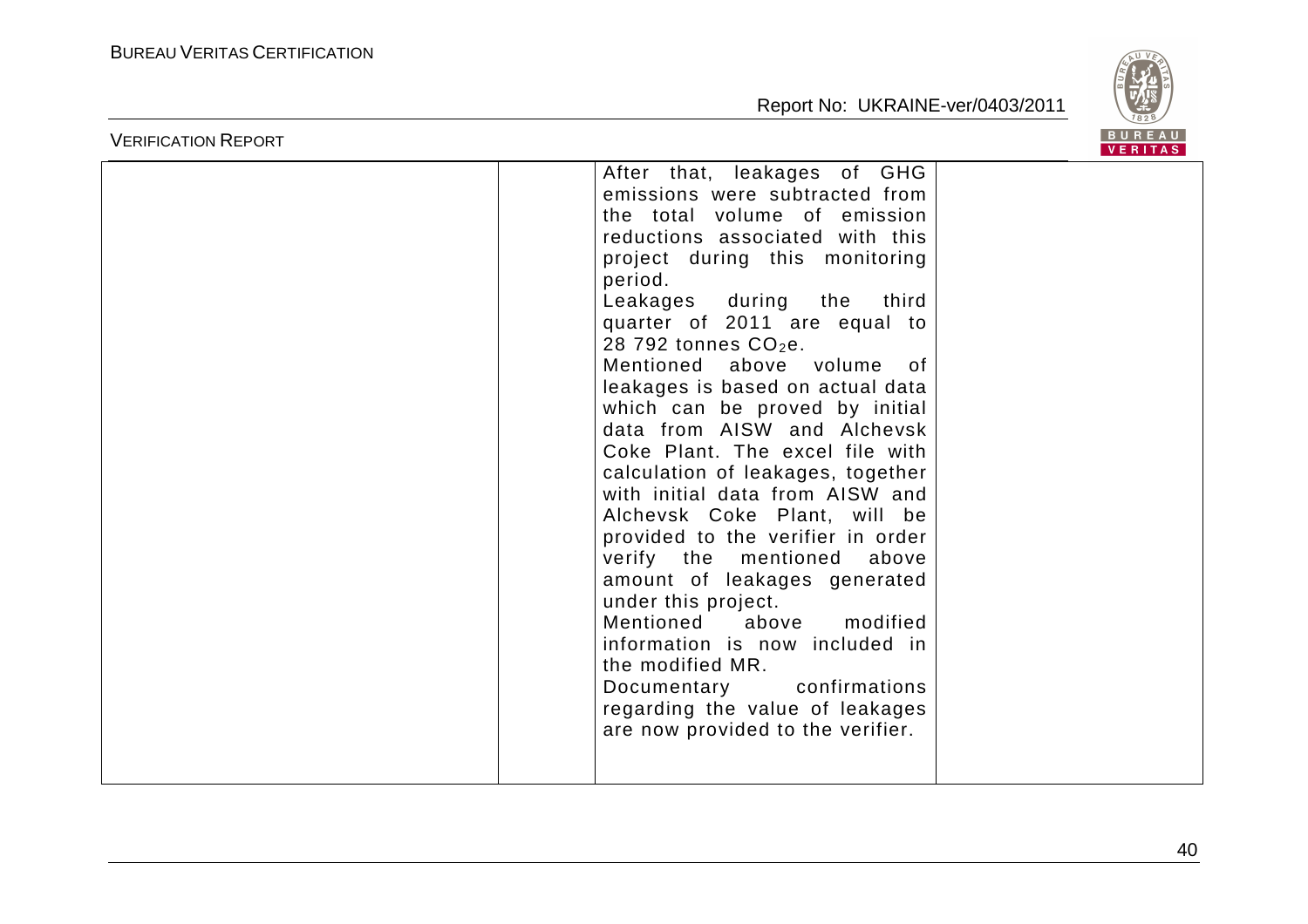

| <b>VERIFICATION REPORT</b>                                                                                                                                                                                                                                                |       |                                                                                                                                                                                                                                                                                                                                                                                                                                                                                                                                                                                                      | BUREAU<br>VERITAS                                                                                                                                     |
|---------------------------------------------------------------------------------------------------------------------------------------------------------------------------------------------------------------------------------------------------------------------------|-------|------------------------------------------------------------------------------------------------------------------------------------------------------------------------------------------------------------------------------------------------------------------------------------------------------------------------------------------------------------------------------------------------------------------------------------------------------------------------------------------------------------------------------------------------------------------------------------------------------|-------------------------------------------------------------------------------------------------------------------------------------------------------|
| 05.<br><b>CAR</b><br>Please,<br>explain<br>the                                                                                                                                                                                                                            | 95(d) | Response # 2.<br>The technical reports on dry<br>coke consumption for the third<br>quarter of 2011 are now provided<br>to the verification team.<br>The difference between amount                                                                                                                                                                                                                                                                                                                                                                                                                    | <b>Conclusion</b><br>on<br>response # 2.<br>The issue is closed due<br>to<br>the<br>documentation<br>provided.<br>The<br>issue<br>closed<br>is.       |
| difference<br>0f<br>between<br>amount<br>emission reductions calculated at the<br>PJSC "AISW" (the Excel-file provided<br>by deputy chief engineer of PJSC<br>"AISW" on the site-visit) and amount<br>of Emission Reductions stated in the<br>Monitoring Report provided. |       | (ER)<br>emission<br>reductions<br>of<br>Excel-file<br>calculated<br>the<br>in.<br>chief<br>by<br>deputy<br>provided<br>engineer of PJSC "AISW" during<br>the site-visit and amount of ER<br>stated in the MR was caused by<br>the fact that Excel-file presented<br>by PJSC "AISW"<br>contained<br>outdated emission factors for<br>baseline and project emissions<br>calculations. Despite that fact,<br>specific volumes<br><b>FER</b><br>of<br>fully<br>consumption<br>correlate<br>between these two files. This<br>correctness<br>οf<br>proves<br>calculations which are provided<br>in the MR. | based on the explanation<br>provided.                                                                                                                 |
| CAR 06. Please, give more detailed<br>clarification concerning the difference<br>of<br>emission<br>between<br>amount<br>reductions provided in the PDD and in<br>the Monitoring Report. Please, make<br>necessary amendments in the MR                                    | 95(d) | <b>Response #1.</b> The amount of<br>emission reductions that were<br>actually generated during the<br>third quarter of 2011 is higher<br>than it was expected in PDD<br>of<br>following<br>because<br>the                                                                                                                                                                                                                                                                                                                                                                                           | <b>Conclusion</b><br>on<br>response #1.<br>Please,<br>(MR)<br>revise<br>section 8) the second<br>reason for the difference<br>between<br>of<br>amount |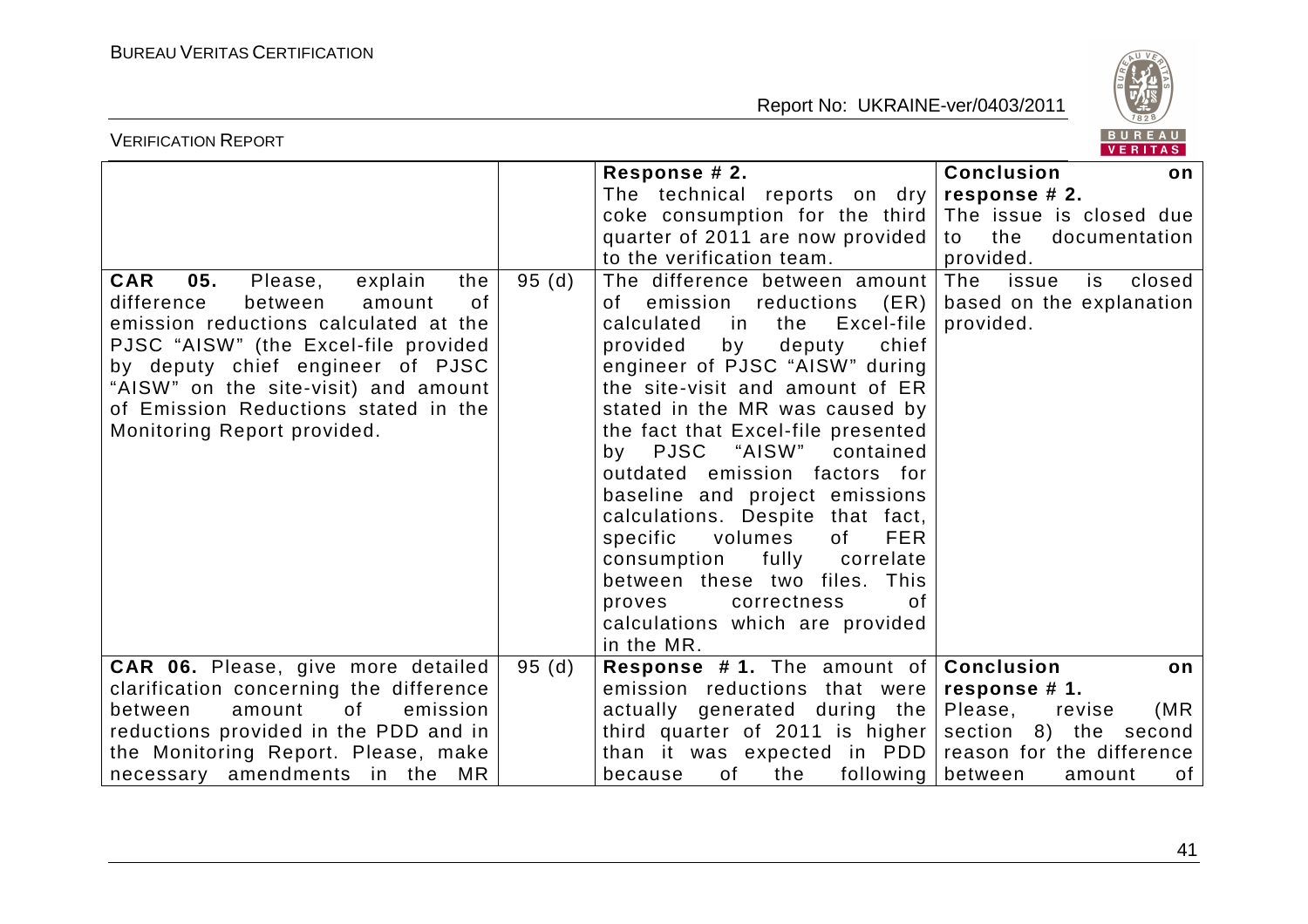

| <b>VERIFICATION REPORT</b> |                                                                                                                                                                                                                                                                                                                                                                                                                                                                                                                                                                                                                                                                                                                                                                                                                                                                                                                                                                                                     | <b>BUREAU</b><br><b>VERITAS</b>                                                                                                                                                     |
|----------------------------|-----------------------------------------------------------------------------------------------------------------------------------------------------------------------------------------------------------------------------------------------------------------------------------------------------------------------------------------------------------------------------------------------------------------------------------------------------------------------------------------------------------------------------------------------------------------------------------------------------------------------------------------------------------------------------------------------------------------------------------------------------------------------------------------------------------------------------------------------------------------------------------------------------------------------------------------------------------------------------------------------------|-------------------------------------------------------------------------------------------------------------------------------------------------------------------------------------|
| section 8.                 | reasons. The main reason is that<br>the baseline of the project is<br>developed based on the real<br>steel manufacturing process as<br>well as project line. Taking into<br>account the implication of<br>economy of scale and the fact<br>that loading factor for baseline<br>was much lower than for project<br>line, the emission reductions<br>were more sensitive to change of<br>specific energy consumption per<br>1 t of pig iron produced than<br>actually envisaged in the PDD.<br>Together with this, other reasons<br>such<br>blast-furnaces<br>as<br>productivity increase as the<br>result of energy efficiency<br>under the project<br>measures<br>activity implementation, partial<br>substitution of coke by the<br>pulverized coal fuel etc. have<br>also influenced on increase of<br>emission reductions that were<br>actually generated under the<br>project activity in comparison<br>with the estimations in PDD.<br>Such information is now included<br>in the modified MR. | emission<br>reductions<br>provided in the PDD and<br>in the Monitoring Report<br>as partial substitution of<br>coke by the pulverized<br>coal fuel is just the<br>project scenario. |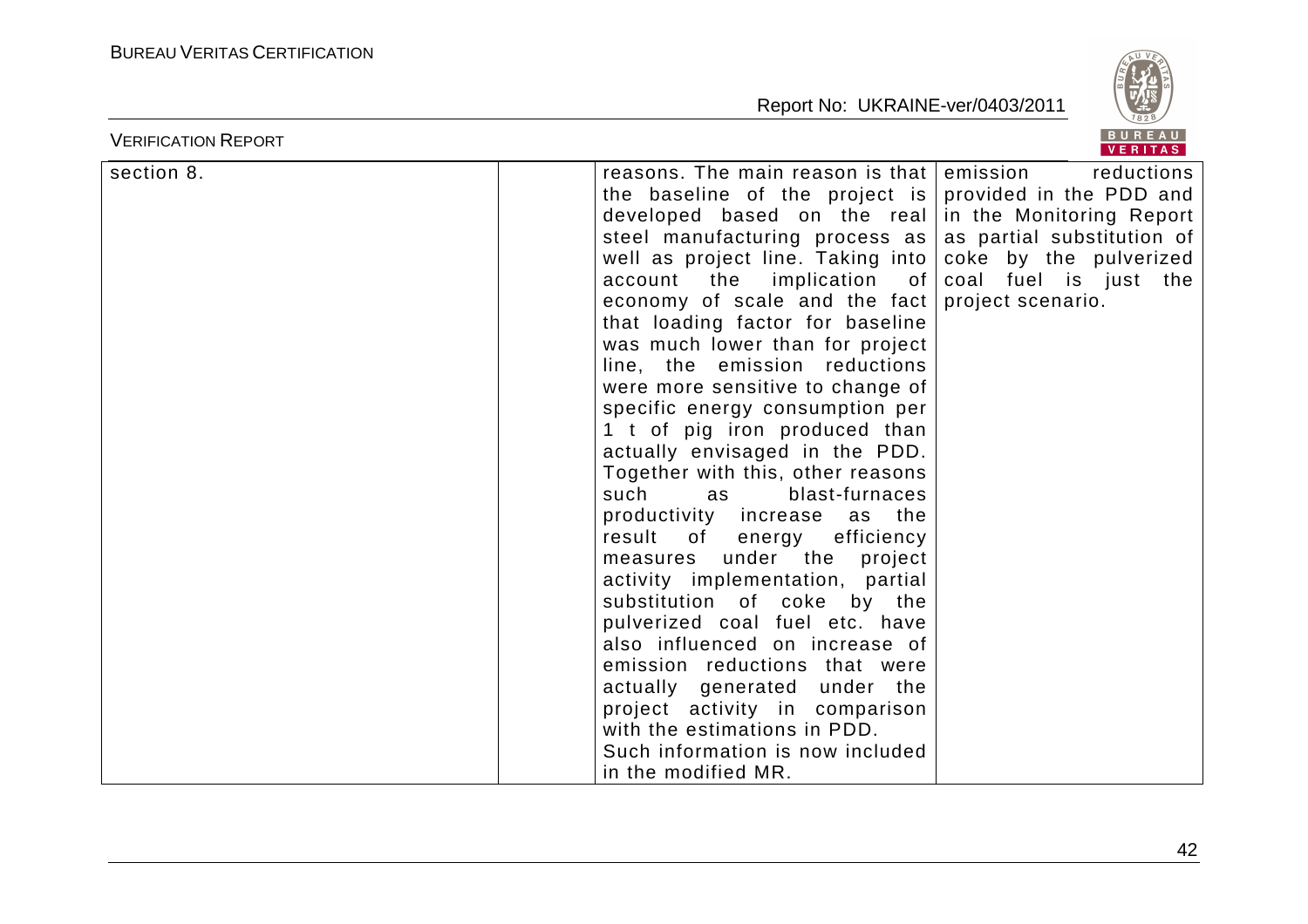

| <b>VERIFICATION REPORT</b>                                                                                                                                                                                                                                                                                              |         |                                                                                                                                                                                                                                                                                                                  | BUREAU<br><b>VERITAS</b>                                                                                                                         |
|-------------------------------------------------------------------------------------------------------------------------------------------------------------------------------------------------------------------------------------------------------------------------------------------------------------------------|---------|------------------------------------------------------------------------------------------------------------------------------------------------------------------------------------------------------------------------------------------------------------------------------------------------------------------|--------------------------------------------------------------------------------------------------------------------------------------------------|
|                                                                                                                                                                                                                                                                                                                         |         | <b>Response #2.</b> The<br>the<br>for<br>reason<br>amount of emission<br>between<br>reductions provided in the PDD<br>and in the Monitoring Report as<br>partial substitution of coke by<br>the pulverized coal fuel is now<br>revised. Please see modified<br>MR.                                               | second   Conclusion<br>on<br>difference $ $ response # 2.<br>Due to the amendments<br>made in the monitoring<br>report, the CAR 06 is<br>closed. |
| <b>CAR 07.</b> The data to be monitored and<br>required for determination are to be<br>kept for two years after the last<br>transfer of emission reductions units<br>for the project. The order concerning<br>the procedure for keeping monitoring<br>data should be issued by PJSC<br>"Alchevsk Iron and Steel Works". | 101 (a) | The<br>order<br>concerning<br>the<br>procedure for keeping monitoring<br>data and indication of the names<br>of the personnel involved in the<br>monitoring<br>#95<br>dated<br>01/02/2012 was issued by AISW<br>and is now provided to the<br>verification team.                                                 | CAR 07 is closed based<br>on the<br>documentation<br>provided<br>to<br>the<br>verification team.                                                 |
| <b>CAR 08.</b> At the PJSC "Alchevsk Iron<br>and Steel Works" the order concerning<br>indication of the<br>names<br>of the<br>personnel involved in the monitoring<br>should be issued.                                                                                                                                 | 101(a)  | The<br>order<br>concerning<br>the<br>procedure for keeping monitoring<br>data and indication of the names to the verification team,<br>of the personnel involved in the the issue is closed.<br>monitoring<br># 95<br>dated<br>01/02/2012 was issued by AISW<br>and is now provided to the<br>verification team. | Due<br>to<br>the<br>documentation<br>provided                                                                                                    |
| CL 01. Please, explain how calorific<br>value of natural gas for this monitoring<br>period is calculated<br>in the<br>MR.<br>section 5.                                                                                                                                                                                 | 95(c)   | The calorific value of natural gas<br>for the third quarter of 2011 is<br>based<br>calculated<br>actual<br>on<br>calorific value which is provided                                                                                                                                                               | The<br>closed<br>issue<br>is.<br>based on the explanation<br>provided.                                                                           |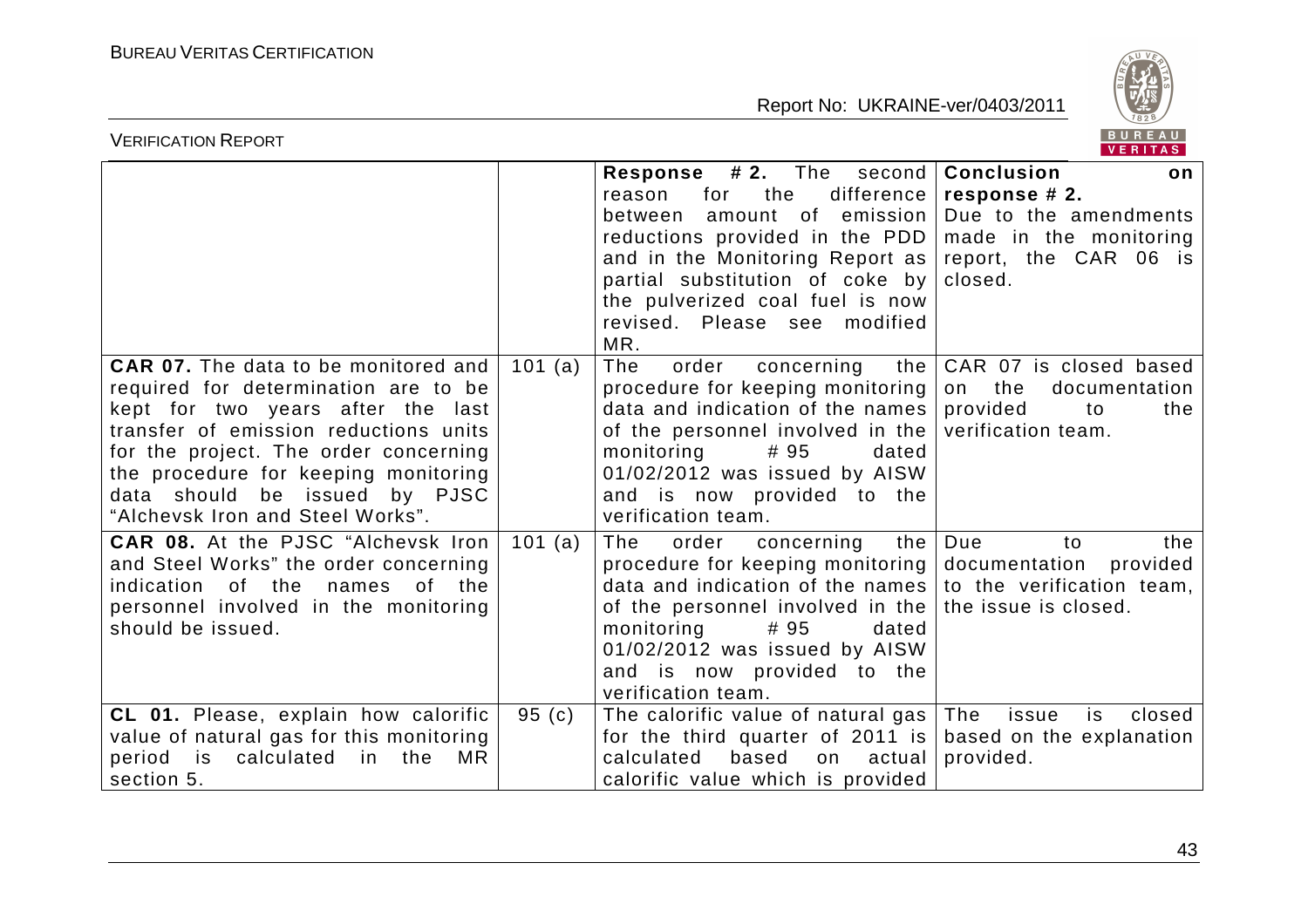

| <b>VERIFICATION REPORT</b>                                                                                                                                                                                                                  |         |                                                                                                                                                                                                                                                                                                                                                                                                      | BUREAU<br>VERITAS                                                                                                                                                                                           |
|---------------------------------------------------------------------------------------------------------------------------------------------------------------------------------------------------------------------------------------------|---------|------------------------------------------------------------------------------------------------------------------------------------------------------------------------------------------------------------------------------------------------------------------------------------------------------------------------------------------------------------------------------------------------------|-------------------------------------------------------------------------------------------------------------------------------------------------------------------------------------------------------------|
|                                                                                                                                                                                                                                             |         | by the natural gas supplier. The<br>emission factor for natural gas is<br>calculated<br>based<br>on<br>actual<br>calorific value and on default<br>carbon emission factor which is<br>in accordance with IPCC data.<br>The<br>appropriate explanation<br>concerning calorific value of<br>natural gas is now provided in<br>the section 5 of the modified MR.                                        |                                                                                                                                                                                                             |
| CL 02. Please, clarify which value of<br>the carbon emission factor for coal<br>(for this monitoring period) is used.<br>Please, make necessary amendments<br>in the MR section 5.                                                          | 95(c)   | It was decided to apply default   Based on the information<br>emission factor for anthracite,<br>which is in accordance with<br>IPCC data and consistent with<br>the PDD because the most of<br>coal that was consumed under<br>the project activity, had common<br>quality characteristics<br>and<br>calorific value to anthracite.<br>Necessary explanation is now<br>provided in the modified MR. | added to the Monitoring<br>Report,<br>the<br>issue<br>is<br>closed.                                                                                                                                         |
| CL 03. Please, clarify whether audits<br>on compliance to the standards ISO<br>9001 and ISO 14001 were conducted<br>during the monitoring period or not. If<br>the answer is yes, please, state this in<br>the Monitoring Report section 9. | 101 (a) | #1. Information<br>Response<br>concerning conduct audits<br>on<br>compliance to the standards ISO<br>9001 and ISO 14001 during this<br>monitoring<br>period<br>is<br>now<br>provided in the modified MR.                                                                                                                                                                                             | <b>Conclusion</b><br>on<br>response #1.<br>Please, correct the third<br>paragraph of the<br>MR.<br>section 9 as there can<br>not be ecological audits<br>accordance<br>in.<br>with<br>the<br>standard<br>of |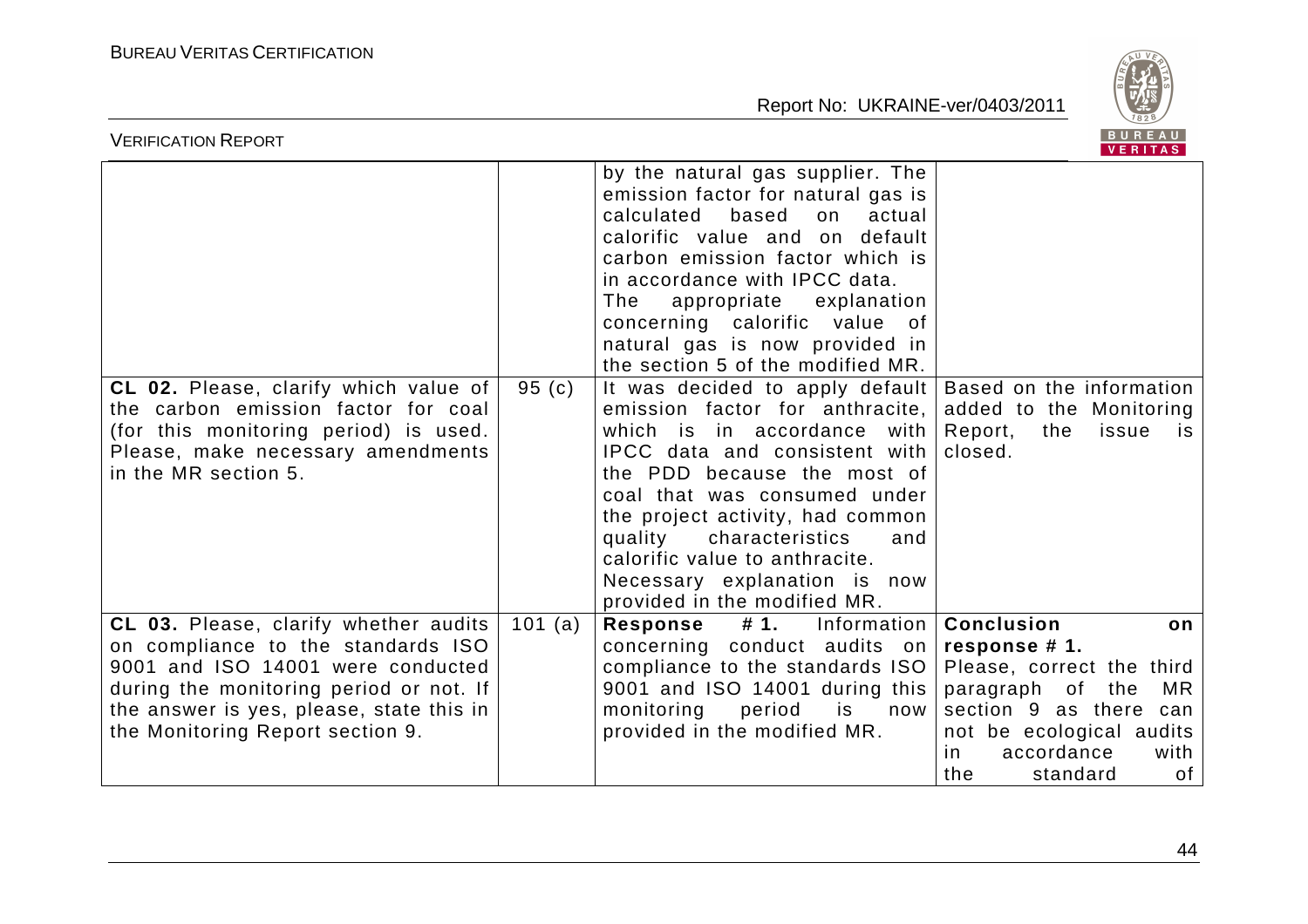

| BUREAU<br><b>VERIFICATION REPORT</b><br>VERITAS                                                                                                                                                                                                                                          |         |                                                                                                                                                                                                                                                                                                                                                                                       |                                                                                                                                                            |
|------------------------------------------------------------------------------------------------------------------------------------------------------------------------------------------------------------------------------------------------------------------------------------------|---------|---------------------------------------------------------------------------------------------------------------------------------------------------------------------------------------------------------------------------------------------------------------------------------------------------------------------------------------------------------------------------------------|------------------------------------------------------------------------------------------------------------------------------------------------------------|
|                                                                                                                                                                                                                                                                                          |         |                                                                                                                                                                                                                                                                                                                                                                                       | <b>ISO</b><br>14001:2004, there<br>audits<br>be<br>only<br>can<br>compliance<br>on<br>to<br>standard<br>the<br>of<br>ISO 14001:2004.                       |
|                                                                                                                                                                                                                                                                                          |         | Response #2.<br>made.<br>corrections<br>are<br>now<br>Please see modified MR.                                                                                                                                                                                                                                                                                                         | Necessary   Conclusion<br>on<br>response # 2.<br>The<br>issue<br>is is<br>closed<br>the<br>based<br>$\Omega$<br>amendments<br>made<br>in in<br>the MR.     |
| <b>CL</b><br>04.<br>Please,<br>clarify<br>what<br>training/seminars were organized by<br>the direction of AISW to operate the<br>project equipment. Please,<br>make<br>specification<br>necessary<br>in<br>the<br>Monitoring report section 11.                                          | 101 (a) | The direction of AISW organized   Based on the information<br>appropriate staff seminar to added to the Monitoring<br>operate the project equipment.<br>The seminar was organized for<br>leading<br>employees<br>and<br>specialists of structural units on<br>"The<br>the<br>subject:<br>quality<br>management system". Necessary<br>specification is now made in the<br>modified MR. | Report,<br>the<br>issue<br>is<br>closed.                                                                                                                   |
| CL 05. Please, clarify frequency of<br>verification/calibration (once a year or<br>once in 2 years) for BF-5 Natural gas<br>consumption meter <b>ДИСК</b> METPAH<br>000225,<br>10334<br>Natural<br>gas<br>consumption meter ДИСК-250 Метран<br>93038<br>295314,<br>and<br>Natural<br>gas | 101(b)  | <b>Response #1.</b> Such meters as $ $ <b>Conclusion</b><br>ДИСК<br># 10334,<br># 000225, ДИСК-250 # 93038,   Information on different<br># 295314, ДИСК-250<br>Метран<br># 93041, Метран # 295315 are<br>different<br>all<br>natural<br>gas<br>consumption/pressure                                                                                                                  | on<br>METPAH   response # 1.<br>natural<br>meters<br>gas<br>be in<br>should<br>different<br>cells (at least in the last<br>meters. three columns). Please, |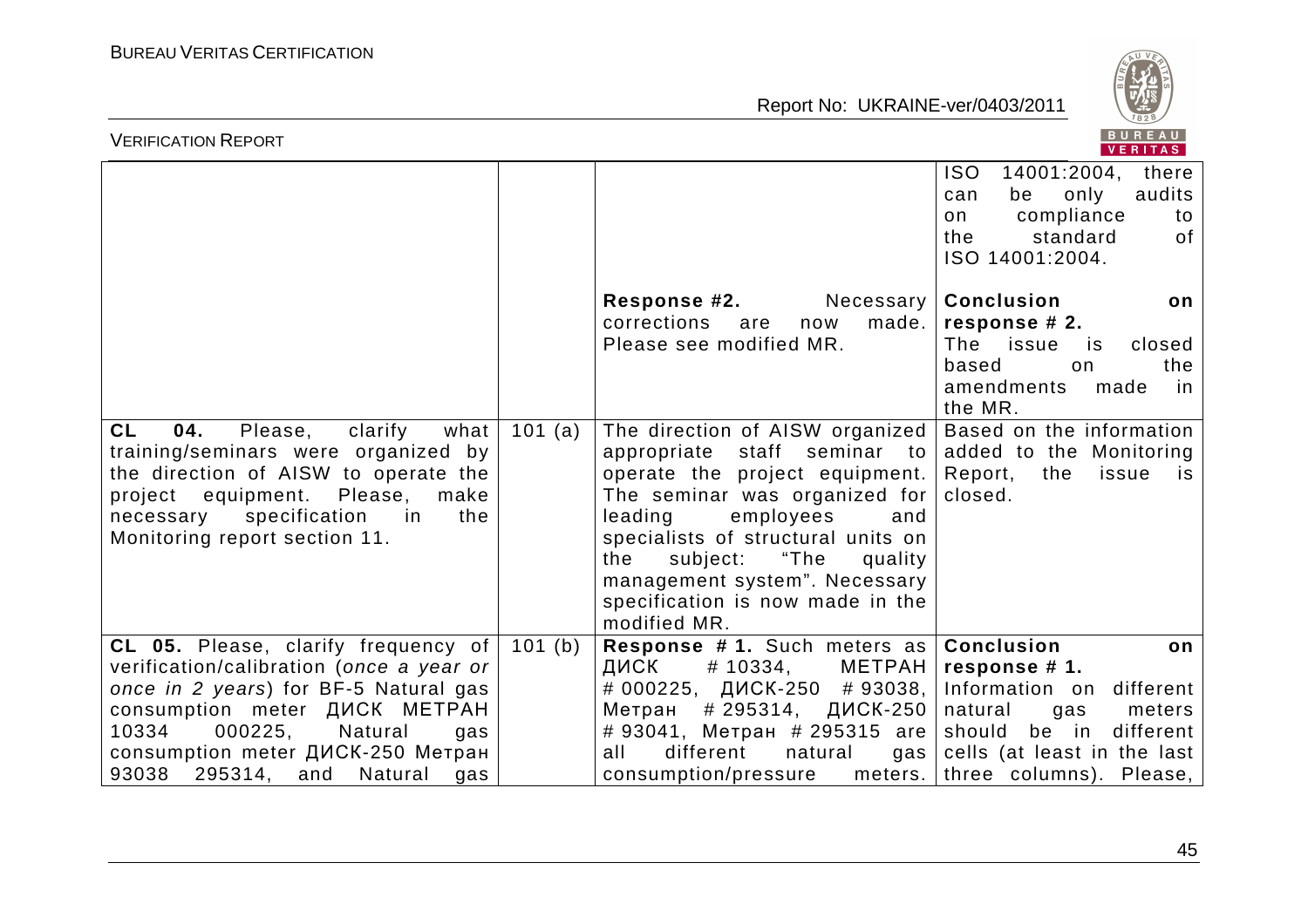

| <b>VERIFICATION REPORT</b>                                                                                                                                                                                                                                                                                                                                                                                                                                                                                                                                                                                     |         |                                                                                                                                                                                                                                                                                                                                                                                                                                                                                     | BUREAU<br><b>VERITAS</b>                                                                                                                                                                                                                                                                                                                       |
|----------------------------------------------------------------------------------------------------------------------------------------------------------------------------------------------------------------------------------------------------------------------------------------------------------------------------------------------------------------------------------------------------------------------------------------------------------------------------------------------------------------------------------------------------------------------------------------------------------------|---------|-------------------------------------------------------------------------------------------------------------------------------------------------------------------------------------------------------------------------------------------------------------------------------------------------------------------------------------------------------------------------------------------------------------------------------------------------------------------------------------|------------------------------------------------------------------------------------------------------------------------------------------------------------------------------------------------------------------------------------------------------------------------------------------------------------------------------------------------|
| consumption meter ДИСК-250 Метран<br>93041 295315.                                                                                                                                                                                                                                                                                                                                                                                                                                                                                                                                                             |         | The<br>scheduled<br>verification/calibration of Метран<br>or METPAH meters is conducted<br>once in 2 years and $\mu$<br>together with ДИСК-250 meters<br>$-$ once a year.                                                                                                                                                                                                                                                                                                           | correct.<br><b>Conclusion</b><br>on                                                                                                                                                                                                                                                                                                            |
|                                                                                                                                                                                                                                                                                                                                                                                                                                                                                                                                                                                                                |         | <b>Response #2.</b> Information on<br>different natural gas meters is<br>now provided in different cells.<br>Please see modified MR.                                                                                                                                                                                                                                                                                                                                                | response #2.<br>Due to the amendments<br>made in the MR, the<br>issue is closed.                                                                                                                                                                                                                                                               |
| CL 06. Please, correct reference $# 18$<br>by giving more exact reference to the<br>certificate on compliance to the<br>standard ISO 14001.                                                                                                                                                                                                                                                                                                                                                                                                                                                                    | 101 (a) | More exact reference to the<br>certificate is now included in the<br>modified MR.                                                                                                                                                                                                                                                                                                                                                                                                   | The<br>issue<br>is<br>closed<br>the<br>based<br>on<br>amendments made in the<br><b>Monitoring Report.</b>                                                                                                                                                                                                                                      |
| CAR 09. Please, indicate (update)<br>correct numbers of the electricity<br>meters (electricity meters $# 8$ and $# 13$<br>of electr. substation $# 1$ ; electricity<br>meter $#$ 4 of electr. substation $#$ 1-a;<br>electricity meters $# 1$ and $# 4$ of electr.<br>substation $1-b$ ; electr. meters $\# 9$ ,<br># 14, and # 21 of electr. substation<br>$\#$ 31; electricity meters $\#$ 15, $\#$ 25, and<br># 35<br>of<br>electr.<br>substation<br>"Metallurgical"); and electricity meters<br># 4 and # 25 of electr. substation # 9).<br>Please, also explain such changes in<br>the numbers of meters. | 101(b)  | # 1.<br>The<br><b>Response</b><br>correct<br>numbers of the electricity meters<br>are now updated in the modified<br>MR.<br>Together with this, taking into<br>the<br>mentioned<br>that<br>account<br>electricity supply meters were<br>scheduled<br>sent<br>on<br>or<br>verifications/<br>unscheduled<br>calibrations and were replaced<br>by another electricity supply<br>meters (same type but other)<br>serial<br>number),<br>the<br>project<br>developer<br>has<br>made<br>an | <b>Conclusion</b><br>on<br>response #1.<br>Please, provide record of<br>replacing meters in the<br>register, if it is available;<br>or present another proofs<br>of replacing meter. Also,<br>please,<br>provide<br>passports with indicating<br>last calibration date for<br>all the meters by which<br>the previous meters were<br>replaced. |